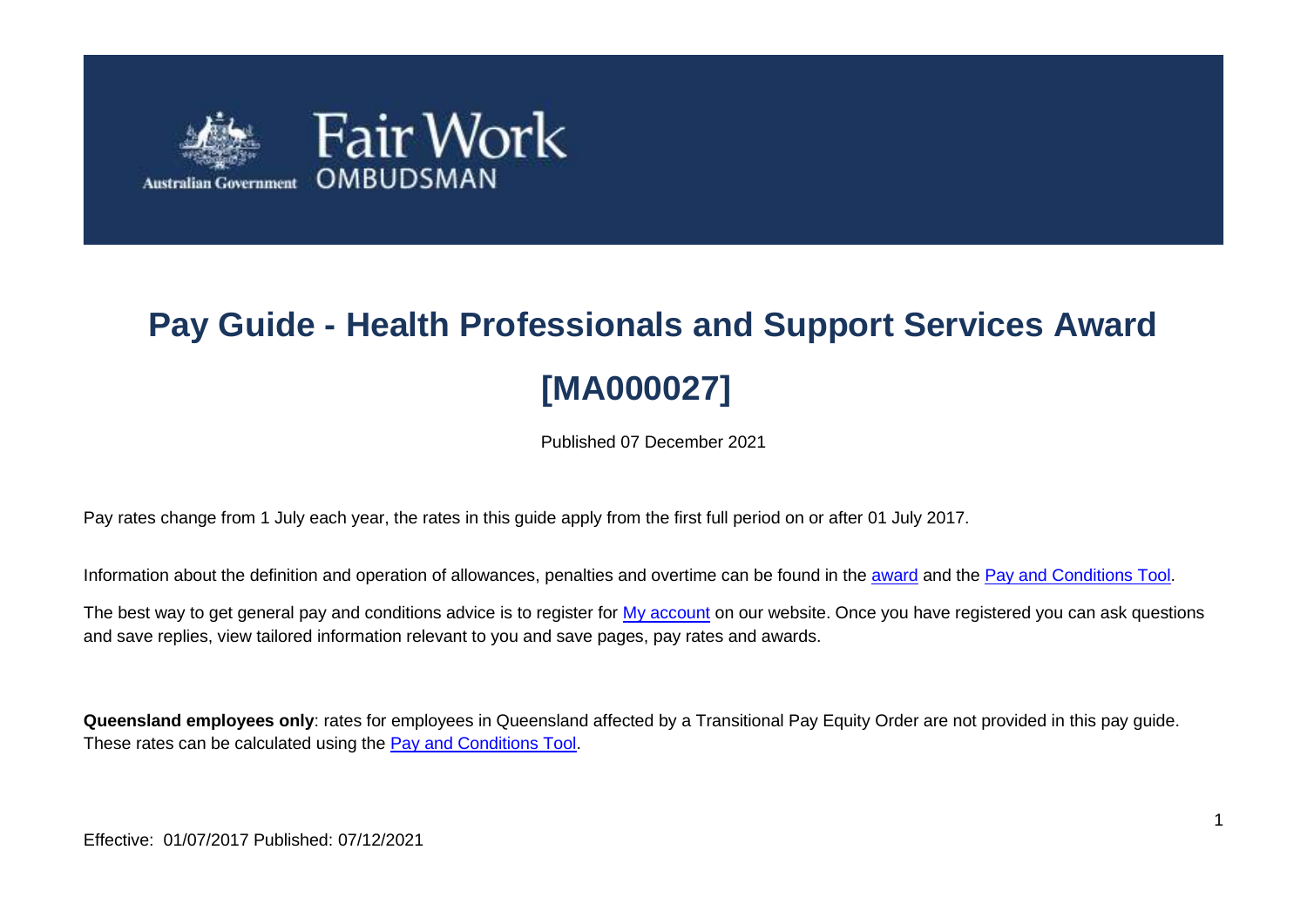### **Rates of pay**

## **Adult**

### **Full-time & part-time**

| <b>Classification</b>                                                           | <b>Weekly pay</b> | <b>Hourly pay</b> | Saturday - | <b>Public</b> | Saturday - 7 | Sunday - 7  |
|---------------------------------------------------------------------------------|-------------------|-------------------|------------|---------------|--------------|-------------|
|                                                                                 | rate              | rate              | not 7 day  | holiday       | day private  | day private |
|                                                                                 |                   |                   | private    |               | medical      | medical     |
|                                                                                 |                   |                   | medical    |               | imaging      | imaging     |
|                                                                                 |                   |                   | imaging    |               | practice -   | practice -  |
|                                                                                 |                   |                   | practice   |               | 7am to 9pm   | 7am to 9pm  |
| Support services employee level 1                                               | \$738.80          | \$19.44           | \$29.16    | \$48.60       | \$24.30      | \$29.16     |
| Support services employee level 2                                               | \$769.40          | \$20.25           | \$30.38    | \$50.63       | \$25.31      | \$30.38     |
| Support services employee level 3                                               | \$799.60          | \$21.04           | \$31.56    | \$52.60       | \$26.30      | \$31.56     |
| Support services employee level 4                                               | \$809.10          | \$21.29           | \$31.94    | \$53.23       | \$26.61      | \$31.94     |
| Support services employee level 5                                               | \$836.40          | \$22.01           | \$33.02    | \$55.03       | \$27.51      | \$33.02     |
| Support services employee level 6                                               | \$881.50          | \$23.20           | \$34.80    | \$58.00       | \$29.00      | \$34.80     |
| Support services employee level 7                                               | \$897.40          | \$23.62           | \$35.43    | \$59.05       | \$29.53      | \$35.43     |
| Support services employee level 8 - pay point 1                                 | \$927.80          | \$24.42           | \$36.63    | \$61.05       | \$30.53      | \$36.63     |
| Support services employee level 8 - pay point 2                                 | \$952.20          | \$25.06           | \$37.59    | \$62.65       | \$31.33      | \$37.59     |
| Support services employee level 8 - pay point 3                                 | \$1,019.20        | \$26.82           | \$40.23    | \$67.05       | \$33.53      | \$40.23     |
| Support services employee level 9 - pay point 1                                 | \$1,037.30        | \$27.30           | \$40.95    | \$68.25       | \$34.13      | \$40.95     |
| Support services employee level 9 - pay point 2                                 | \$1,074.20        | \$28.27           | \$42.41    | \$70.68       | \$35.34      | \$42.41     |
| Support services employee level 9 - pay point 3                                 | \$1,082.70        | \$28.49           | \$42.74    | \$71.23       | \$35.61      | \$42.74     |
| Health professional employee level 1 - pay point 1<br>(UG 2 qualification)      | \$848.70          | \$22.33           | \$33.50    | \$55.83       | \$27.91      | \$33.50     |
| Health professional employee level 1 - pay point 2<br>(three year degree entry) | \$881.50          | \$23.20           | \$34.80    | \$58.00       | \$29.00      | \$34.80     |
| Health professional employee level 1 - pay point 3<br>(four year degree entry)  | \$920.40          | \$24.22           | \$36.33    | \$60.55       | \$30.28      | \$36.33     |
| Health professional employee level 1 - pay point 4<br>(Masters degree entry)    | \$952.20          | \$25.06           | \$37.59    | \$62.65       | \$31.33      | \$37.59     |
| Health professional employee level 1 - pay point 5<br>(PhD qualification)       | \$1,037.30        | \$27.30           | \$40.95    | \$68.25       | \$34.13      | \$40.95     |
| Health professional employee level 1 - pay point 6                              | \$1,074.20        | \$28.27           | \$42.41    | \$70.68       | \$35.34      | \$42.41     |
| Health professional employee level 2 - pay point 1                              | \$1,080.10        | \$28.42           | \$42.63    | \$71.05       | \$35.53      | \$42.63     |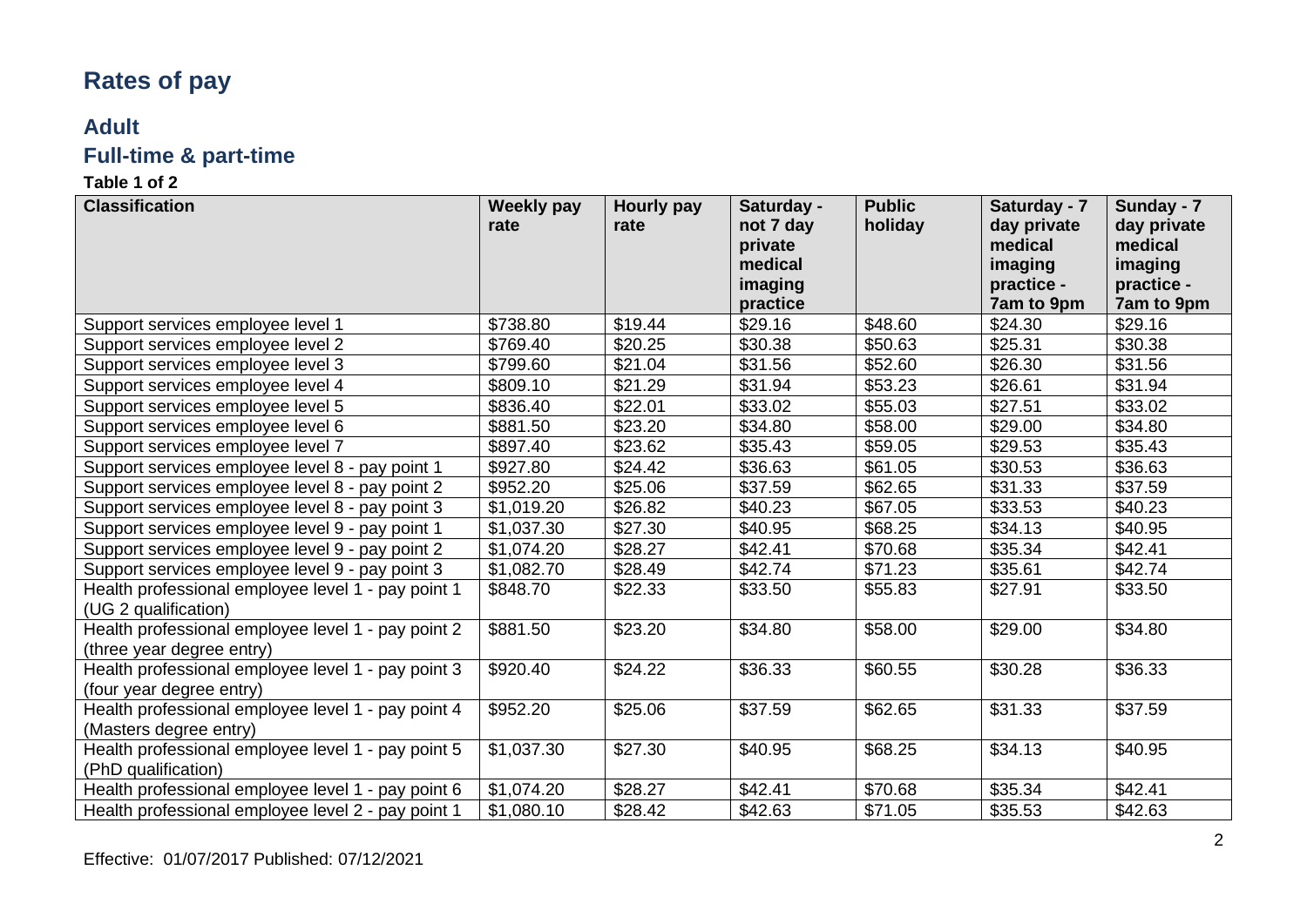| <b>Classification</b>                              | <b>Weekly pay</b><br>rate | Hourly pay<br>rate | Saturday -<br>not 7 day<br>private<br>medical<br>imaging<br>practice | <b>Public</b><br>holiday | Saturday - 7<br>day private<br>medical<br>imaging<br>practice -<br>7am to 9pm | Sunday - 7<br>day private<br>medical<br>imaging<br>practice -<br>7am to 9pm |
|----------------------------------------------------|---------------------------|--------------------|----------------------------------------------------------------------|--------------------------|-------------------------------------------------------------------------------|-----------------------------------------------------------------------------|
| Health professional employee level 2 - pay point 2 | \$1,119.20                | \$29.45            | \$44.18                                                              | \$73.63                  | \$36.81                                                                       | \$44.18                                                                     |
| Health professional employee level 2 - pay point 3 | \$1,161.90                | \$30.58            | \$45.87                                                              | \$76.45                  | \$38.23                                                                       | \$45.87                                                                     |
| Health professional employee level 2 - pay point 4 | \$1,208.20                | \$31.79            | \$47.69                                                              | \$79.48                  | \$39.74                                                                       | \$47.69                                                                     |
| Health professional employee level 3 - pay point 1 | \$1,260.70                | \$33.18            | \$49.77                                                              | \$82.95                  | \$41.48                                                                       | \$49.77                                                                     |
| Health professional employee level 3 - pay point 2 | \$1,295.90                | \$34.10            | \$51.15                                                              | \$85.25                  | \$42.63                                                                       | \$51.15                                                                     |
| Health professional employee level 3 - pay point 3 | \$1,323.90                | \$34.84            | \$52.26                                                              | \$87.10                  | \$43.55                                                                       | \$52.26                                                                     |
| Health professional employee level 3 - pay point 4 | \$1,382.60                | \$36.38            | \$54.57                                                              | \$90.95                  | \$45.48                                                                       | \$54.57                                                                     |
| Health professional employee level 3 - pay point 5 | \$1,433.70                | \$37.73            | \$56.60                                                              | \$94.33                  | \$47.16                                                                       | \$56.60                                                                     |
| Health professional employee level 4 - pay point 1 | \$1,526.30                | \$40.17            | \$60.26                                                              | \$100.43                 | \$50.21                                                                       | \$60.26                                                                     |
| Health professional employee level 4 - pay point 2 | \$1,628.90                | \$42.87            | \$64.31                                                              | \$107.18                 | \$53.59                                                                       | \$64.31                                                                     |
| Health professional employee level 4 - pay point 3 | \$1,771.40                | \$46.62            | \$69.93                                                              | \$116.55                 | \$58.28                                                                       | \$69.93                                                                     |
| Health professional employee level 4 - pay point 4 | \$1,955.50                | \$51.46            | \$77.19                                                              | \$128.65                 | \$64.33                                                                       | \$77.19                                                                     |

| <b>Classification</b>                           | Shiftwork -<br><b>Monday to</b> | <b>Shiftwork -</b><br><b>Saturday and</b> | <b>Overtime -</b><br><b>Monday to</b> | <b>Overtime -</b><br><b>Monday to</b> | <b>Overtime -</b><br><b>Sunday</b> | Less than 10<br>hour break |
|-------------------------------------------------|---------------------------------|-------------------------------------------|---------------------------------------|---------------------------------------|------------------------------------|----------------------------|
|                                                 | <b>Friday</b>                   | <b>Sunday</b>                             | Saturday -                            | Saturday -                            |                                    | after                      |
|                                                 |                                 |                                           | first 2 hours                         | after 2 hours                         |                                    | overtime                   |
| Support services employee level 1               | \$22.36                         | \$22.36                                   | \$29.16                               | \$38.88                               | \$38.88                            | \$38.88                    |
| Support services employee level 2               | \$23.29                         | \$23.29                                   | \$30.38                               | \$40.50                               | \$40.50                            | \$40.50                    |
| Support services employee level 3               | \$24.20                         | \$24.20                                   | \$31.56                               | \$42.08                               | \$42.08                            | \$42.08                    |
| Support services employee level 4               | \$24.48                         | \$24.48                                   | \$31.94                               | \$42.58                               | \$42.58                            | \$42.58                    |
| Support services employee level 5               | \$25.31                         | \$25.31                                   | \$33.02                               | \$44.02                               | \$44.02                            | \$44.02                    |
| Support services employee level 6               | \$26.68                         | \$26.68                                   | \$34.80                               | \$46.40                               | \$46.40                            | \$46.40                    |
| Support services employee level 7               | \$27.16                         | \$27.16                                   | \$35.43                               | \$47.24                               | \$47.24                            | \$47.24                    |
| Support services employee level 8 - pay point 1 | \$28.08                         | \$28.08                                   | \$36.63                               | \$48.84                               | \$48.84                            | \$48.84                    |
| Support services employee level 8 - pay point 2 | \$28.82                         | \$28.82                                   | \$37.59                               | \$50.12                               | \$50.12                            | \$50.12                    |
| Support services employee level 8 - pay point 3 | \$30.84                         | \$30.84                                   | \$40.23                               | \$53.64                               | \$53.64                            | \$53.64                    |
| Support services employee level 9 - pay point 1 | \$31.40                         | \$31.40                                   | \$40.95                               | \$54.60                               | \$54.60                            | \$54.60                    |
| Support services employee level 9 - pay point 2 | \$32.51                         | \$32.51                                   | \$42.41                               | \$56.54                               | \$56.54                            | \$56.54                    |
| Support services employee level 9 - pay point 3 | \$32.76                         | \$32.76                                   | \$42.74                               | \$56.98                               | \$56.98                            | \$56.98                    |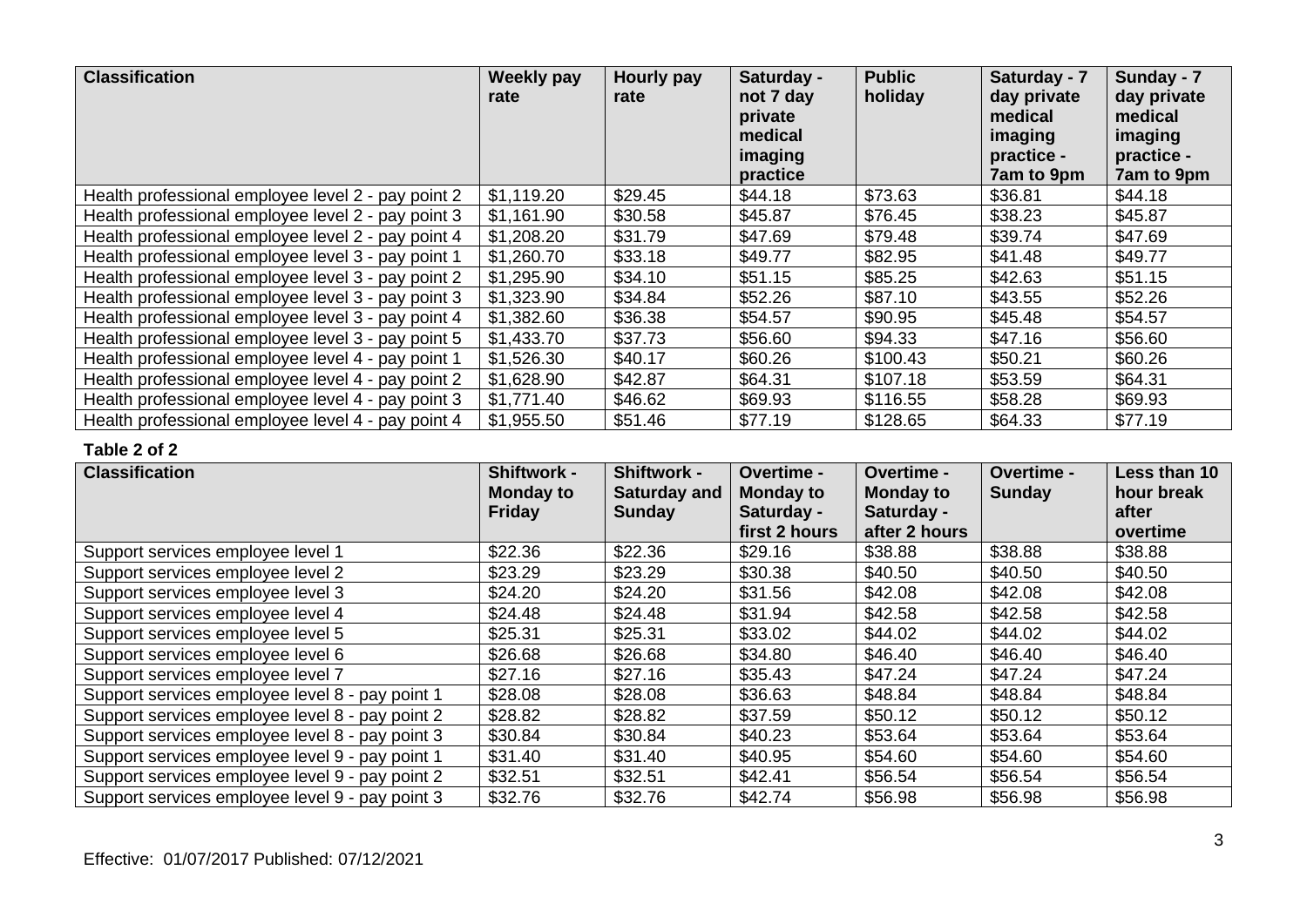| <b>Classification</b>                                                           | <b>Shiftwork -</b><br><b>Monday to</b><br><b>Friday</b> | Shiftwork -<br>Saturday and<br><b>Sunday</b> | Overtime -<br><b>Monday to</b><br>Saturday - | Overtime -<br><b>Monday to</b><br>Saturday - | Overtime -<br><b>Sunday</b> | Less than 10<br>hour break<br>after |
|---------------------------------------------------------------------------------|---------------------------------------------------------|----------------------------------------------|----------------------------------------------|----------------------------------------------|-----------------------------|-------------------------------------|
|                                                                                 |                                                         |                                              | first 2 hours                                | after 2 hours                                |                             | overtime                            |
| Health professional employee level 1 - pay point 1<br>(UG 2 qualification)      | \$25.68                                                 | \$25.68                                      | \$33.50                                      | \$44.66                                      | \$44.66                     | \$44.66                             |
| Health professional employee level 1 - pay point 2<br>(three year degree entry) | \$26.68                                                 | \$26.68                                      | \$34.80                                      | \$46.40                                      | \$46.40                     | \$46.40                             |
| Health professional employee level 1 - pay point 3<br>(four year degree entry)  | \$27.85                                                 | \$27.85                                      | \$36.33                                      | \$48.44                                      | \$48.44                     | \$48.44                             |
| Health professional employee level 1 - pay point 4<br>(Masters degree entry)    | \$28.82                                                 | \$28.82                                      | \$37.59                                      | \$50.12                                      | \$50.12                     | \$50.12                             |
| Health professional employee level 1 - pay point 5<br>(PhD qualification)       | \$31.40                                                 | \$31.40                                      | \$40.95                                      | \$54.60                                      | \$54.60                     | \$54.60                             |
| Health professional employee level 1 - pay point 6                              | \$32.51                                                 | \$32.51                                      | \$42.41                                      | \$56.54                                      | \$56.54                     | \$56.54                             |
| Health professional employee level 2 - pay point 1                              | \$32.68                                                 | \$32.68                                      | \$42.63                                      | \$56.84                                      | \$56.84                     | \$56.84                             |
| Health professional employee level 2 - pay point 2                              | \$33.87                                                 | \$33.87                                      | \$44.18                                      | \$58.90                                      | \$58.90                     | \$58.90                             |
| Health professional employee level 2 - pay point 3                              | \$35.17                                                 | \$35.17                                      | \$45.87                                      | \$61.16                                      | \$61.16                     | \$61.16                             |
| Health professional employee level 2 - pay point 4                              | \$36.56                                                 | \$36.56                                      | \$47.69                                      | \$63.58                                      | \$63.58                     | \$63.58                             |
| Health professional employee level 3 - pay point 1                              | \$38.16                                                 | \$38.16                                      | \$49.77                                      | \$66.36                                      | \$66.36                     | \$66.36                             |
| Health professional employee level 3 - pay point 2                              | \$39.22                                                 | \$39.22                                      | \$51.15                                      | \$68.20                                      | \$68.20                     | \$68.20                             |
| Health professional employee level 3 - pay point 3                              | \$40.07                                                 | \$40.07                                      | \$52.26                                      | \$69.68                                      | \$69.68                     | \$69.68                             |
| Health professional employee level 3 - pay point 4                              | \$41.84                                                 | \$41.84                                      | \$54.57                                      | \$72.76                                      | \$72.76                     | \$72.76                             |
| Health professional employee level 3 - pay point 5                              | \$43.39                                                 | \$43.39                                      | \$56.60                                      | \$75.46                                      | \$75.46                     | \$75.46                             |
| Health professional employee level 4 - pay point 1                              | \$46.20                                                 | \$46.20                                      | \$60.26                                      | \$80.34                                      | \$80.34                     | \$80.34                             |
| Health professional employee level 4 - pay point 2                              | \$49.30                                                 | \$49.30                                      | \$64.31                                      | \$85.74                                      | \$85.74                     | \$85.74                             |
| Health professional employee level 4 - pay point 3                              | \$53.61                                                 | \$53.61                                      | \$69.93                                      | \$93.24                                      | \$93.24                     | \$93.24                             |
| Health professional employee level 4 - pay point 4                              | \$59.18                                                 | \$59.18                                      | \$77.19                                      | \$102.92                                     | \$102.92                    | \$102.92                            |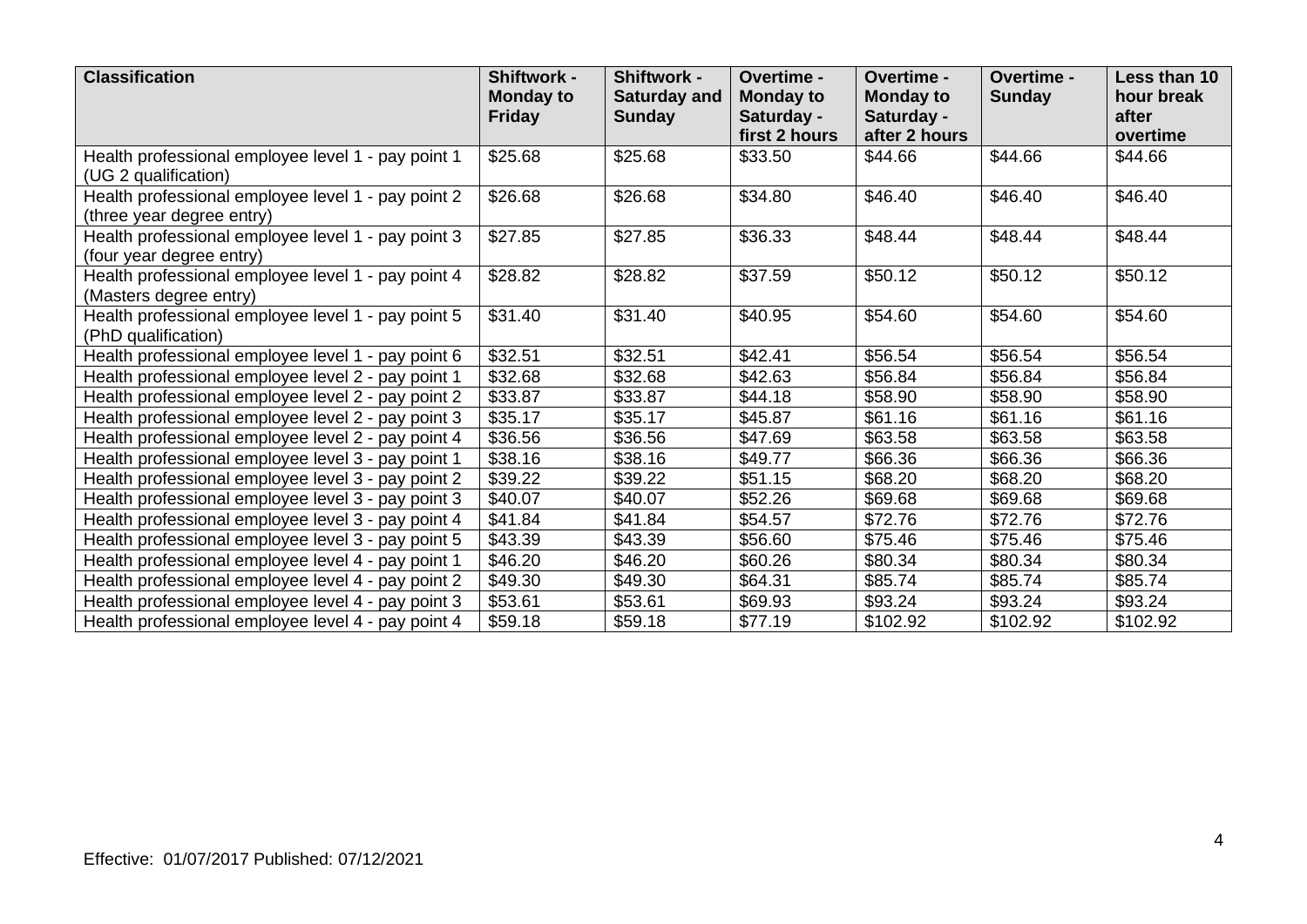### **Casual**

| <b>Classification</b>                              | Hourly pay | Saturday -          | Sunday - not  | <b>Public</b> | Saturday - 7          | Sunday - 7            |
|----------------------------------------------------|------------|---------------------|---------------|---------------|-----------------------|-----------------------|
|                                                    | rate       | not 7 day           | 7 day private | holiday       | day private           | day private           |
|                                                    |            | private             | medical       |               | medical               | medical               |
|                                                    |            | medical             | imaging       |               | imaging               | imaging               |
|                                                    |            | imaging             | practice      |               | practice -            | practice -            |
|                                                    | \$24.30    | practice<br>\$34.02 | \$34.02       | \$53.46       | 7am to 9pm<br>\$29.16 | 7am to 9pm<br>\$34.02 |
| Support services employee level 1                  |            |                     |               |               |                       |                       |
| Support services employee level 2                  | \$25.31    | \$35.44             | \$35.44       | \$55.69       | \$30.38               | \$35.44               |
| Support services employee level 3                  | \$26.30    | \$36.82             | \$36.82       | \$57.86       | \$31.56               | \$36.82               |
| Support services employee level 4                  | \$26.61    | \$37.26             | \$37.26       | \$58.55       | \$31.94               | \$37.26               |
| Support services employee level 5                  | \$27.51    | \$38.52             | \$38.52       | \$60.53       | \$33.02               | \$38.52               |
| Support services employee level 6                  | \$29.00    | \$40.60             | \$40.60       | \$63.80       | \$34.80               | \$40.60               |
| Support services employee level 7                  | \$29.53    | \$41.34             | \$41.34       | \$64.96       | \$35.43               | \$41.34               |
| Support services employee level 8 - pay point 1    | \$30.53    | \$42.74             | \$42.74       | \$67.16       | \$36.63               | \$42.74               |
| Support services employee level 8 - pay point 2    | \$31.33    | \$43.86             | \$43.86       | \$68.92       | \$37.59               | \$43.86               |
| Support services employee level 8 - pay point 3    | \$33.53    | \$46.94             | \$46.94       | \$73.76       | \$40.23               | \$46.94               |
| Support services employee level 9 - pay point 1    | \$34.13    | \$47.78             | \$47.78       | \$75.08       | \$40.95               | \$47.78               |
| Support services employee level 9 - pay point 2    | \$35.34    | \$49.47             | \$49.47       | \$77.74       | \$42.41               | \$49.47               |
| Support services employee level 9 - pay point 3    | \$35.61    | \$49.86             | \$49.86       | \$78.35       | \$42.74               | \$49.86               |
| Health professional employee level 1 - pay point 1 | \$27.91    | \$39.08             | \$39.08       | \$61.41       | \$33.50               | \$39.08               |
| (UG 2 qualification)                               |            |                     |               |               |                       |                       |
| Health professional employee level 1 - pay point 2 | \$29.00    | \$40.60             | \$40.60       | \$63.80       | \$34.80               | \$40.60               |
| (three year degree entry)                          |            |                     |               |               |                       |                       |
| Health professional employee level 1 - pay point 3 | \$30.28    | \$42.39             | \$42.39       | \$66.61       | \$36.33               | \$42.39               |
| (four year degree entry)                           |            |                     |               |               |                       |                       |
| Health professional employee level 1 - pay point 4 | \$31.33    | \$43.86             | \$43.86       | \$68.92       | \$37.59               | \$43.86               |
| (Masters degree entry)                             |            |                     |               |               |                       |                       |
| Health professional employee level 1 - pay point 5 | \$34.13    | \$47.78             | \$47.78       | \$75.08       | \$40.95               | \$47.78               |
| (PhD qualification)                                |            |                     |               |               |                       |                       |
| Health professional employee level 1 - pay point 6 | \$35.34    | \$49.47             | \$49.47       | \$77.74       | \$42.41               | \$49.47               |
| Health professional employee level 2 - pay point 1 | \$35.53    | \$49.74             | \$49.74       | \$78.16       | \$42.63               | \$49.74               |
| Health professional employee level 2 - pay point 2 | \$36.81    | \$51.54             | \$51.54       | \$80.99       | \$44.18               | \$51.54               |
| Health professional employee level 2 - pay point 3 | \$38.23    | \$53.52             | \$53.52       | \$84.10       | \$45.87               | \$53.52               |
| Health professional employee level 2 - pay point 4 | \$39.74    | \$55.63             | \$55.63       | \$87.42       | \$47.69               | \$55.63               |
| Health professional employee level 3 - pay point 1 | \$41.48    | \$58.07             | \$58.07       | \$91.25       | \$49.77               | \$58.07               |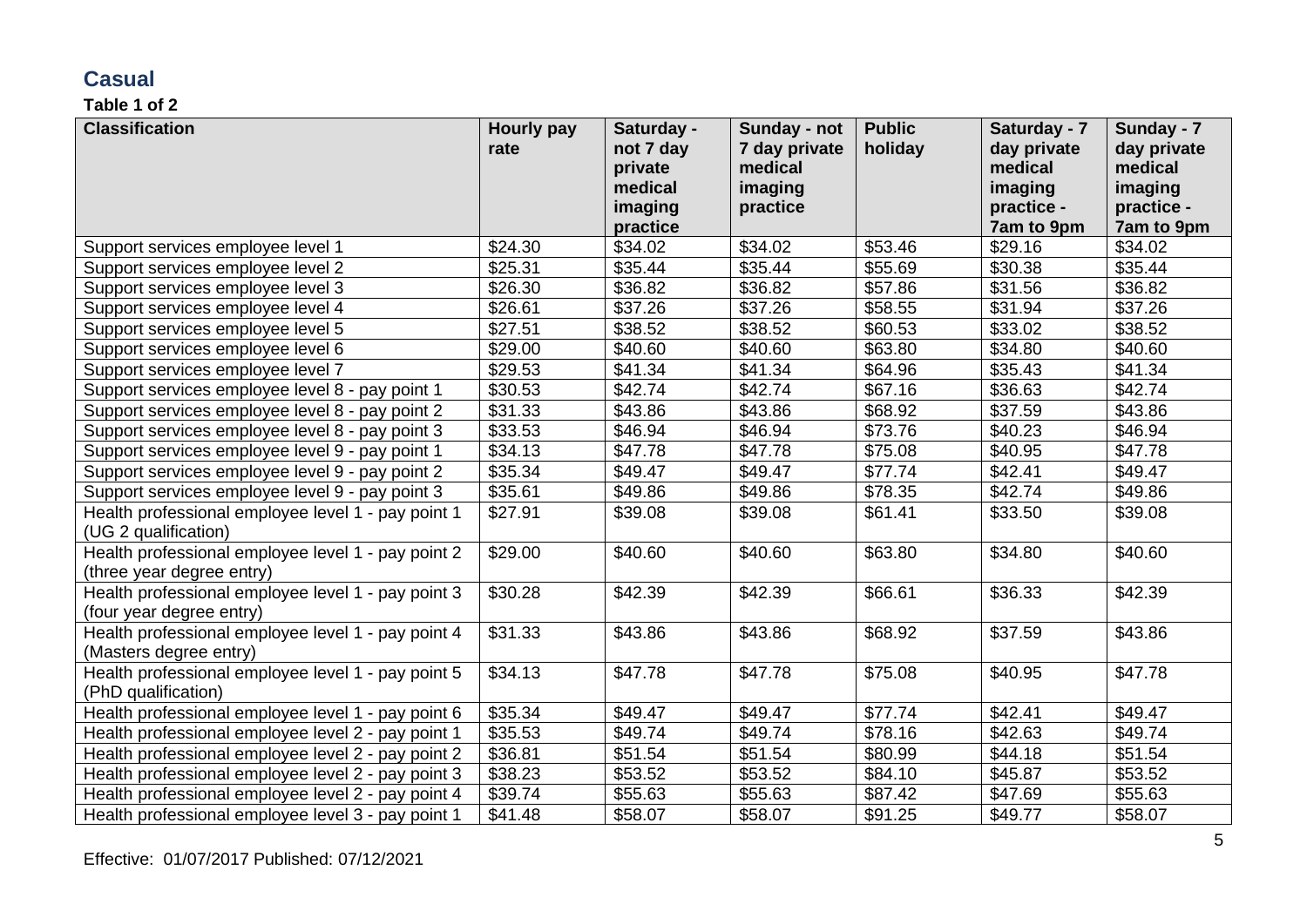| <b>Classification</b>                              | Hourly pay<br>rate | Saturday -<br>not 7 day<br>private<br>medical<br>imaging<br>practice | Sunday - not<br>7 day private<br>medical<br>imaging<br>practice | <b>Public</b><br>holiday | Saturday - 7<br>day private<br>medical<br>imaging<br>practice -<br>7am to 9pm | Sunday - 7<br>day private<br>medical<br>imaging<br>practice -<br>7am to 9pm |
|----------------------------------------------------|--------------------|----------------------------------------------------------------------|-----------------------------------------------------------------|--------------------------|-------------------------------------------------------------------------------|-----------------------------------------------------------------------------|
| Health professional employee level 3 - pay point 2 | \$42.63            | \$59.68                                                              | \$59.68                                                         | \$93.78                  | \$51.15                                                                       | \$59.68                                                                     |
| Health professional employee level 3 - pay point 3 | \$43.55            | \$60.97                                                              | \$60.97                                                         | \$95.81                  | \$52.26                                                                       | \$60.97                                                                     |
| Health professional employee level 3 - pay point 4 | \$45.48            | \$63.67                                                              | \$63.67                                                         | \$100.05                 | \$54.57                                                                       | \$63.67                                                                     |
| Health professional employee level 3 - pay point 5 | \$47.16            | \$66.03                                                              | \$66.03                                                         | \$103.76                 | \$56.60                                                                       | \$66.03                                                                     |
| Health professional employee level 4 - pay point 1 | \$50.21            | \$70.30                                                              | \$70.30                                                         | \$110.47                 | \$60.26                                                                       | \$70.30                                                                     |
| Health professional employee level 4 - pay point 2 | \$53.59            | \$75.02                                                              | \$75.02                                                         | \$117.89                 | \$64.31                                                                       | \$75.02                                                                     |
| Health professional employee level 4 - pay point 3 | \$58.28            | \$81.59                                                              | \$81.59                                                         | \$128.21                 | \$69.93                                                                       | \$81.59                                                                     |
| Health professional employee level 4 - pay point 4 | \$64.33            | \$90.06                                                              | \$90.06                                                         | \$141.52                 | \$77.19                                                                       | \$90.06                                                                     |

| <b>Classification</b>                                                           | <b>Shiftwork -</b><br>Monday to | <b>Shiftwork -</b><br><b>Saturday and</b> | <b>Overtime -</b><br><b>Monday to</b> | <b>Overtime -</b><br><b>Monday to</b> | Less than 10<br>hour break after |
|---------------------------------------------------------------------------------|---------------------------------|-------------------------------------------|---------------------------------------|---------------------------------------|----------------------------------|
|                                                                                 | <b>Friday</b>                   | <b>Sunday</b>                             | Friday - first 2<br>hours             | Friday - after 2<br>hours             | overtime                         |
| Support services employee level 1                                               | \$27.22                         | \$36.94                                   | \$34.02                               | \$43.74                               | \$43.74                          |
| Support services employee level 2                                               | \$28.35                         | \$38.48                                   | \$35.44                               | \$45.56                               | \$45.56                          |
| Support services employee level 3                                               | \$29.46                         | \$39.98                                   | \$36.82                               | \$47.34                               | \$47.34                          |
| Support services employee level 4                                               | \$29.81                         | \$40.45                                   | \$37.26                               | \$47.90                               | \$47.90                          |
| Support services employee level 5                                               | \$30.81                         | \$41.82                                   | \$38.52                               | \$49.52                               | \$49.52                          |
| Support services employee level 6                                               | \$32.48                         | \$44.08                                   | \$40.60                               | \$52.20                               | \$52.20                          |
| Support services employee level 7                                               | \$33.07                         | \$44.88                                   | \$41.34                               | \$53.15                               | \$53.15                          |
| Support services employee level 8 - pay point 1                                 | \$34.19                         | \$46.40                                   | \$42.74                               | \$54.95                               | \$54.95                          |
| Support services employee level 8 - pay point 2                                 | \$35.08                         | \$47.61                                   | \$43.86                               | \$56.39                               | \$56.39                          |
| Support services employee level 8 - pay point 3                                 | \$37.55                         | \$50.96                                   | \$46.94                               | \$60.35                               | \$60.35                          |
| Support services employee level 9 - pay point 1                                 | \$38.22                         | \$51.87                                   | \$47.78                               | \$61.43                               | \$61.43                          |
| Support services employee level 9 - pay point 2                                 | \$39.58                         | \$53.71                                   | \$49.47                               | \$63.61                               | \$63.61                          |
| Support services employee level 9 - pay point 3                                 | \$39.89                         | \$54.13                                   | \$49.86                               | \$64.10                               | \$64.10                          |
| Health professional employee level 1 - pay point 1                              | \$31.26                         | \$42.43                                   | \$39.08                               | \$50.24                               | \$50.24                          |
| (UG 2 qualification)                                                            |                                 |                                           |                                       |                                       |                                  |
| Health professional employee level 1 - pay point 2<br>(three year degree entry) | \$32.48                         | \$44.08                                   | \$40.60                               | \$52.20                               | \$52.20                          |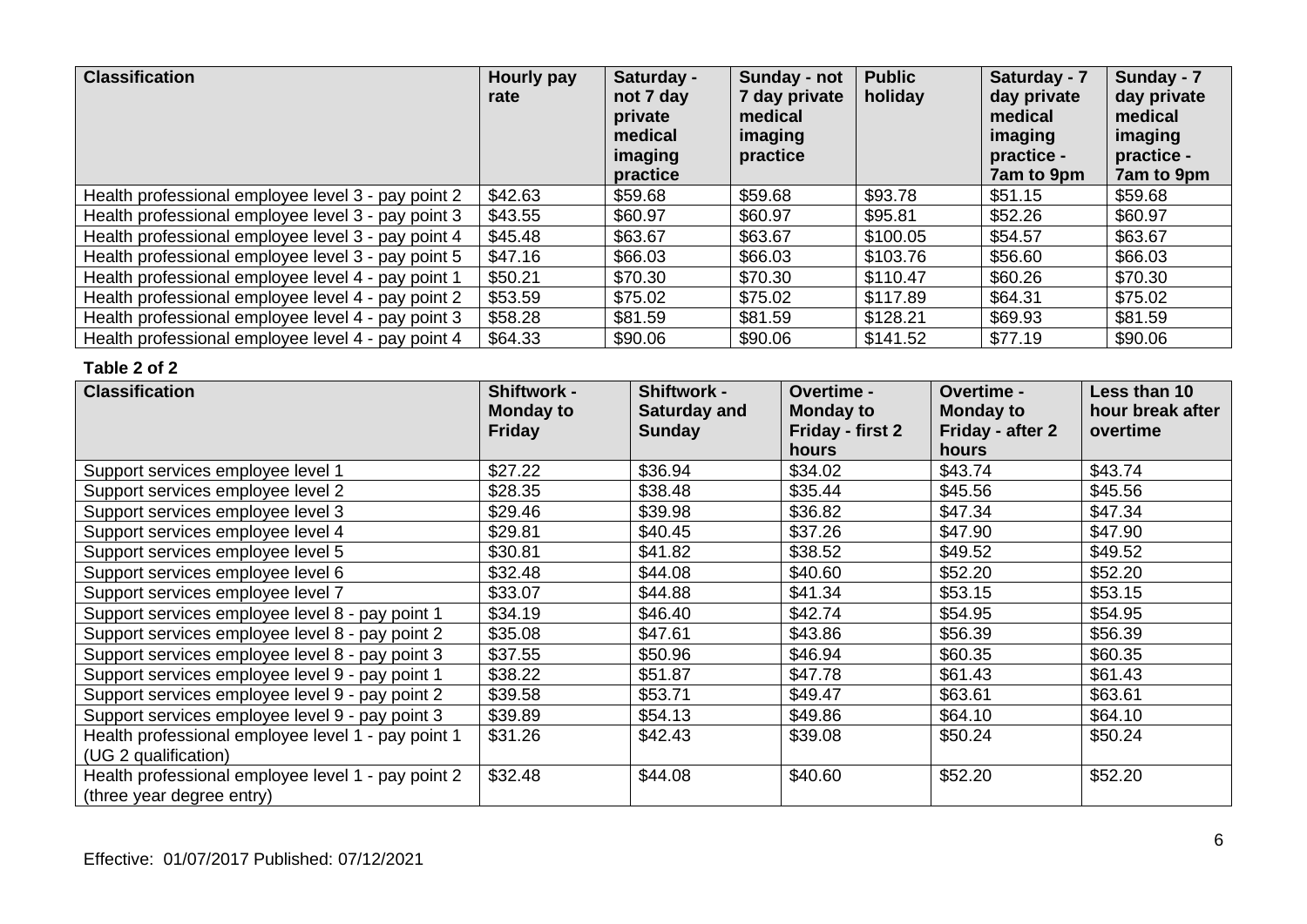| <b>Classification</b>                                                          | <b>Shiftwork -</b><br><b>Monday to</b><br><b>Friday</b> | <b>Shiftwork -</b><br><b>Saturday and</b><br><b>Sunday</b> | Overtime -<br><b>Monday to</b><br>Friday - first 2<br><b>hours</b> | Overtime -<br><b>Monday to</b><br>Friday - after 2<br>hours | Less than 10<br>hour break after<br>overtime |
|--------------------------------------------------------------------------------|---------------------------------------------------------|------------------------------------------------------------|--------------------------------------------------------------------|-------------------------------------------------------------|----------------------------------------------|
| Health professional employee level 1 - pay point 3<br>(four year degree entry) | \$33.91                                                 | \$46.02                                                    | \$42.39                                                            | \$54.50                                                     | \$54.50                                      |
| Health professional employee level 1 - pay point 4<br>(Masters degree entry)   | \$35.08                                                 | \$47.61                                                    | \$43.86                                                            | \$56.39                                                     | \$56.39                                      |
| Health professional employee level 1 - pay point 5<br>(PhD qualification)      | \$38.22                                                 | \$51.87                                                    | \$47.78                                                            | \$61.43                                                     | \$61.43                                      |
| Health professional employee level 1 - pay point 6                             | \$39.58                                                 | \$53.71                                                    | \$49.47                                                            | \$63.61                                                     | \$63.61                                      |
| Health professional employee level 2 - pay point 1                             | \$39.79                                                 | \$54.00                                                    | \$49.74                                                            | \$63.95                                                     | \$63.95                                      |
| Health professional employee level 2 - pay point 2                             | \$41.23                                                 | \$55.96                                                    | \$51.54                                                            | \$66.26                                                     | \$66.26                                      |
| Health professional employee level 2 - pay point 3                             | \$42.81                                                 | \$58.10                                                    | \$53.52                                                            | \$68.81                                                     | \$68.81                                      |
| Health professional employee level 2 - pay point 4                             | \$44.51                                                 | \$60.40                                                    | \$55.63                                                            | \$71.53                                                     | \$71.53                                      |
| Health professional employee level 3 - pay point 1                             | \$46.45                                                 | \$63.04                                                    | \$58.07                                                            | \$74.66                                                     | \$74.66                                      |
| Health professional employee level 3 - pay point 2                             | \$47.74                                                 | \$64.79                                                    | \$59.68                                                            | \$76.73                                                     | \$76.73                                      |
| Health professional employee level 3 - pay point 3                             | \$48.78                                                 | \$66.20                                                    | \$60.97                                                            | \$78.39                                                     | \$78.39                                      |
| Health professional employee level 3 - pay point 4                             | \$50.93                                                 | \$69.12                                                    | \$63.67                                                            | \$81.86                                                     | \$81.86                                      |
| Health professional employee level 3 - pay point 5                             | \$52.82                                                 | \$71.69                                                    | \$66.03                                                            | \$84.89                                                     | \$84.89                                      |
| Health professional employee level 4 - pay point 1                             | \$56.24                                                 | \$76.32                                                    | \$70.30                                                            | \$90.38                                                     | \$90.38                                      |
| Health professional employee level 4 - pay point 2                             | \$60.02                                                 | \$81.45                                                    | \$75.02                                                            | \$96.46                                                     | \$96.46                                      |
| Health professional employee level 4 - pay point 3                             | \$65.27                                                 | \$88.58                                                    | \$81.59                                                            | \$104.90                                                    | \$104.90                                     |
| Health professional employee level 4 - pay point 4                             | \$72.04                                                 | \$97.77                                                    | \$90.06                                                            | \$115.79                                                    | \$115.79                                     |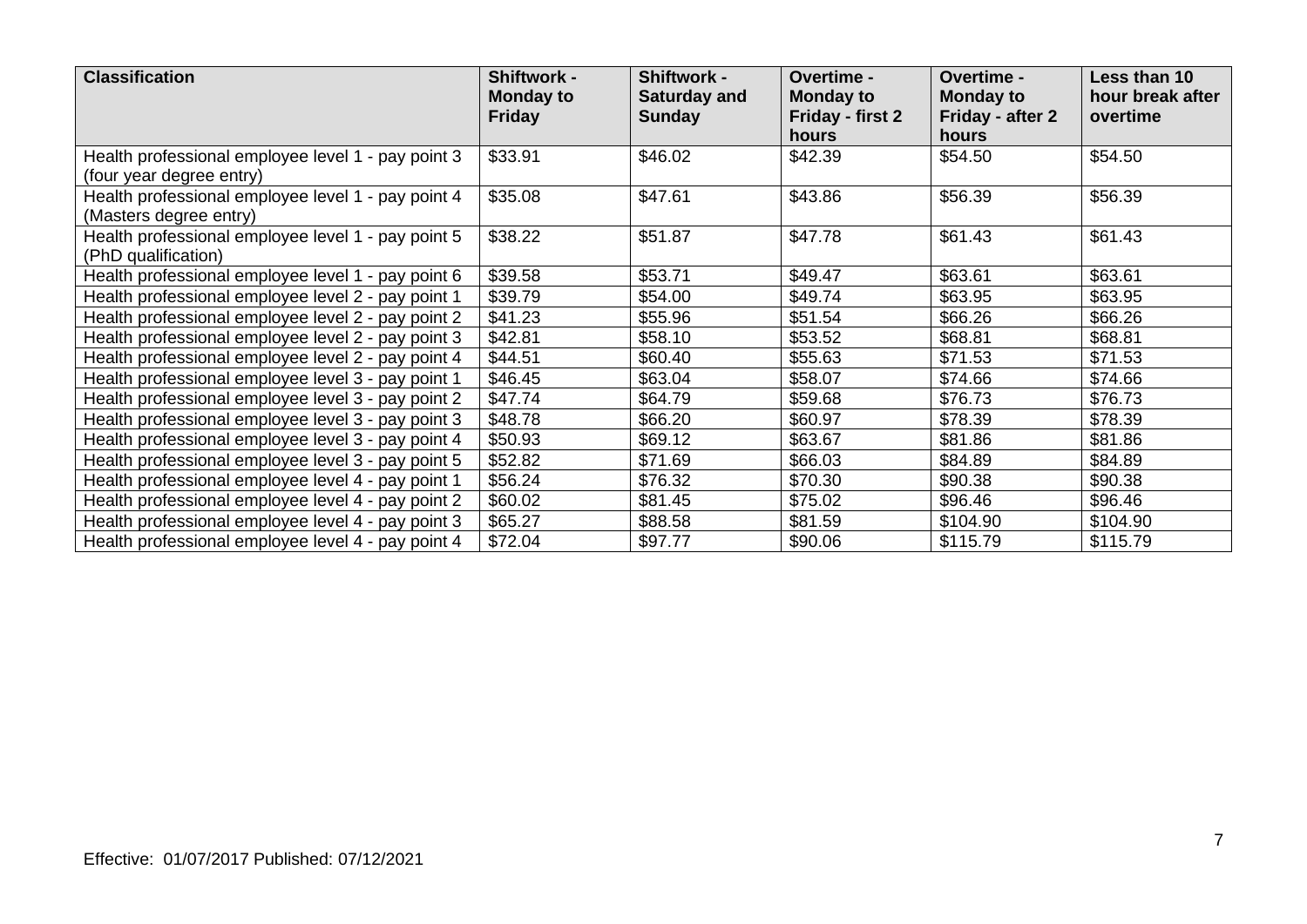### **Junior - Full-time & part-time - Under 17 years**

| <b>Classification</b>                           | Hourly pay<br>rate | Saturday -<br>not 7 day<br>private<br>medical<br>imaging<br>practice | <b>Public</b><br>holiday | Saturday - 7<br>day private<br>medical<br>imaging<br>practice -<br>7am to 9pm | Sunday - 7<br>day private<br>medical<br>imaging<br>practice -<br>7am to 9pm | <b>Shiftwork -</b><br><b>Monday to</b><br><b>Friday</b> |
|-------------------------------------------------|--------------------|----------------------------------------------------------------------|--------------------------|-------------------------------------------------------------------------------|-----------------------------------------------------------------------------|---------------------------------------------------------|
| Support services employee level 1               | \$9.72             | \$14.58                                                              | \$24.30                  | \$12.15                                                                       | \$14.58                                                                     | \$11.18                                                 |
| Support services employee level 2               | \$10.13            | \$15.20                                                              | \$25.33                  | \$12.66                                                                       | \$15.20                                                                     | \$11.65                                                 |
| Support services employee level 3               | \$10.52            | \$15.78                                                              | \$26.30                  | \$13.15                                                                       | \$15.78                                                                     | \$12.10                                                 |
| Support services employee level 4               | \$10.65            | \$15.98                                                              | \$26.63                  | \$13.31                                                                       | \$15.98                                                                     | \$12.25                                                 |
| Support services employee level 5               | \$11.01            | \$16.52                                                              | \$27.53                  | \$13.76                                                                       | \$16.52                                                                     | \$12.66                                                 |
| Support services employee level 6               | \$11.60            | \$17.40                                                              | \$29.00                  | \$14.50                                                                       | \$17.40                                                                     | \$13.34                                                 |
| Support services employee level 7               | \$11.81            | \$17.72                                                              | \$29.53                  | \$14.76                                                                       | \$17.72                                                                     | \$13.58                                                 |
| Support services employee level 8 - pay point 1 | \$12.21            | \$18.32                                                              | \$30.53                  | \$15.26                                                                       | \$18.32                                                                     | \$14.04                                                 |
| Support services employee level 8 - pay point 2 | \$12.53            | \$18.80                                                              | \$31.33                  | \$15.66                                                                       | \$18.80                                                                     | \$14.41                                                 |
| Support services employee level 8 - pay point 3 | \$13.41            | \$20.12                                                              | \$33.53                  | \$16.76                                                                       | \$20.12                                                                     | \$15.42                                                 |
| Support services employee level 9 - pay point 1 | \$13.65            | \$20.48                                                              | \$34.13                  | \$17.06                                                                       | \$20.48                                                                     | \$15.70                                                 |
| Support services employee level 9 - pay point 2 | \$14.14            | \$21.21                                                              | \$35.35                  | \$17.68                                                                       | \$21.21                                                                     | \$16.26                                                 |
| Support services employee level 9 - pay point 3 | \$14.25            | \$21.38                                                              | \$35.63                  | \$17.81                                                                       | \$21.38                                                                     | \$16.39                                                 |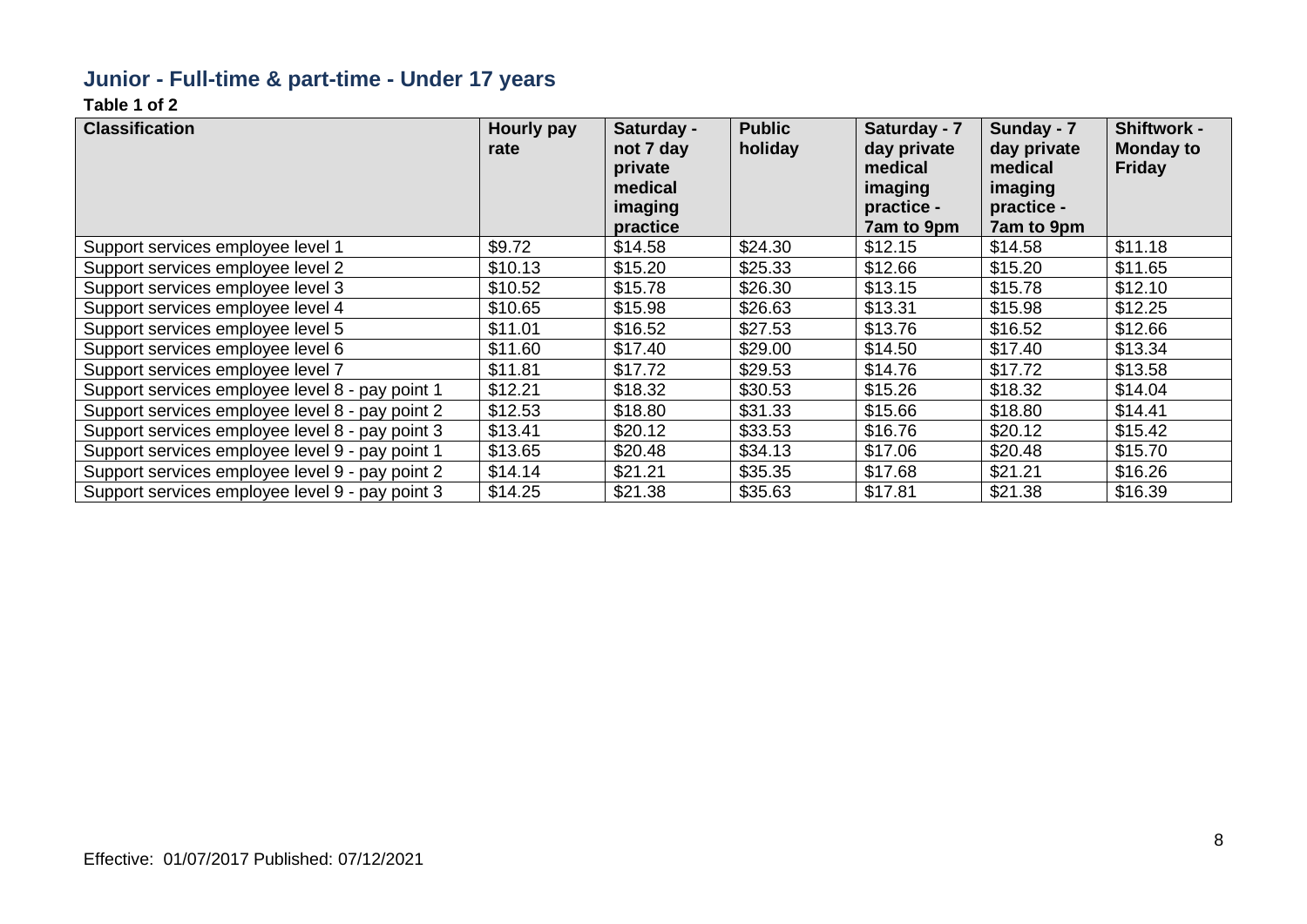| <b>Classification</b>                           | <b>Shiftwork -</b><br><b>Saturday and</b><br><b>Sunday</b> | <b>Overtime -</b><br><b>Monday to</b><br>Saturday - first<br>2 hours | Overtime -<br><b>Monday to</b><br>Saturday - after<br>2 hours | Overtime -<br>Sunday | Less than 10<br>hour break after<br>overtime |
|-------------------------------------------------|------------------------------------------------------------|----------------------------------------------------------------------|---------------------------------------------------------------|----------------------|----------------------------------------------|
| Support services employee level 1               | \$11.18                                                    | \$14.58                                                              | \$19.44                                                       | \$19.44              | \$19.44                                      |
| Support services employee level 2               | \$11.65                                                    | \$15.20                                                              | \$20.26                                                       | \$20.26              | \$20.26                                      |
| Support services employee level 3               | \$12.10                                                    | \$15.78                                                              | \$21.04                                                       | \$21.04              | \$21.04                                      |
| Support services employee level 4               | \$12.25                                                    | \$15.98                                                              | \$21.30                                                       | \$21.30              | \$21.30                                      |
| Support services employee level 5               | \$12.66                                                    | \$16.52                                                              | \$22.02                                                       | \$22.02              | \$22.02                                      |
| Support services employee level 6               | \$13.34                                                    | \$17.40                                                              | \$23.20                                                       | \$23.20              | \$23.20                                      |
| Support services employee level 7               | \$13.58                                                    | \$17.72                                                              | \$23.62                                                       | \$23.62              | \$23.62                                      |
| Support services employee level 8 - pay point 1 | \$14.04                                                    | \$18.32                                                              | \$24.42                                                       | \$24.42              | \$24.42                                      |
| Support services employee level 8 - pay point 2 | \$14.41                                                    | \$18.80                                                              | \$25.06                                                       | \$25.06              | \$25.06                                      |
| Support services employee level 8 - pay point 3 | \$15.42                                                    | \$20.12                                                              | \$26.82                                                       | \$26.82              | \$26.82                                      |
| Support services employee level 9 - pay point 1 | \$15.70                                                    | \$20.48                                                              | \$27.30                                                       | \$27.30              | \$27.30                                      |
| Support services employee level 9 - pay point 2 | \$16.26                                                    | \$21.21                                                              | \$28.28                                                       | \$28.28              | \$28.28                                      |
| Support services employee level 9 - pay point 3 | \$16.39                                                    | \$21.38                                                              | \$28.50                                                       | \$28.50              | \$28.50                                      |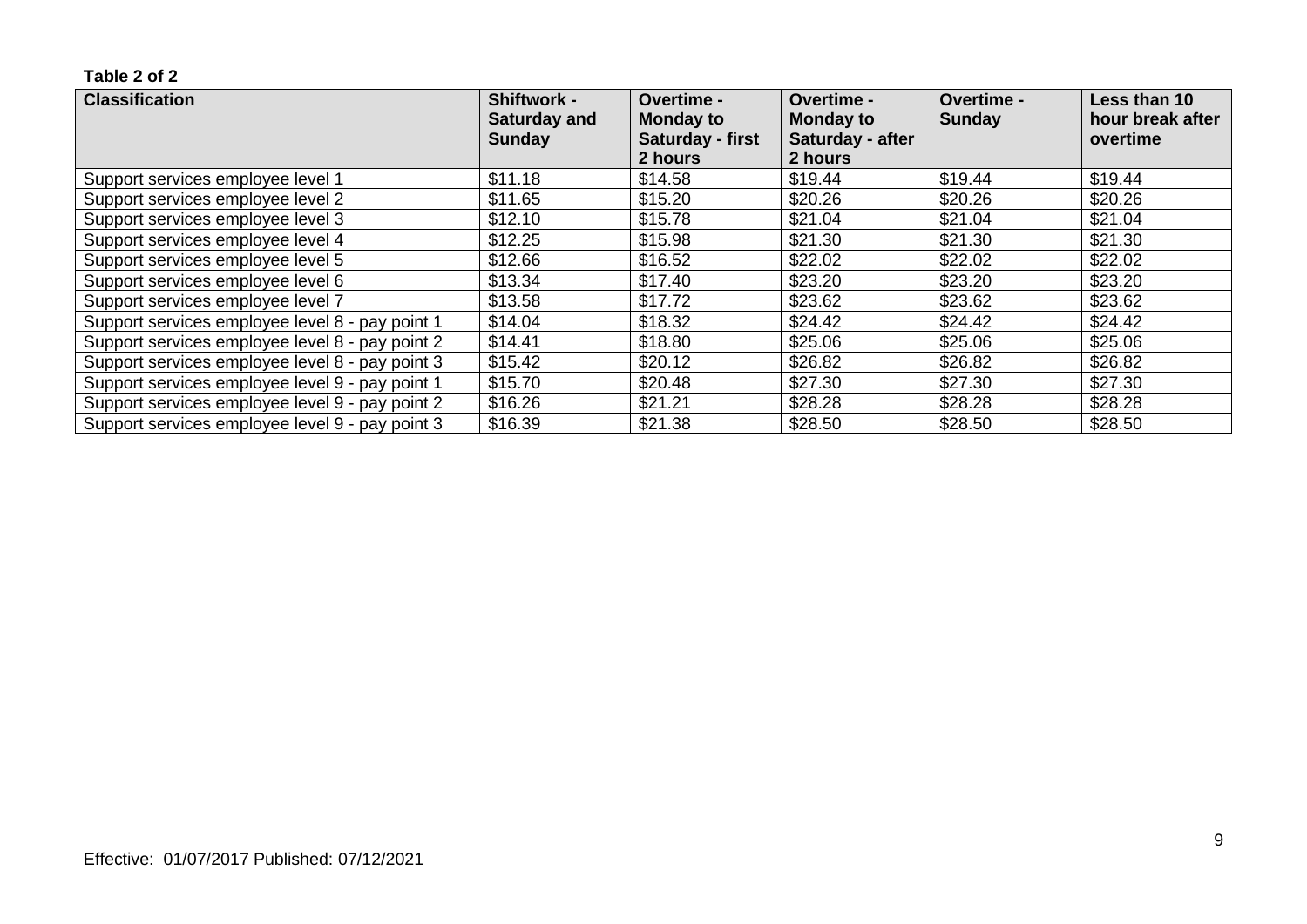### **Junior - Full-time & part-time - 17 years**

| <b>Classification</b>                           | <b>Hourly pay</b><br>rate | Saturday -<br>not 7 day<br>private<br>medical<br>imaging<br>practice | <b>Public</b><br>holiday | Saturday - 7<br>day private<br>medical<br>imaging<br>practice -<br>7am to 9pm | Sunday - 7<br>day private<br>medical<br>imaging<br>practice -<br>7am to 9pm | <b>Shiftwork -</b><br><b>Monday to</b><br><b>Friday</b> |
|-------------------------------------------------|---------------------------|----------------------------------------------------------------------|--------------------------|-------------------------------------------------------------------------------|-----------------------------------------------------------------------------|---------------------------------------------------------|
| Support services employee level 1               | \$11.66                   | \$17.49                                                              | \$29.15                  | \$14.58                                                                       | \$17.49                                                                     | \$13.41                                                 |
| Support services employee level 2               | \$12.15                   | \$18.23                                                              | \$30.38                  | \$15.19                                                                       | \$18.23                                                                     | \$13.97                                                 |
| Support services employee level 3               | \$12.62                   | \$18.93                                                              | \$31.55                  | \$15.78                                                                       | \$18.93                                                                     | \$14.51                                                 |
| Support services employee level 4               | \$12.77                   | \$19.16                                                              | \$31.93                  | \$15.96                                                                       | \$19.16                                                                     | \$14.69                                                 |
| Support services employee level 5               | \$13.21                   | \$19.82                                                              | \$33.03                  | \$16.51                                                                       | \$19.82                                                                     | \$15.19                                                 |
| Support services employee level 6               | \$13.92                   | \$20.88                                                              | \$34.80                  | \$17.40                                                                       | \$20.88                                                                     | \$16.01                                                 |
| Support services employee level 7               | \$14.17                   | \$21.26                                                              | \$35.43                  | \$17.71                                                                       | \$21.26                                                                     | \$16.30                                                 |
| Support services employee level 8 - pay point 1 | \$14.65                   | \$21.98                                                              | \$36.63                  | \$18.31                                                                       | \$21.98                                                                     | \$16.85                                                 |
| Support services employee level 8 - pay point 2 | \$15.04                   | \$22.56                                                              | \$37.60                  | \$18.80                                                                       | \$22.56                                                                     | \$17.30                                                 |
| Support services employee level 8 - pay point 3 | \$16.09                   | \$24.14                                                              | \$40.23                  | \$20.11                                                                       | \$24.14                                                                     | \$18.50                                                 |
| Support services employee level 9 - pay point 1 | \$16.38                   | \$24.57                                                              | \$40.95                  | \$20.48                                                                       | \$24.57                                                                     | \$18.84                                                 |
| Support services employee level 9 - pay point 2 | \$16.96                   | \$25.44                                                              | \$42.40                  | \$21.20                                                                       | \$25.44                                                                     | \$19.50                                                 |
| Support services employee level 9 - pay point 3 | \$17.09                   | \$25.64                                                              | \$42.73                  | \$21.36                                                                       | \$25.64                                                                     | \$19.65                                                 |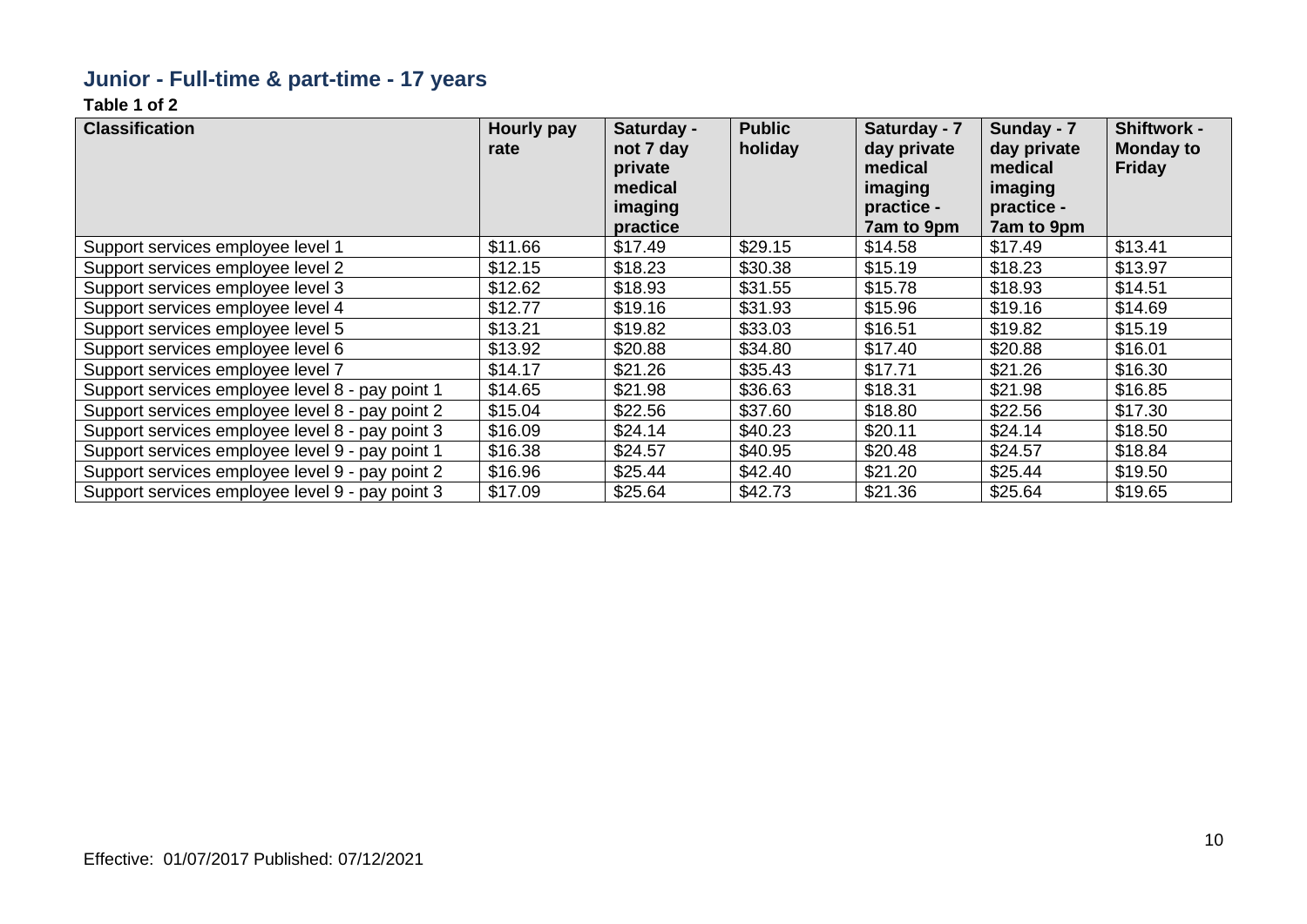| <b>Classification</b>                           | <b>Shiftwork -</b><br><b>Saturday and</b><br><b>Sunday</b> | <b>Overtime -</b><br><b>Monday to</b><br>Saturday - first<br>2 hours | <b>Overtime -</b><br><b>Monday to</b><br>Saturday - after<br>2 hours | <b>Overtime -</b><br><b>Sunday</b> | Less than 10<br>hour break after<br>overtime |
|-------------------------------------------------|------------------------------------------------------------|----------------------------------------------------------------------|----------------------------------------------------------------------|------------------------------------|----------------------------------------------|
| Support services employee level 1               | \$13.41                                                    | \$17.49                                                              | \$23.32                                                              | \$23.32                            | \$23.32                                      |
| Support services employee level 2               | \$13.97                                                    | \$18.23                                                              | \$24.30                                                              | \$24.30                            | \$24.30                                      |
| Support services employee level 3               | \$14.51                                                    | \$18.93                                                              | \$25.24                                                              | \$25.24                            | \$25.24                                      |
| Support services employee level 4               | \$14.69                                                    | \$19.16                                                              | \$25.54                                                              | \$25.54                            | \$25.54                                      |
| Support services employee level 5               | \$15.19                                                    | \$19.82                                                              | \$26.42                                                              | \$26.42                            | \$26.42                                      |
| Support services employee level 6               | \$16.01                                                    | \$20.88                                                              | \$27.84                                                              | \$27.84                            | \$27.84                                      |
| Support services employee level 7               | \$16.30                                                    | \$21.26                                                              | \$28.34                                                              | \$28.34                            | \$28.34                                      |
| Support services employee level 8 - pay point 1 | \$16.85                                                    | \$21.98                                                              | \$29.30                                                              | \$29.30                            | \$29.30                                      |
| Support services employee level 8 - pay point 2 | \$17.30                                                    | \$22.56                                                              | \$30.08                                                              | \$30.08                            | \$30.08                                      |
| Support services employee level 8 - pay point 3 | \$18.50                                                    | \$24.14                                                              | \$32.18                                                              | \$32.18                            | \$32.18                                      |
| Support services employee level 9 - pay point 1 | \$18.84                                                    | \$24.57                                                              | \$32.76                                                              | \$32.76                            | \$32.76                                      |
| Support services employee level 9 - pay point 2 | \$19.50                                                    | \$25.44                                                              | \$33.92                                                              | \$33.92                            | \$33.92                                      |
| Support services employee level 9 - pay point 3 | \$19.65                                                    | \$25.64                                                              | \$34.18                                                              | \$34.18                            | \$34.18                                      |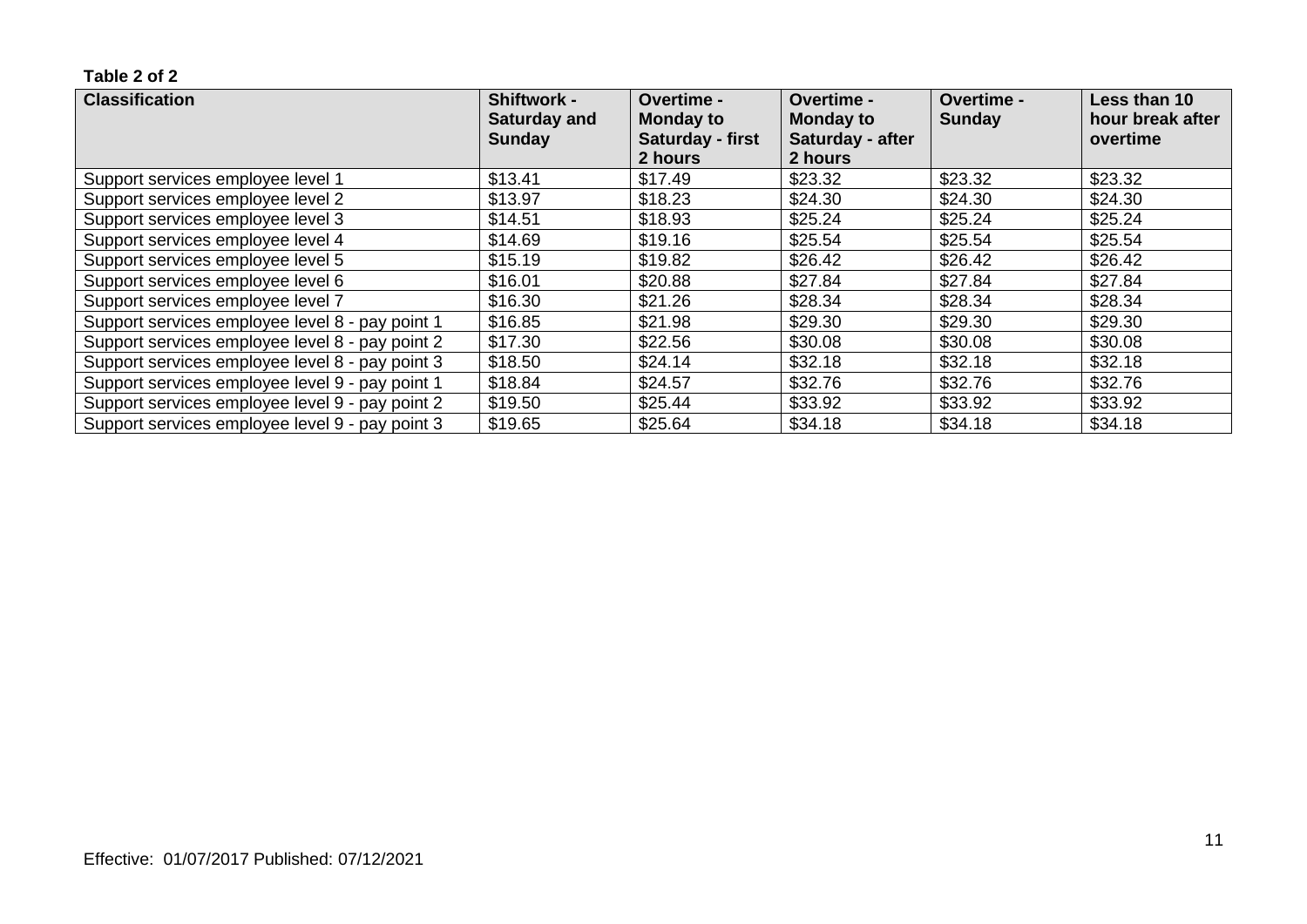### **Junior - Full-time & part-time - 18 years**

| <b>Classification</b>                           | Hourly pay<br>rate | Saturday -<br>not 7 day<br>private<br>medical<br>imaging<br>practice | <b>Public</b><br>holiday | Saturday - 7<br>day private<br>medical<br>imaging<br>practice -<br>7am to 9pm | Sunday - 7<br>day private<br>medical<br>imaging<br>practice -<br>7am to 9pm | <b>Shiftwork -</b><br><b>Monday to</b><br>Friday |
|-------------------------------------------------|--------------------|----------------------------------------------------------------------|--------------------------|-------------------------------------------------------------------------------|-----------------------------------------------------------------------------|--------------------------------------------------|
| Support services employee level 1               | \$13.61            | \$20.42                                                              | \$34.03                  | \$17.01                                                                       | \$20.42                                                                     | \$15.65                                          |
| Support services employee level 2               | \$14.18            | \$21.27                                                              | \$35.45                  | \$17.73                                                                       | \$21.27                                                                     | \$16.31                                          |
| Support services employee level 3               | \$14.73            | \$22.10                                                              | \$36.83                  | \$18.41                                                                       | \$22.10                                                                     | \$16.94                                          |
| Support services employee level 4               | \$14.90            | \$22.35                                                              | \$37.25                  | \$18.63                                                                       | \$22.35                                                                     | \$17.14                                          |
| Support services employee level 5               | \$15.41            | \$23.12                                                              | \$38.53                  | \$19.26                                                                       | \$23.12                                                                     | \$17.72                                          |
| Support services employee level 6               | \$16.24            | \$24.36                                                              | \$40.60                  | \$20.30                                                                       | \$24.36                                                                     | \$18.68                                          |
| Support services employee level 7               | \$16.53            | \$24.80                                                              | \$41.33                  | \$20.66                                                                       | \$24.80                                                                     | \$19.01                                          |
| Support services employee level 8 - pay point 1 | \$17.09            | \$25.64                                                              | \$42.73                  | \$21.36                                                                       | \$25.64                                                                     | \$19.65                                          |
| Support services employee level 8 - pay point 2 | \$17.54            | \$26.31                                                              | \$43.85                  | \$21.93                                                                       | \$26.31                                                                     | \$20.17                                          |
| Support services employee level 8 - pay point 3 | \$18.77            | \$28.16                                                              | \$46.93                  | \$23.46                                                                       | \$28.16                                                                     | \$21.59                                          |
| Support services employee level 9 - pay point 1 | \$19.11            | \$28.67                                                              | \$47.78                  | \$23.89                                                                       | \$28.67                                                                     | \$21.98                                          |
| Support services employee level 9 - pay point 2 | \$19.79            | \$29.69                                                              | \$49.48                  | \$24.74                                                                       | \$29.69                                                                     | \$22.76                                          |
| Support services employee level 9 - pay point 3 | \$19.94            | \$29.91                                                              | \$49.85                  | \$24.93                                                                       | \$29.91                                                                     | \$22.93                                          |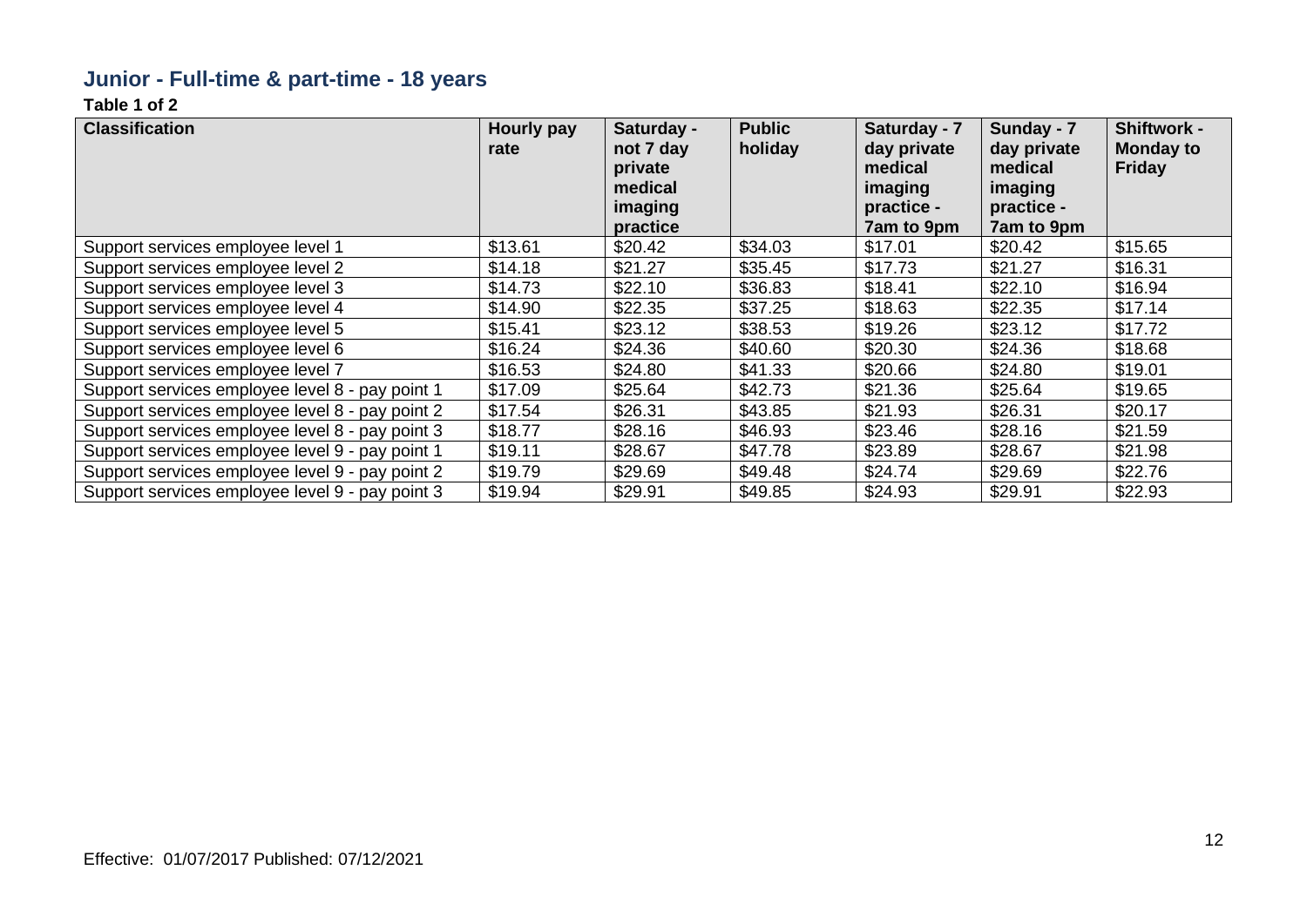| <b>Classification</b>                           | <b>Shiftwork -</b><br><b>Saturday and</b><br><b>Sunday</b> | <b>Overtime -</b><br><b>Monday to</b><br>Saturday - first | <b>Overtime -</b><br><b>Monday to</b><br>Saturday - after | <b>Overtime -</b><br>Sunday | Less than 10<br>hour break after<br>overtime |
|-------------------------------------------------|------------------------------------------------------------|-----------------------------------------------------------|-----------------------------------------------------------|-----------------------------|----------------------------------------------|
|                                                 |                                                            | 2 hours                                                   | 2 hours                                                   |                             |                                              |
| Support services employee level 1               | \$15.65                                                    | \$20.42                                                   | \$27.22                                                   | \$27.22                     | \$27.22                                      |
| Support services employee level 2               | \$16.31                                                    | \$21.27                                                   | \$28.36                                                   | \$28.36                     | \$28.36                                      |
| Support services employee level 3               | \$16.94                                                    | \$22.10                                                   | \$29.46                                                   | \$29.46                     | \$29.46                                      |
| Support services employee level 4               | \$17.14                                                    | \$22.35                                                   | \$29.80                                                   | \$29.80                     | \$29.80                                      |
| Support services employee level 5               | \$17.72                                                    | \$23.12                                                   | \$30.82                                                   | \$30.82                     | \$30.82                                      |
| Support services employee level 6               | \$18.68                                                    | \$24.36                                                   | \$32.48                                                   | \$32.48                     | \$32.48                                      |
| Support services employee level 7               | \$19.01                                                    | \$24.80                                                   | \$33.06                                                   | \$33.06                     | \$33.06                                      |
| Support services employee level 8 - pay point 1 | \$19.65                                                    | \$25.64                                                   | \$34.18                                                   | \$34.18                     | \$34.18                                      |
| Support services employee level 8 - pay point 2 | \$20.17                                                    | \$26.31                                                   | \$35.08                                                   | \$35.08                     | \$35.08                                      |
| Support services employee level 8 - pay point 3 | \$21.59                                                    | \$28.16                                                   | \$37.54                                                   | \$37.54                     | \$37.54                                      |
| Support services employee level 9 - pay point 1 | \$21.98                                                    | \$28.67                                                   | \$38.22                                                   | \$38.22                     | \$38.22                                      |
| Support services employee level 9 - pay point 2 | \$22.76                                                    | \$29.69                                                   | \$39.58                                                   | \$39.58                     | \$39.58                                      |
| Support services employee level 9 - pay point 3 | \$22.93                                                    | \$29.91                                                   | \$39.88                                                   | \$39.88                     | \$39.88                                      |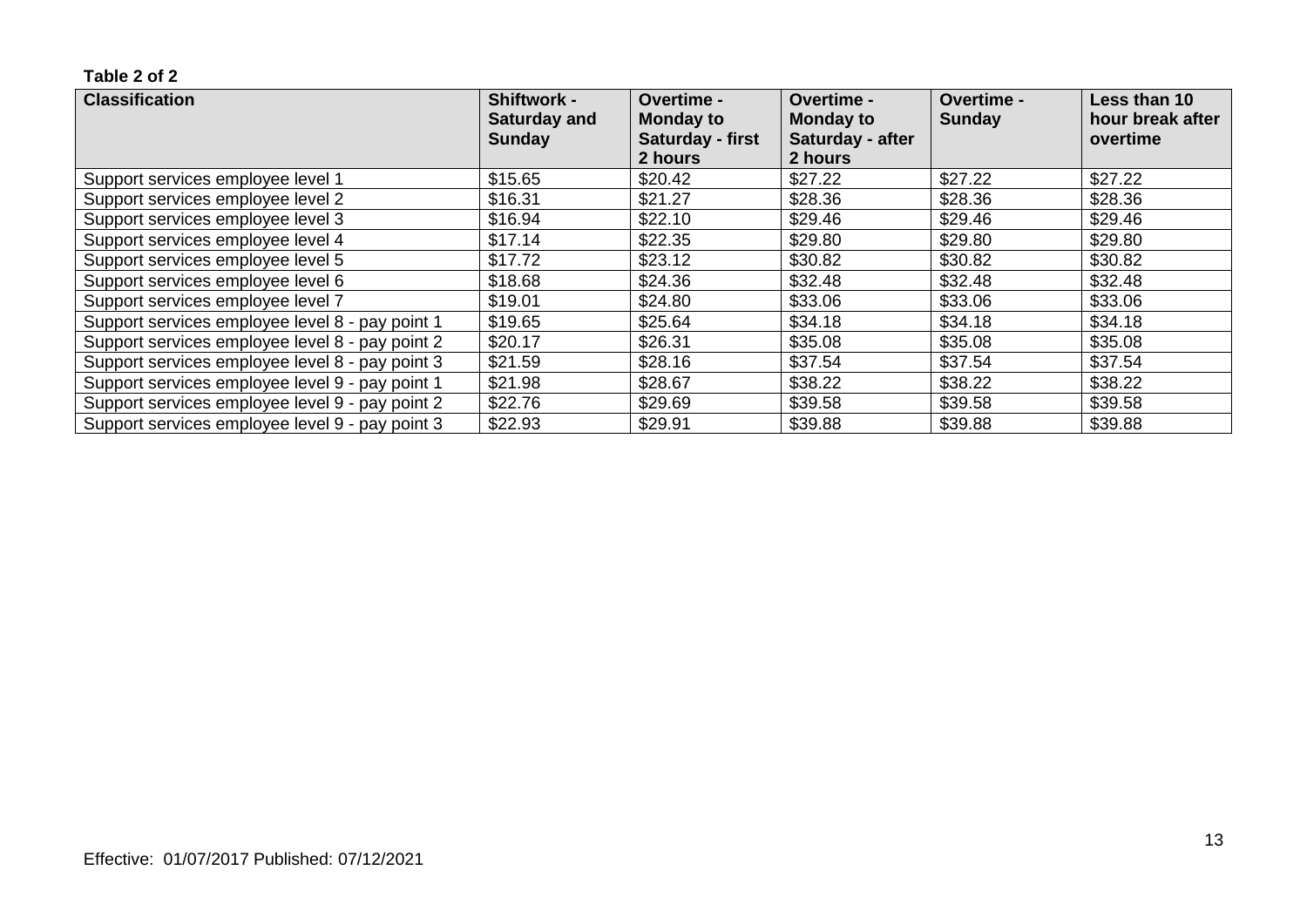### **Junior - Full-time & part-time - 19 years**

| <b>Classification</b>                           | Hourly pay<br>rate | Saturday -<br>not 7 day<br>private<br>medical<br>imaging<br>practice | <b>Public</b><br>holiday | Saturday - 7<br>day private<br>medical<br>imaging<br>practice -<br>7am to 9pm | Sunday - 7<br>day private<br>medical<br>imaging<br>practice -<br>7am to 9pm | <b>Shiftwork -</b><br><b>Monday to</b><br>Friday |
|-------------------------------------------------|--------------------|----------------------------------------------------------------------|--------------------------|-------------------------------------------------------------------------------|-----------------------------------------------------------------------------|--------------------------------------------------|
| Support services employee level 1               | \$15.55            | \$23.33                                                              | \$38.88                  | \$19.44                                                                       | \$23.33                                                                     | \$17.88                                          |
| Support services employee level 2               | \$16.20            | \$24.30                                                              | \$40.50                  | \$20.25                                                                       | \$24.30                                                                     | \$18.63                                          |
| Support services employee level 3               | \$16.83            | \$25.25                                                              | \$42.08                  | \$21.04                                                                       | \$25.25                                                                     | \$19.35                                          |
| Support services employee level 4               | \$17.03            | \$25.55                                                              | \$42.58                  | \$21.29                                                                       | \$25.55                                                                     | \$19.58                                          |
| Support services employee level 5               | \$17.61            | \$26.42                                                              | \$44.03                  | \$22.01                                                                       | \$26.42                                                                     | \$20.25                                          |
| Support services employee level 6               | \$18.56            | \$27.84                                                              | \$46.40                  | \$23.20                                                                       | \$27.84                                                                     | \$21.34                                          |
| Support services employee level 7               | \$18.90            | \$28.35                                                              | \$47.25                  | \$23.63                                                                       | \$28.35                                                                     | \$21.74                                          |
| Support services employee level 8 - pay point 1 | \$19.54            | \$29.31                                                              | \$48.85                  | \$24.43                                                                       | \$29.31                                                                     | \$22.47                                          |
| Support services employee level 8 - pay point 2 | \$20.05            | \$30.08                                                              | \$50.13                  | \$25.06                                                                       | \$30.08                                                                     | \$23.06                                          |
| Support services employee level 8 - pay point 3 | \$21.46            | \$32.19                                                              | \$53.65                  | \$26.83                                                                       | \$32.19                                                                     | \$24.68                                          |
| Support services employee level 9 - pay point 1 | \$21.84            | \$32.76                                                              | \$54.60                  | \$27.30                                                                       | \$32.76                                                                     | \$25.12                                          |
| Support services employee level 9 - pay point 2 | \$22.62            | \$33.93                                                              | \$56.55                  | \$28.28                                                                       | \$33.93                                                                     | \$26.01                                          |
| Support services employee level 9 - pay point 3 | \$22.79            | \$34.19                                                              | \$56.98                  | \$28.49                                                                       | \$34.19                                                                     | \$26.21                                          |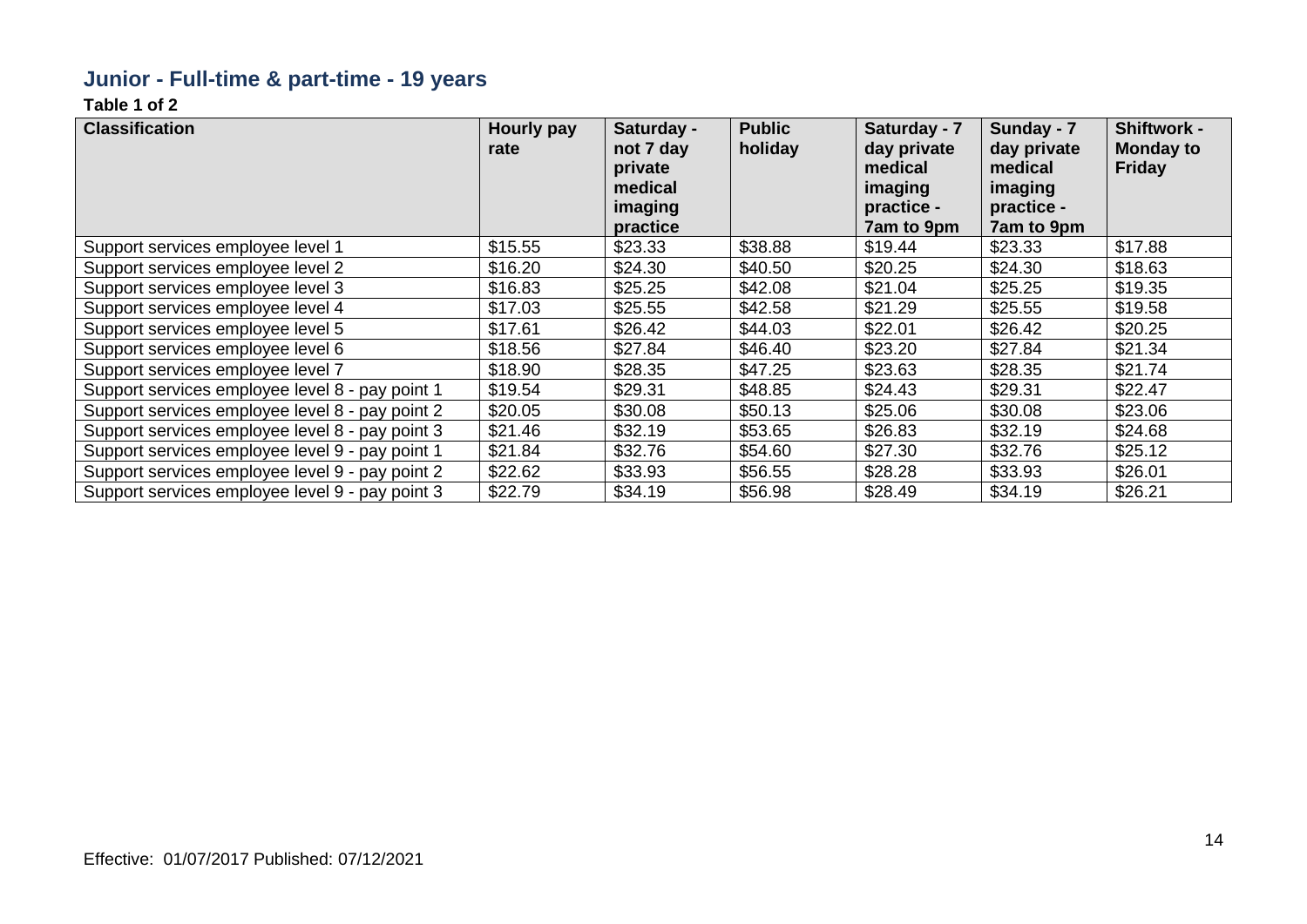| <b>Classification</b>                           | <b>Shiftwork -</b><br><b>Saturday and</b> | <b>Overtime -</b><br><b>Monday to</b> | <b>Overtime -</b><br><b>Monday to</b> | <b>Overtime -</b><br>Sunday | Less than 10<br>hour break after |
|-------------------------------------------------|-------------------------------------------|---------------------------------------|---------------------------------------|-----------------------------|----------------------------------|
|                                                 | <b>Sunday</b>                             | Saturday - first<br>2 hours           | Saturday - after<br>2 hours           |                             | overtime                         |
| Support services employee level 1               | \$17.88                                   | \$23.33                               | \$31.10                               | \$31.10                     | \$31.10                          |
| Support services employee level 2               | \$18.63                                   | \$24.30                               | \$32.40                               | \$32.40                     | \$32.40                          |
| Support services employee level 3               | \$19.35                                   | \$25.25                               | \$33.66                               | \$33.66                     | \$33.66                          |
| Support services employee level 4               | \$19.58                                   | \$25.55                               | \$34.06                               | \$34.06                     | \$34.06                          |
| Support services employee level 5               | \$20.25                                   | \$26.42                               | \$35.22                               | \$35.22                     | \$35.22                          |
| Support services employee level 6               | \$21.34                                   | \$27.84                               | \$37.12                               | \$37.12                     | \$37.12                          |
| Support services employee level 7               | \$21.74                                   | \$28.35                               | \$37.80                               | \$37.80                     | \$37.80                          |
| Support services employee level 8 - pay point 1 | \$22.47                                   | \$29.31                               | \$39.08                               | \$39.08                     | \$39.08                          |
| Support services employee level 8 - pay point 2 | \$23.06                                   | \$30.08                               | \$40.10                               | \$40.10                     | \$40.10                          |
| Support services employee level 8 - pay point 3 | \$24.68                                   | \$32.19                               | \$42.92                               | \$42.92                     | \$42.92                          |
| Support services employee level 9 - pay point 1 | \$25.12                                   | \$32.76                               | \$43.68                               | \$43.68                     | \$43.68                          |
| Support services employee level 9 - pay point 2 | \$26.01                                   | \$33.93                               | \$45.24                               | \$45.24                     | \$45.24                          |
| Support services employee level 9 - pay point 3 | \$26.21                                   | \$34.19                               | \$45.58                               | \$45.58                     | \$45.58                          |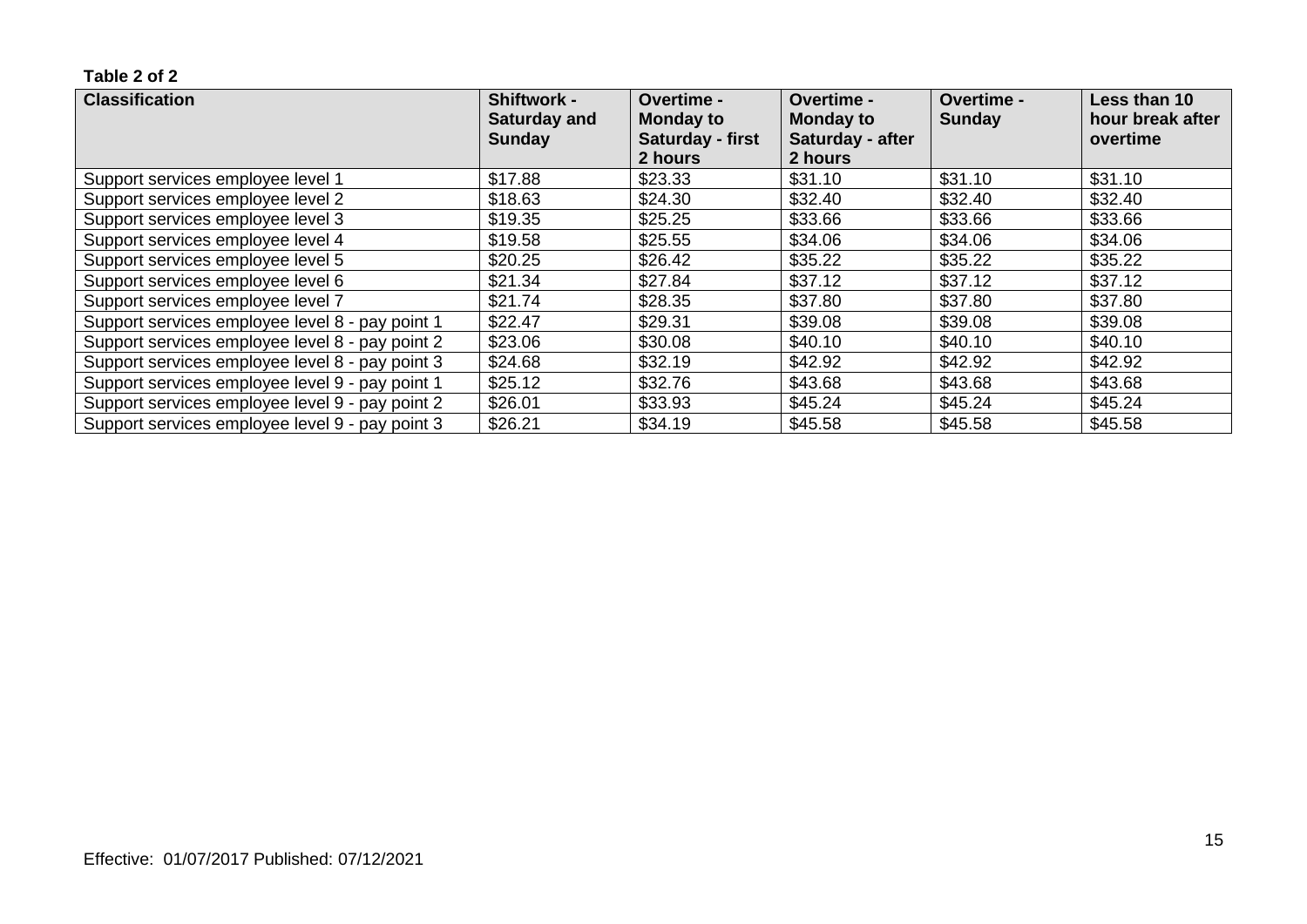### **Junior - Full-time & part-time - 20 years**

| <b>Classification</b>                           | Hourly pay<br>rate | Saturday -<br>not 7 day<br>private<br>medical<br>imaging<br>practice | <b>Public</b><br>holiday | Saturday - 7<br>day private<br>medical<br>imaging<br>practice -<br>7am to 9pm | Sunday - 7<br>day private<br>medical<br>imaging<br>practice -<br>7am to 9pm | <b>Shiftwork -</b><br><b>Monday to</b><br><b>Friday</b> |
|-------------------------------------------------|--------------------|----------------------------------------------------------------------|--------------------------|-------------------------------------------------------------------------------|-----------------------------------------------------------------------------|---------------------------------------------------------|
| Support services employee level 1               | \$17.50            | \$26.25                                                              | \$43.75                  | \$21.88                                                                       | \$26.25                                                                     | \$20.13                                                 |
| Support services employee level 2               | \$18.23            | \$27.35                                                              | \$45.58                  | \$22.79                                                                       | \$27.35                                                                     | \$20.96                                                 |
| Support services employee level 3               | \$18.94            | \$28.41                                                              | \$47.35                  | \$23.68                                                                       | \$28.41                                                                     | \$21.78                                                 |
| Support services employee level 4               | \$19.16            | \$28.74                                                              | \$47.90                  | \$23.95                                                                       | \$28.74                                                                     | \$22.03                                                 |
| Support services employee level 5               | \$19.81            | \$29.72                                                              | \$49.53                  | \$24.76                                                                       | \$29.72                                                                     | \$22.78                                                 |
| Support services employee level 6               | \$20.88            | \$31.32                                                              | \$52.20                  | \$26.10                                                                       | \$31.32                                                                     | \$24.01                                                 |
| Support services employee level 7               | \$21.26            | \$31.89                                                              | \$53.15                  | \$26.58                                                                       | \$31.89                                                                     | \$24.45                                                 |
| Support services employee level 8 - pay point 1 | \$21.98            | \$32.97                                                              | \$54.95                  | \$27.48                                                                       | \$32.97                                                                     | \$25.28                                                 |
| Support services employee level 8 - pay point 2 | \$22.55            | \$33.83                                                              | \$56.38                  | \$28.19                                                                       | \$33.83                                                                     | \$25.93                                                 |
| Support services employee level 8 - pay point 3 | \$24.14            | \$36.21                                                              | \$60.35                  | \$30.18                                                                       | \$36.21                                                                     | \$27.76                                                 |
| Support services employee level 9 - pay point 1 | \$24.57            | \$36.86                                                              | \$61.43                  | \$30.71                                                                       | \$36.86                                                                     | \$28.26                                                 |
| Support services employee level 9 - pay point 2 | \$25.44            | \$38.16                                                              | \$63.60                  | \$31.80                                                                       | \$38.16                                                                     | \$29.26                                                 |
| Support services employee level 9 - pay point 3 | \$25.64            | \$38.46                                                              | \$64.10                  | \$32.05                                                                       | \$38.46                                                                     | \$29.49                                                 |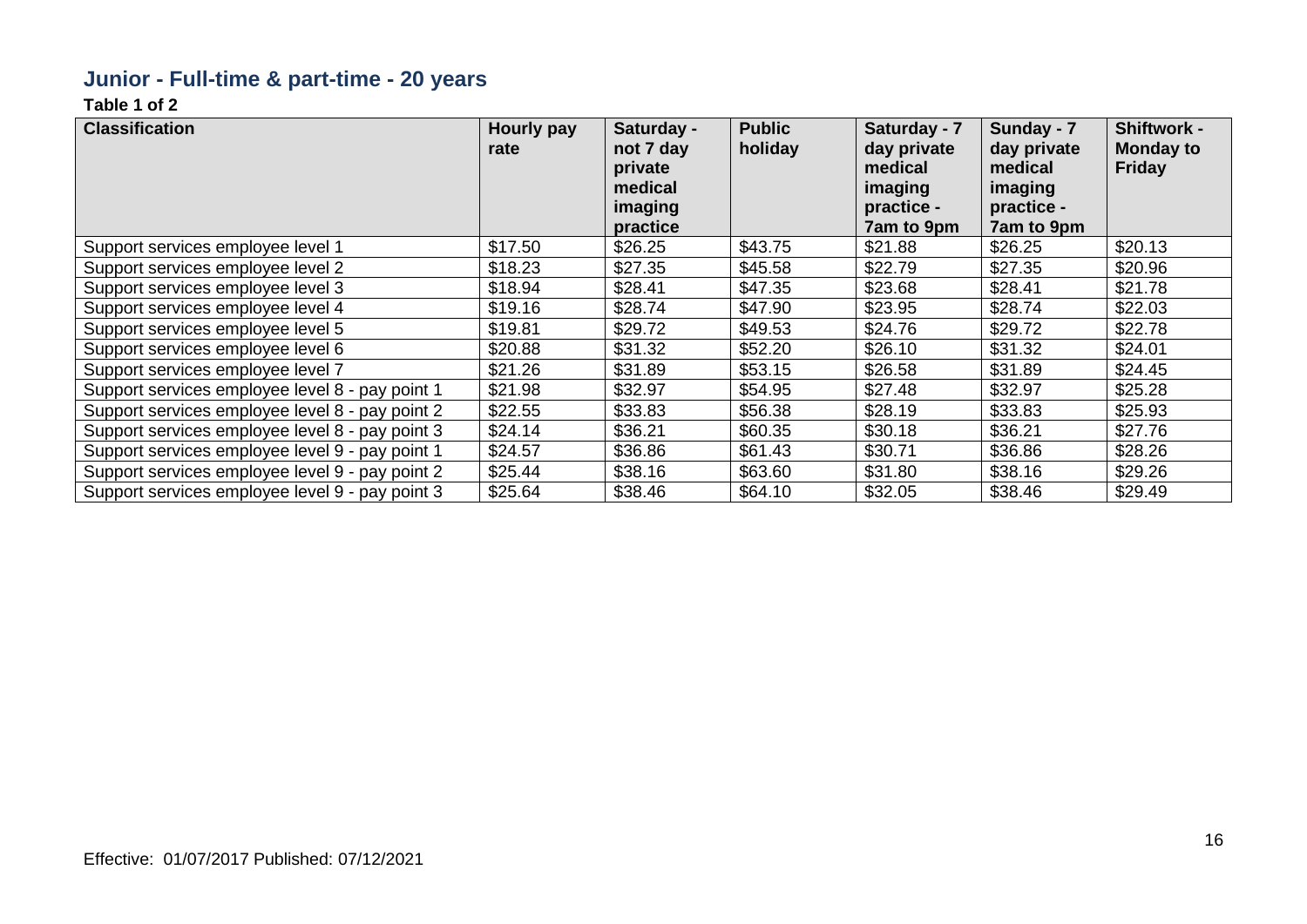| <b>Classification</b>                           | <b>Shiftwork -</b><br><b>Saturday and</b><br><b>Sunday</b> | <b>Overtime -</b><br><b>Monday to</b><br>Saturday - first<br>2 hours | <b>Overtime -</b><br><b>Monday to</b><br>Saturday - after<br>2 hours | <b>Overtime -</b><br>Sunday | Less than 10<br>hour break after<br>overtime |
|-------------------------------------------------|------------------------------------------------------------|----------------------------------------------------------------------|----------------------------------------------------------------------|-----------------------------|----------------------------------------------|
| Support services employee level 1               | \$20.13                                                    | \$26.25                                                              | \$35.00                                                              | \$35.00                     | \$35.00                                      |
| Support services employee level 2               | \$20.96                                                    | \$27.35                                                              | \$36.46                                                              | \$36.46                     | \$36.46                                      |
| Support services employee level 3               | \$21.78                                                    | \$28.41                                                              | \$37.88                                                              | \$37.88                     | \$37.88                                      |
| Support services employee level 4               | \$22.03                                                    | \$28.74                                                              | \$38.32                                                              | \$38.32                     | \$38.32                                      |
| Support services employee level 5               | \$22.78                                                    | \$29.72                                                              | \$39.62                                                              | \$39.62                     | \$39.62                                      |
| Support services employee level 6               | \$24.01                                                    | \$31.32                                                              | \$41.76                                                              | \$41.76                     | \$41.76                                      |
| Support services employee level 7               | \$24.45                                                    | \$31.89                                                              | \$42.52                                                              | \$42.52                     | \$42.52                                      |
| Support services employee level 8 - pay point 1 | \$25.28                                                    | \$32.97                                                              | \$43.96                                                              | \$43.96                     | \$43.96                                      |
| Support services employee level 8 - pay point 2 | \$25.93                                                    | \$33.83                                                              | \$45.10                                                              | \$45.10                     | \$45.10                                      |
| Support services employee level 8 - pay point 3 | \$27.76                                                    | \$36.21                                                              | \$48.28                                                              | \$48.28                     | \$48.28                                      |
| Support services employee level 9 - pay point 1 | \$28.26                                                    | \$36.86                                                              | \$49.14                                                              | \$49.14                     | \$49.14                                      |
| Support services employee level 9 - pay point 2 | \$29.26                                                    | \$38.16                                                              | \$50.88                                                              | \$50.88                     | \$50.88                                      |
| Support services employee level 9 - pay point 3 | \$29.49                                                    | \$38.46                                                              | \$51.28                                                              | \$51.28                     | \$51.28                                      |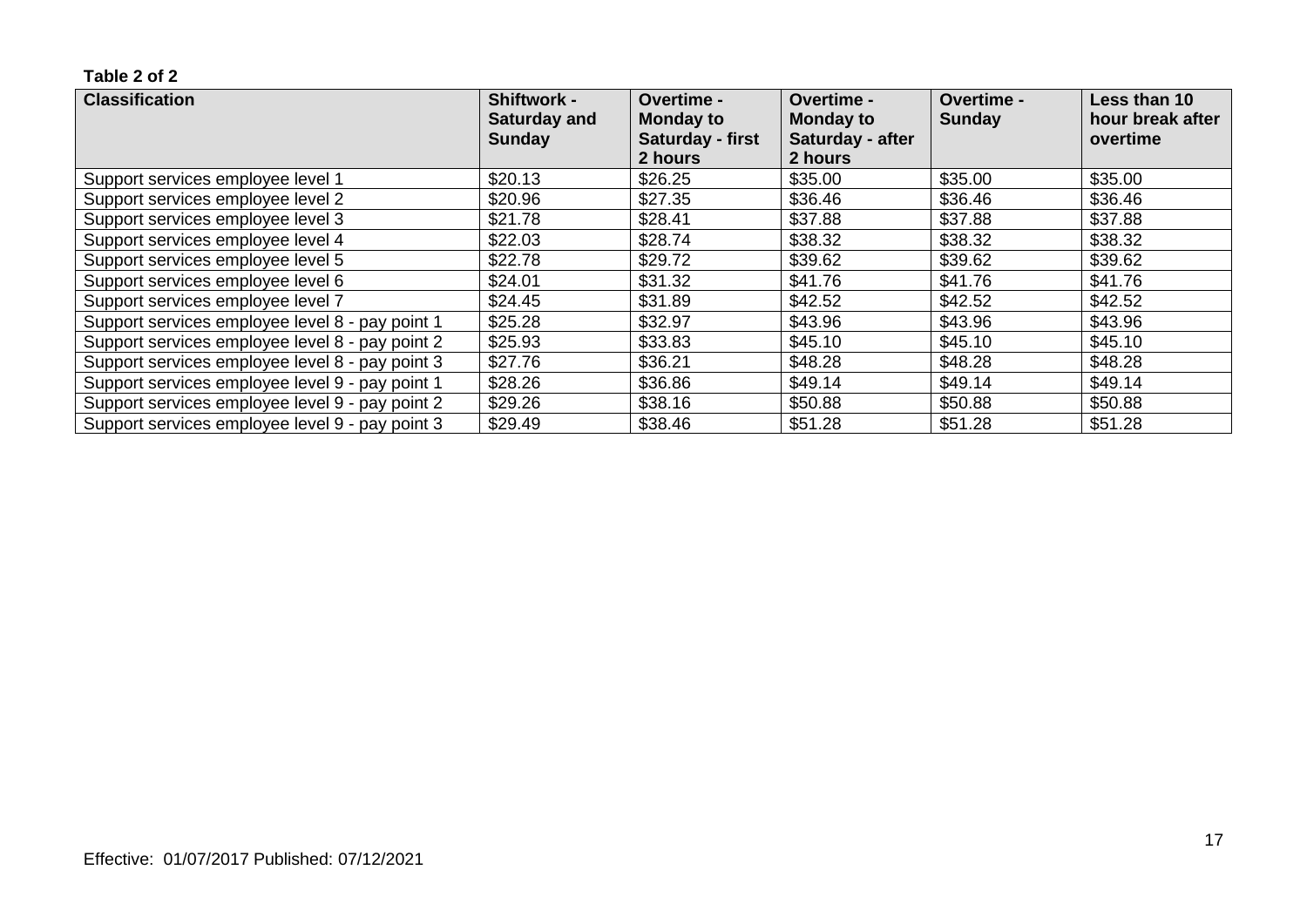### **Junior - Casual - Under 17 years**

| <b>Classification</b>                           | Hourly pay<br>rate | Saturday -<br>not 7 day<br>private<br>medical<br>imaging<br>practice | Sunday - not<br>7 day private<br>medical<br>imaging<br>practice | <b>Public</b><br>holiday | Saturday - 7<br>day private<br>medical<br>imaging<br>practice -<br>7am to 9pm | Sunday - 7<br>day private<br>medical<br>imaging<br>practice -<br>7am to 9pm |
|-------------------------------------------------|--------------------|----------------------------------------------------------------------|-----------------------------------------------------------------|--------------------------|-------------------------------------------------------------------------------|-----------------------------------------------------------------------------|
| Support services employee level 1               | \$12.15            | \$17.01                                                              | \$17.01                                                         | \$26.73                  | \$14.58                                                                       | \$17.01                                                                     |
| Support services employee level 2               | \$12.66            | \$17.73                                                              | \$17.73                                                         | \$27.86                  | \$15.20                                                                       | \$17.73                                                                     |
| Support services employee level 3               | \$13.15            | \$18.41                                                              | \$18.41                                                         | \$28.93                  | \$15.78                                                                       | \$18.41                                                                     |
| Support services employee level 4               | \$13.31            | \$18.64                                                              | \$18.64                                                         | \$29.29                  | \$15.98                                                                       | \$18.64                                                                     |
| Support services employee level 5               | \$13.76            | \$19.27                                                              | \$19.27                                                         | \$30.28                  | \$16.52                                                                       | \$19.27                                                                     |
| Support services employee level 6               | \$14.50            | \$20.30                                                              | \$20.30                                                         | \$31.90                  | \$17.40                                                                       | \$20.30                                                                     |
| Support services employee level 7               | \$14.76            | \$20.67                                                              | \$20.67                                                         | \$32.48                  | \$17.72                                                                       | \$20.67                                                                     |
| Support services employee level 8 - pay point 1 | \$15.26            | \$21.37                                                              | \$21.37                                                         | \$33.58                  | \$18.32                                                                       | \$21.37                                                                     |
| Support services employee level 8 - pay point 2 | \$15.66            | \$21.93                                                              | \$21.93                                                         | \$34.46                  | \$18.80                                                                       | \$21.93                                                                     |
| Support services employee level 8 - pay point 3 | \$16.76            | \$23.47                                                              | \$23.47                                                         | \$36.88                  | \$20.12                                                                       | \$23.47                                                                     |
| Support services employee level 9 - pay point 1 | \$17.06            | \$23.89                                                              | \$23.89                                                         | \$37.54                  | \$20.48                                                                       | \$23.89                                                                     |
| Support services employee level 9 - pay point 2 | \$17.68            | \$24.75                                                              | \$24.75                                                         | \$38.89                  | \$21.21                                                                       | \$24.75                                                                     |
| Support services employee level 9 - pay point 3 | \$17.81            | \$24.94                                                              | \$24.94                                                         | \$39.19                  | \$21.38                                                                       | \$24.94                                                                     |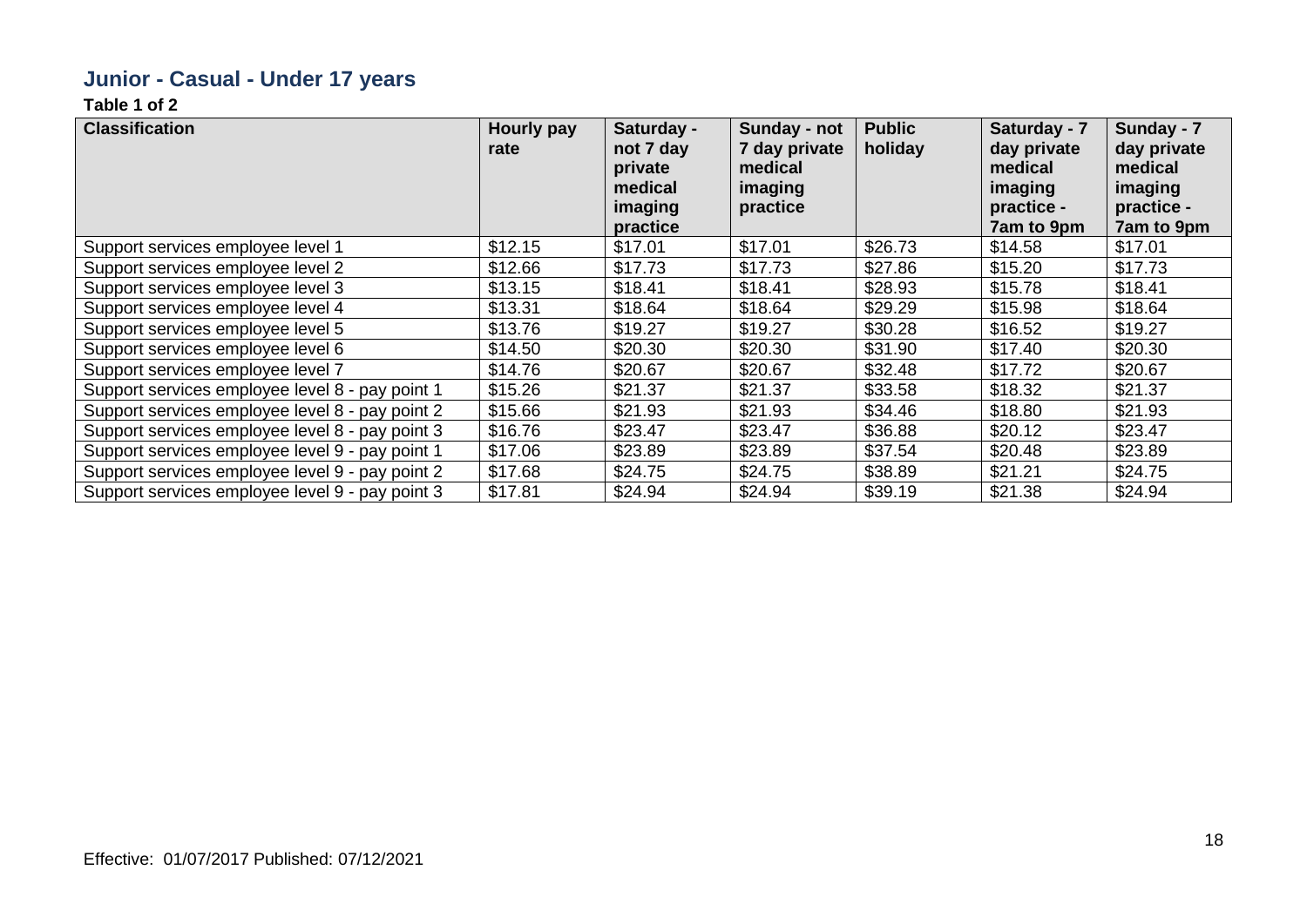| <b>Classification</b>                           | <b>Shiftwork -</b><br>Monday to<br><b>Friday</b> | <b>Shiftwork -</b><br><b>Saturday and</b><br><b>Sunday</b> | <b>Overtime -</b><br><b>Monday to</b><br>Friday - first 2 | <b>Overtime -</b><br><b>Monday to</b><br>Friday - after 2 | Less than 10<br>hour break after<br>overtime |
|-------------------------------------------------|--------------------------------------------------|------------------------------------------------------------|-----------------------------------------------------------|-----------------------------------------------------------|----------------------------------------------|
|                                                 |                                                  |                                                            | hours                                                     | hours                                                     |                                              |
| Support services employee level 1               | \$13.61                                          | \$18.47                                                    | \$17.01                                                   | \$21.87                                                   | \$21.87                                      |
| Support services employee level 2               | \$14.18                                          | \$19.25                                                    | \$17.73                                                   | \$22.79                                                   | \$22.79                                      |
| Support services employee level 3               | \$14.73                                          | \$19.99                                                    | \$18.41                                                   | \$23.67                                                   | \$23.67                                      |
| Support services employee level 4               | \$14.91                                          | \$20.24                                                    | \$18.64                                                   | \$23.96                                                   | \$23.96                                      |
| Support services employee level 5               | \$15.41                                          | \$20.92                                                    | \$19.27                                                   | \$24.77                                                   | \$24.77                                      |
| Support services employee level 6               | \$16.24                                          | \$22.04                                                    | \$20.30                                                   | \$26.10                                                   | \$26.10                                      |
| Support services employee level 7               | \$16.53                                          | \$22.44                                                    | \$20.67                                                   | \$26.57                                                   | \$26.57                                      |
| Support services employee level 8 - pay point 1 | \$17.09                                          | \$23.20                                                    | \$21.37                                                   | \$27.47                                                   | \$27.47                                      |
| Support services employee level 8 - pay point 2 | \$17.54                                          | \$23.81                                                    | \$21.93                                                   | \$28.19                                                   | \$28.19                                      |
| Support services employee level 8 - pay point 3 | \$18.77                                          | \$25.48                                                    | \$23.47                                                   | \$30.17                                                   | \$30.17                                      |
| Support services employee level 9 - pay point 1 | \$19.11                                          | \$25.94                                                    | \$23.89                                                   | \$30.71                                                   | \$30.71                                      |
| Support services employee level 9 - pay point 2 | \$19.80                                          | \$26.87                                                    | \$24.75                                                   | \$31.82                                                   | \$31.82                                      |
| Support services employee level 9 - pay point 3 | \$19.95                                          | \$27.08                                                    | \$24.94                                                   | \$32.06                                                   | \$32.06                                      |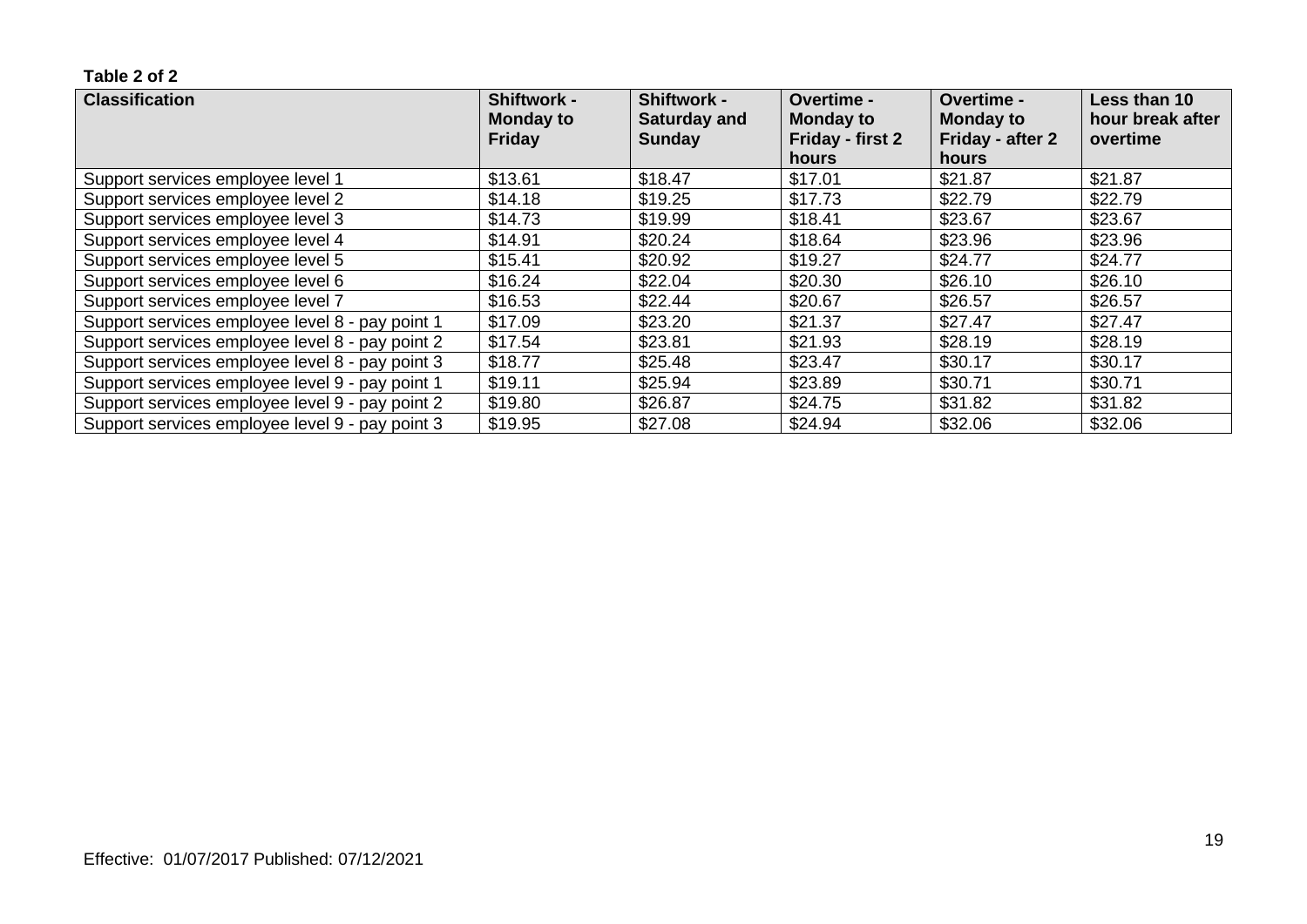### **Junior - Casual - 17 years**

| <b>Classification</b>                           | Hourly pay<br>rate | Saturday -<br>not 7 day<br>private<br>medical<br>imaging<br>practice | Sunday - not<br>7 day private<br>medical<br>imaging<br>practice | <b>Public</b><br>holiday | Saturday - 7<br>day private<br>medical<br>imaging<br>practice -<br>7am to 9pm | Sunday - 7<br>day private<br>medical<br>imaging<br>practice -<br>7am to 9pm |
|-------------------------------------------------|--------------------|----------------------------------------------------------------------|-----------------------------------------------------------------|--------------------------|-------------------------------------------------------------------------------|-----------------------------------------------------------------------------|
| Support services employee level 1               | \$14.58            | \$20.41                                                              | \$20.41                                                         | \$32.07                  | \$17.49                                                                       | \$20.41                                                                     |
| Support services employee level 2               | \$15.19            | \$21.26                                                              | \$21.26                                                         | \$33.41                  | \$18.23                                                                       | \$21.26                                                                     |
| Support services employee level 3               | \$15.78            | \$22.09                                                              | \$22.09                                                         | \$34.71                  | \$18.93                                                                       | \$22.09                                                                     |
| Support services employee level 4               | \$15.96            | \$22.35                                                              | \$22.35                                                         | \$35.12                  | \$19.16                                                                       | \$22.35                                                                     |
| Support services employee level 5               | \$16.51            | \$23.12                                                              | \$23.12                                                         | \$36.33                  | \$19.82                                                                       | \$23.12                                                                     |
| Support services employee level 6               | \$17.40            | \$24.36                                                              | \$24.36                                                         | \$38.28                  | \$20.88                                                                       | \$24.36                                                                     |
| Support services employee level 7               | \$17.71            | \$24.80                                                              | \$24.80                                                         | \$38.97                  | \$21.26                                                                       | \$24.80                                                                     |
| Support services employee level 8 - pay point 1 | \$18.31            | \$25.64                                                              | \$25.64                                                         | \$40.29                  | \$21.98                                                                       | \$25.64                                                                     |
| Support services employee level 8 - pay point 2 | \$18.80            | \$26.32                                                              | \$26.32                                                         | \$41.36                  | \$22.56                                                                       | \$26.32                                                                     |
| Support services employee level 8 - pay point 3 | \$20.11            | \$28.16                                                              | \$28.16                                                         | \$44.25                  | \$24.14                                                                       | \$28.16                                                                     |
| Support services employee level 9 - pay point 1 | \$20.48            | \$28.67                                                              | \$28.67                                                         | \$45.05                  | \$24.57                                                                       | \$28.67                                                                     |
| Support services employee level 9 - pay point 2 | \$21.20            | \$29.68                                                              | \$29.68                                                         | \$46.64                  | \$25.44                                                                       | \$29.68                                                                     |
| Support services employee level 9 - pay point 3 | \$21.36            | \$29.91                                                              | \$29.91                                                         | \$47.00                  | \$25.64                                                                       | \$29.91                                                                     |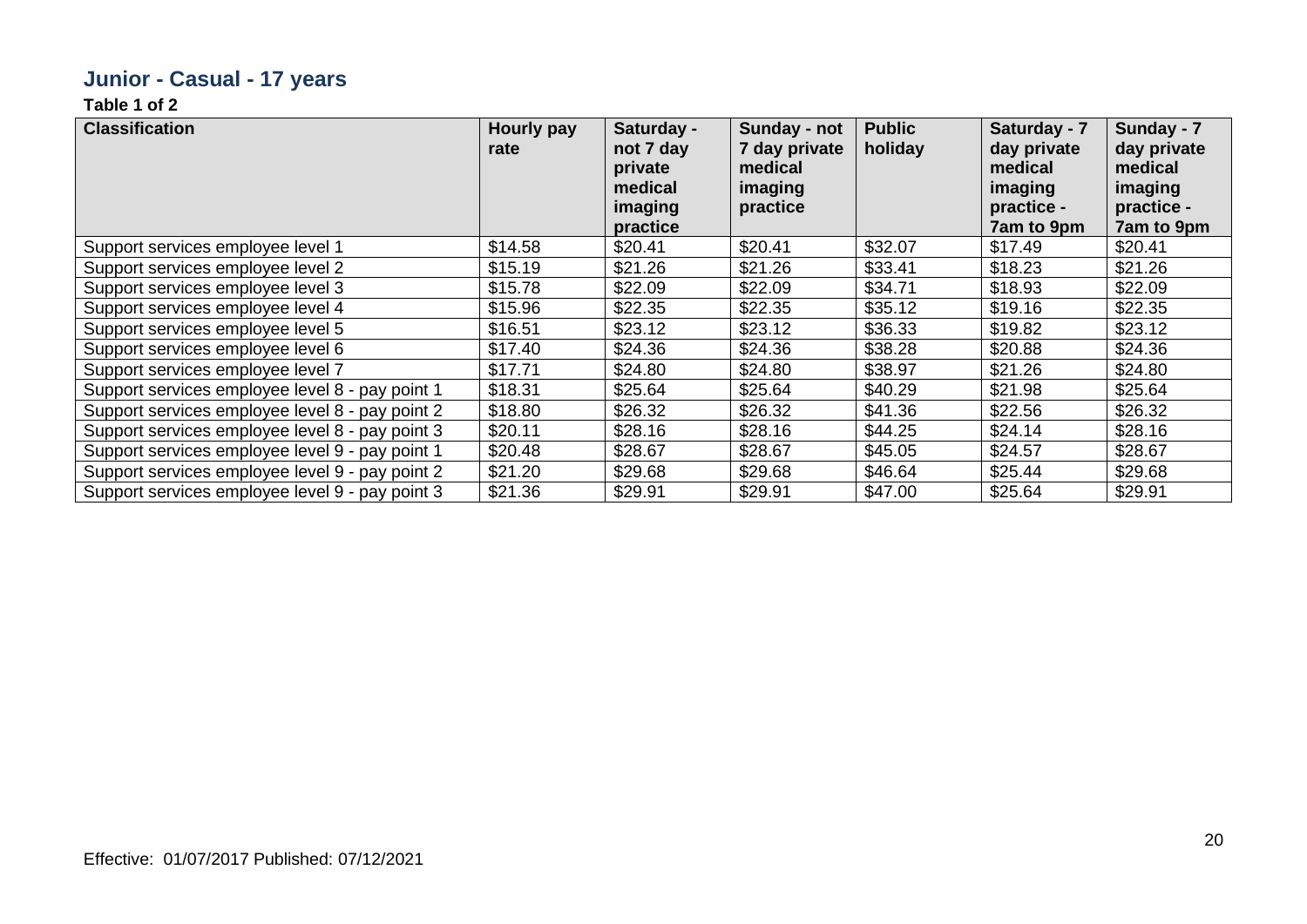| <b>Classification</b>                           | <b>Shiftwork -</b><br><b>Monday to</b><br><b>Friday</b> | <b>Shiftwork -</b><br><b>Saturday and</b><br><b>Sunday</b> | <b>Overtime -</b><br><b>Monday to</b><br>Friday - first 2 | <b>Overtime -</b><br><b>Monday to</b><br>Friday - after 2 | Less than 10<br>hour break after<br>overtime |
|-------------------------------------------------|---------------------------------------------------------|------------------------------------------------------------|-----------------------------------------------------------|-----------------------------------------------------------|----------------------------------------------|
|                                                 |                                                         |                                                            | hours                                                     | hours                                                     |                                              |
| Support services employee level 1               | \$16.32                                                 | \$22.15                                                    | \$20.41                                                   | \$26.24                                                   | \$26.24                                      |
| Support services employee level 2               | \$17.01                                                 | \$23.09                                                    | \$21.26                                                   | \$27.34                                                   | \$27.34                                      |
| Support services employee level 3               | \$17.67                                                 | \$23.98                                                    | \$22.09                                                   | \$28.40                                                   | \$28.40                                      |
| Support services employee level 4               | \$17.88                                                 | \$24.26                                                    | \$22.35                                                   | \$28.73                                                   | \$28.73                                      |
| Support services employee level 5               | \$18.49                                                 | \$25.10                                                    | \$23.12                                                   | \$29.72                                                   | \$29.72                                      |
| Support services employee level 6               | \$19.49                                                 | \$26.45                                                    | \$24.36                                                   | \$31.32                                                   | \$31.32                                      |
| Support services employee level 7               | \$19.84                                                 | \$26.92                                                    | \$24.80                                                   | \$31.88                                                   | \$31.88                                      |
| Support services employee level 8 - pay point 1 | \$20.51                                                 | \$27.84                                                    | \$25.64                                                   | \$32.96                                                   | \$32.96                                      |
| Support services employee level 8 - pay point 2 | \$21.06                                                 | \$28.58                                                    | \$26.32                                                   | \$33.84                                                   | \$33.84                                      |
| Support services employee level 8 - pay point 3 | \$22.53                                                 | \$30.57                                                    | \$28.16                                                   | \$36.20                                                   | \$36.20                                      |
| Support services employee level 9 - pay point 1 | \$22.93                                                 | \$31.12                                                    | \$28.67                                                   | \$36.86                                                   | \$36.86                                      |
| Support services employee level 9 - pay point 2 | \$23.74                                                 | \$32.22                                                    | \$29.68                                                   | \$38.16                                                   | \$38.16                                      |
| Support services employee level 9 - pay point 3 | \$23.93                                                 | \$32.47                                                    | \$29.91                                                   | \$38.45                                                   | \$38.45                                      |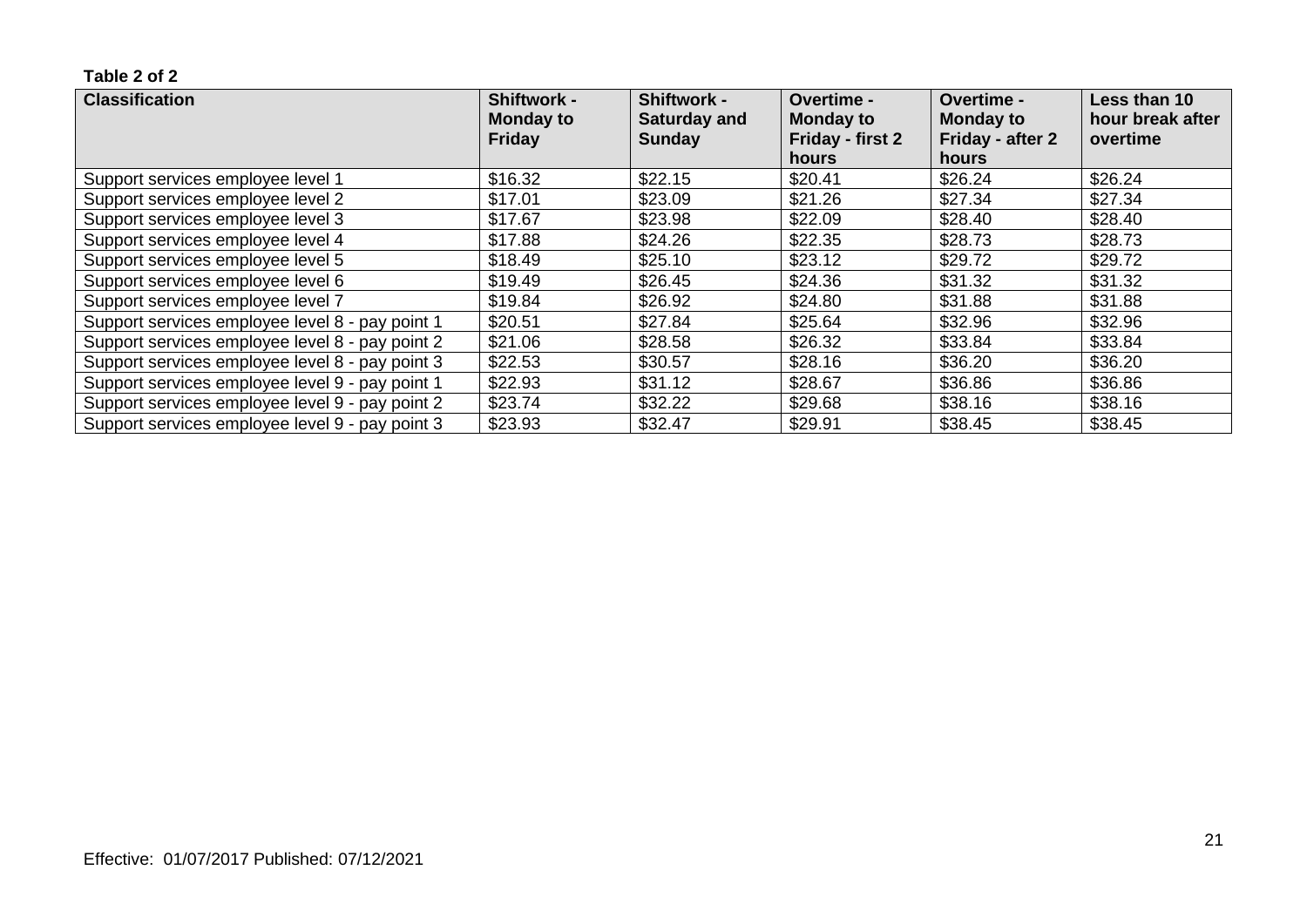### **Junior - Casual - 18 years**

| <b>Classification</b>                           | Hourly pay<br>rate | Saturday -<br>not 7 day<br>private<br>medical<br>imaging<br>practice | Sunday - not<br>7 day private<br>medical<br>imaging<br>practice | <b>Public</b><br>holiday | Saturday - 7<br>day private<br>medical<br>imaging<br>practice -<br>7am to 9pm | Sunday - 7<br>day private<br>medical<br>imaging<br>practice -<br>7am to 9pm |
|-------------------------------------------------|--------------------|----------------------------------------------------------------------|-----------------------------------------------------------------|--------------------------|-------------------------------------------------------------------------------|-----------------------------------------------------------------------------|
| Support services employee level 1               | \$17.01            | \$23.82                                                              | \$23.82                                                         | \$37.43                  | \$20.42                                                                       | \$23.82                                                                     |
| Support services employee level 2               | \$17.73            | \$24.82                                                              | \$24.82                                                         | \$39.00                  | \$21.27                                                                       | \$24.82                                                                     |
| Support services employee level 3               | \$18.41            | \$25.78                                                              | \$25.78                                                         | \$40.51                  | \$22.10                                                                       | \$25.78                                                                     |
| Support services employee level 4               | \$18.63            | \$26.08                                                              | \$26.08                                                         | \$40.98                  | \$22.35                                                                       | \$26.08                                                                     |
| Support services employee level 5               | \$19.26            | \$26.97                                                              | \$26.97                                                         | \$42.38                  | \$23.12                                                                       | \$26.97                                                                     |
| Support services employee level 6               | \$20.30            | \$28.42                                                              | \$28.42                                                         | \$44.66                  | \$24.36                                                                       | \$28.42                                                                     |
| Support services employee level 7               | \$20.66            | \$28.93                                                              | \$28.93                                                         | \$45.46                  | \$24.80                                                                       | \$28.93                                                                     |
| Support services employee level 8 - pay point 1 | \$21.36            | \$29.91                                                              | \$29.91                                                         | \$47.00                  | \$25.64                                                                       | \$29.91                                                                     |
| Support services employee level 8 - pay point 2 | \$21.93            | \$30.70                                                              | \$30.70                                                         | \$48.24                  | \$26.31                                                                       | \$30.70                                                                     |
| Support services employee level 8 - pay point 3 | \$23.46            | \$32.85                                                              | \$32.85                                                         | \$51.62                  | \$28.16                                                                       | \$32.85                                                                     |
| Support services employee level 9 - pay point 1 | \$23.89            | \$33.44                                                              | \$33.44                                                         | \$52.55                  | \$28.67                                                                       | \$33.44                                                                     |
| Support services employee level 9 - pay point 2 | \$24.74            | \$34.63                                                              | \$34.63                                                         | \$54.42                  | \$29.69                                                                       | \$34.63                                                                     |
| Support services employee level 9 - pay point 3 | \$24.93            | \$34.90                                                              | \$34.90                                                         | \$54.84                  | \$29.91                                                                       | \$34.90                                                                     |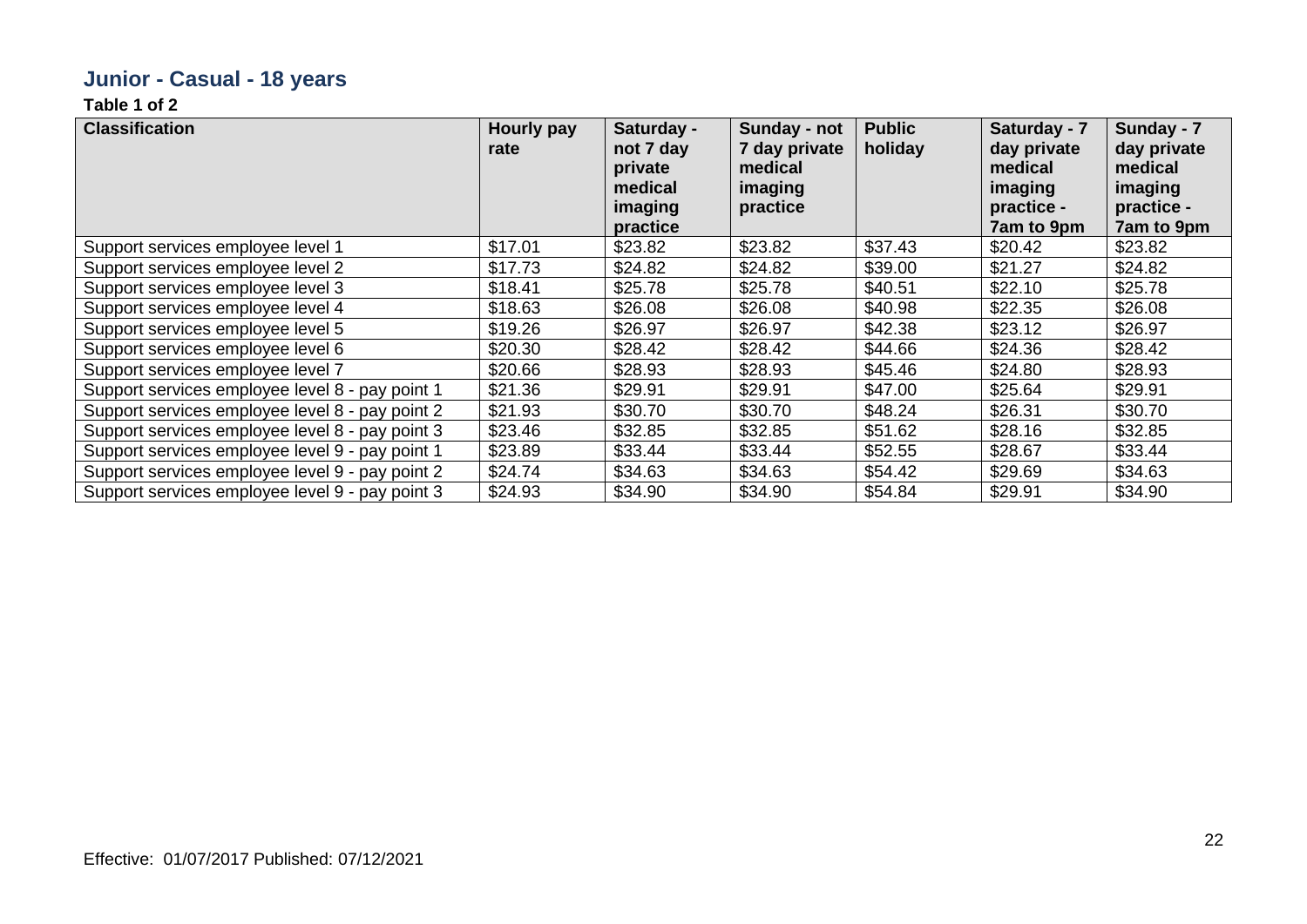| <b>Classification</b>                           | <b>Shiftwork -</b><br><b>Monday to</b> | <b>Shiftwork -</b><br><b>Saturday and</b> | <b>Overtime -</b><br><b>Monday to</b> | <b>Overtime -</b><br><b>Monday to</b> | Less than 10<br>hour break after |
|-------------------------------------------------|----------------------------------------|-------------------------------------------|---------------------------------------|---------------------------------------|----------------------------------|
|                                                 | <b>Friday</b>                          | <b>Sunday</b>                             | Friday - first 2<br>hours             | Friday - after 2<br>hours             | overtime                         |
| Support services employee level 1               | \$19.05                                | \$25.86                                   | \$23.82                               | \$30.62                               | \$30.62                          |
| Support services employee level 2               | \$19.85                                | \$26.94                                   | \$24.82                               | \$31.91                               | \$31.91                          |
| Support services employee level 3               | \$20.62                                | \$27.99                                   | \$25.78                               | \$33.14                               | \$33.14                          |
| Support services employee level 4               | \$20.86                                | \$28.31                                   | \$26.08                               | \$33.53                               | \$33.53                          |
| Support services employee level 5               | \$21.57                                | \$29.28                                   | \$26.97                               | \$34.67                               | \$34.67                          |
| Support services employee level 6               | \$22.74                                | \$30.86                                   | \$28.42                               | \$36.54                               | \$36.54                          |
| Support services employee level 7               | \$23.14                                | \$31.41                                   | \$28.93                               | \$37.19                               | \$37.19                          |
| Support services employee level 8 - pay point 1 | \$23.93                                | \$32.47                                   | \$29.91                               | \$38.45                               | \$38.45                          |
| Support services employee level 8 - pay point 2 | \$24.56                                | \$33.33                                   | \$30.70                               | \$39.47                               | \$39.47                          |
| Support services employee level 8 - pay point 3 | \$26.28                                | \$35.66                                   | \$32.85                               | \$42.23                               | \$42.23                          |
| Support services employee level 9 - pay point 1 | \$26.75                                | \$36.31                                   | \$33.44                               | \$43.00                               | \$43.00                          |
| Support services employee level 9 - pay point 2 | \$27.71                                | \$37.60                                   | \$34.63                               | \$44.53                               | \$44.53                          |
| Support services employee level 9 - pay point 3 | \$27.92                                | \$37.89                                   | \$34.90                               | \$44.87                               | \$44.87                          |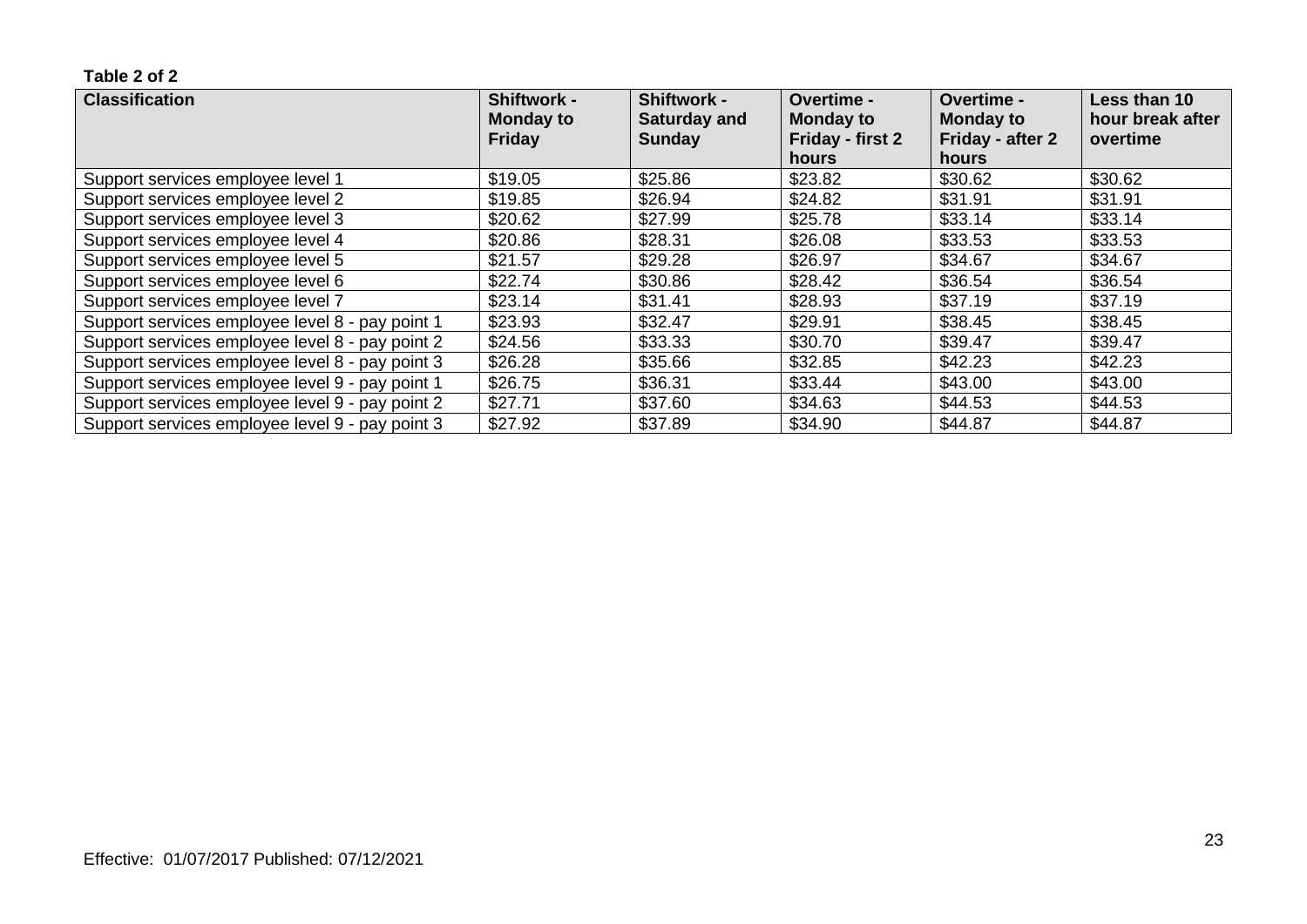### **Junior - Casual - 19 years**

| <b>Classification</b>                           | Hourly pay<br>rate | Saturday -<br>not 7 day<br>private<br>medical<br>imaging<br>practice | Sunday - not<br>7 day private<br>medical<br>imaging<br>practice | <b>Public</b><br>holiday | Saturday - 7<br>day private<br>medical<br>imaging<br>practice -<br>7am to 9pm | Sunday - 7<br>day private<br>medical<br>imaging<br>practice -<br>7am to 9pm |
|-------------------------------------------------|--------------------|----------------------------------------------------------------------|-----------------------------------------------------------------|--------------------------|-------------------------------------------------------------------------------|-----------------------------------------------------------------------------|
| Support services employee level 1               | \$19.44            | \$27.21                                                              | \$27.21                                                         | \$42.76                  | \$23.33                                                                       | \$27.21                                                                     |
| Support services employee level 2               | \$20.25            | \$28.35                                                              | \$28.35                                                         | \$44.55                  | \$24.30                                                                       | \$28.35                                                                     |
| Support services employee level 3               | \$21.04            | \$29.45                                                              | \$29.45                                                         | \$46.28                  | \$25.25                                                                       | \$29.45                                                                     |
| Support services employee level 4               | \$21.29            | \$29.80                                                              | \$29.80                                                         | \$46.83                  | \$25.55                                                                       | \$29.80                                                                     |
| Support services employee level 5               | \$22.01            | \$30.82                                                              | \$30.82                                                         | \$48.43                  | \$26.42                                                                       | \$30.82                                                                     |
| Support services employee level 6               | \$23.20            | \$32.48                                                              | \$32.48                                                         | \$51.04                  | \$27.84                                                                       | \$32.48                                                                     |
| Support services employee level 7               | \$23.63            | \$33.08                                                              | \$33.08                                                         | \$51.98                  | \$28.35                                                                       | \$33.08                                                                     |
| Support services employee level 8 - pay point 1 | \$24.43            | \$34.20                                                              | \$34.20                                                         | \$53.74                  | \$29.31                                                                       | \$34.20                                                                     |
| Support services employee level 8 - pay point 2 | \$25.06            | \$35.09                                                              | \$35.09                                                         | \$55.14                  | \$30.08                                                                       | \$35.09                                                                     |
| Support services employee level 8 - pay point 3 | \$26.83            | \$37.56                                                              | \$37.56                                                         | \$59.02                  | \$32.19                                                                       | \$37.56                                                                     |
| Support services employee level 9 - pay point 1 | \$27.30            | \$38.22                                                              | \$38.22                                                         | \$60.06                  | \$32.76                                                                       | \$38.22                                                                     |
| Support services employee level 9 - pay point 2 | \$28.28            | \$39.59                                                              | \$39.59                                                         | \$62.21                  | \$33.93                                                                       | \$39.59                                                                     |
| Support services employee level 9 - pay point 3 | \$28.49            | \$39.88                                                              | \$39.88                                                         | \$62.67                  | \$34.19                                                                       | \$39.88                                                                     |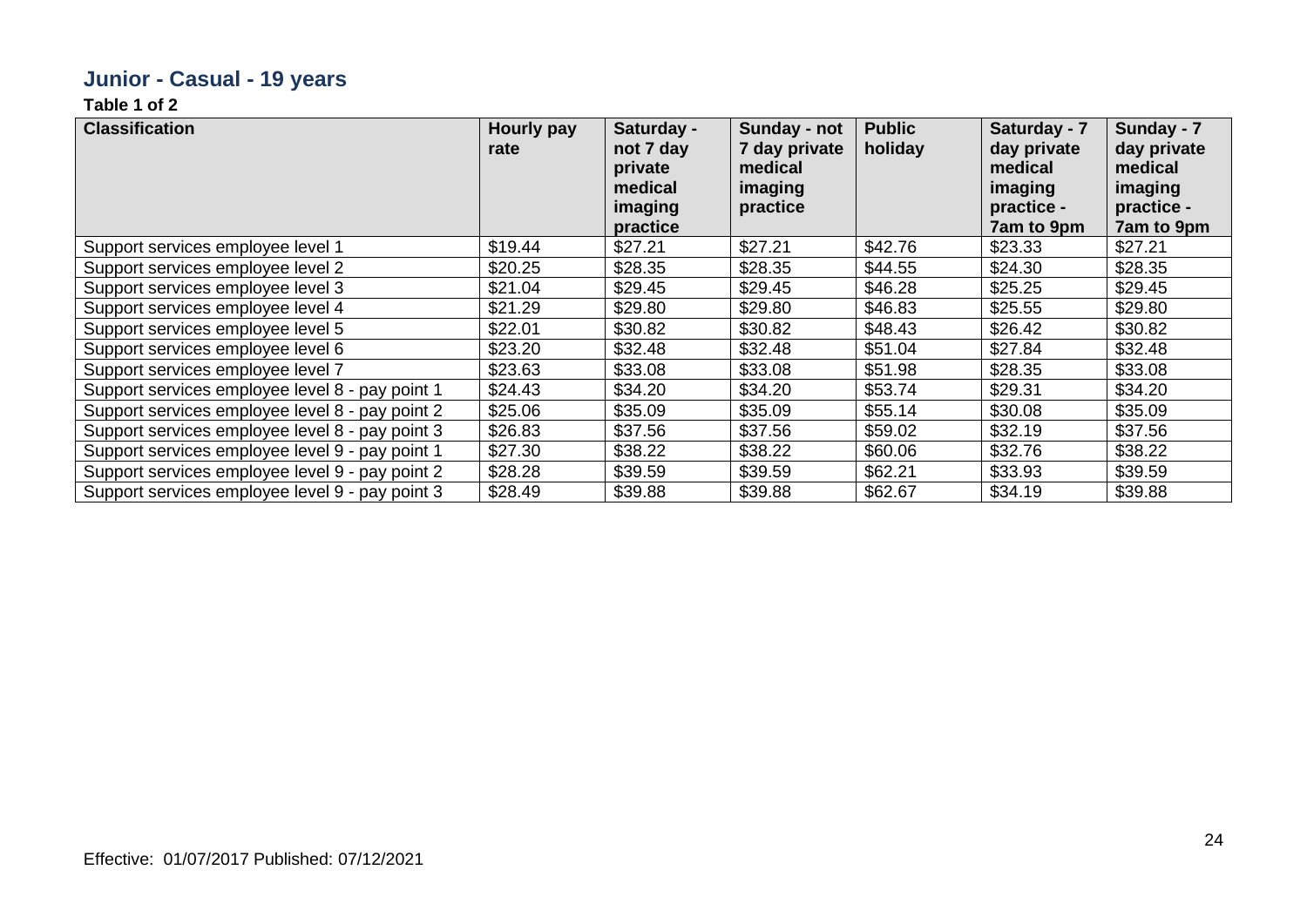| <b>Classification</b>                           | <b>Shiftwork -</b><br><b>Monday to</b> | <b>Shiftwork -</b><br><b>Saturday and</b> | <b>Overtime -</b><br><b>Monday to</b> | <b>Overtime -</b><br><b>Monday to</b> | Less than 10<br>hour break after |
|-------------------------------------------------|----------------------------------------|-------------------------------------------|---------------------------------------|---------------------------------------|----------------------------------|
|                                                 | <b>Friday</b>                          | <b>Sunday</b>                             | Friday - first 2                      | Friday - after 2                      | overtime                         |
|                                                 |                                        |                                           | hours                                 | hours                                 |                                  |
| Support services employee level 1               | \$21.77                                | \$29.55                                   | \$27.21                               | \$34.99                               | \$34.99                          |
| Support services employee level 2               | \$22.68                                | \$30.78                                   | \$28.35                               | \$36.45                               | \$36.45                          |
| Support services employee level 3               | \$23.56                                | \$31.98                                   | \$29.45                               | \$37.87                               | \$37.87                          |
| Support services employee level 4               | \$23.84                                | \$32.36                                   | \$29.80                               | \$38.32                               | \$38.32                          |
| Support services employee level 5               | \$24.65                                | \$33.46                                   | \$30.82                               | \$39.62                               | \$39.62                          |
| Support services employee level 6               | \$25.98                                | \$35.26                                   | \$32.48                               | \$41.76                               | \$41.76                          |
| Support services employee level 7               | \$26.46                                | \$35.91                                   | \$33.08                               | \$42.53                               | \$42.53                          |
| Support services employee level 8 - pay point 1 | \$27.36                                | \$37.13                                   | \$34.20                               | \$43.97                               | \$43.97                          |
| Support services employee level 8 - pay point 2 | \$28.07                                | \$38.10                                   | \$35.09                               | \$45.11                               | \$45.11                          |
| Support services employee level 8 - pay point 3 | \$30.04                                | \$40.77                                   | \$37.56                               | \$48.29                               | \$48.29                          |
| Support services employee level 9 - pay point 1 | \$30.58                                | \$41.50                                   | \$38.22                               | \$49.14                               | \$49.14                          |
| Support services employee level 9 - pay point 2 | \$31.67                                | \$42.98                                   | \$39.59                               | \$50.90                               | \$50.90                          |
| Support services employee level 9 - pay point 3 | \$31.91                                | \$43.30                                   | \$39.88                               | \$51.28                               | \$51.28                          |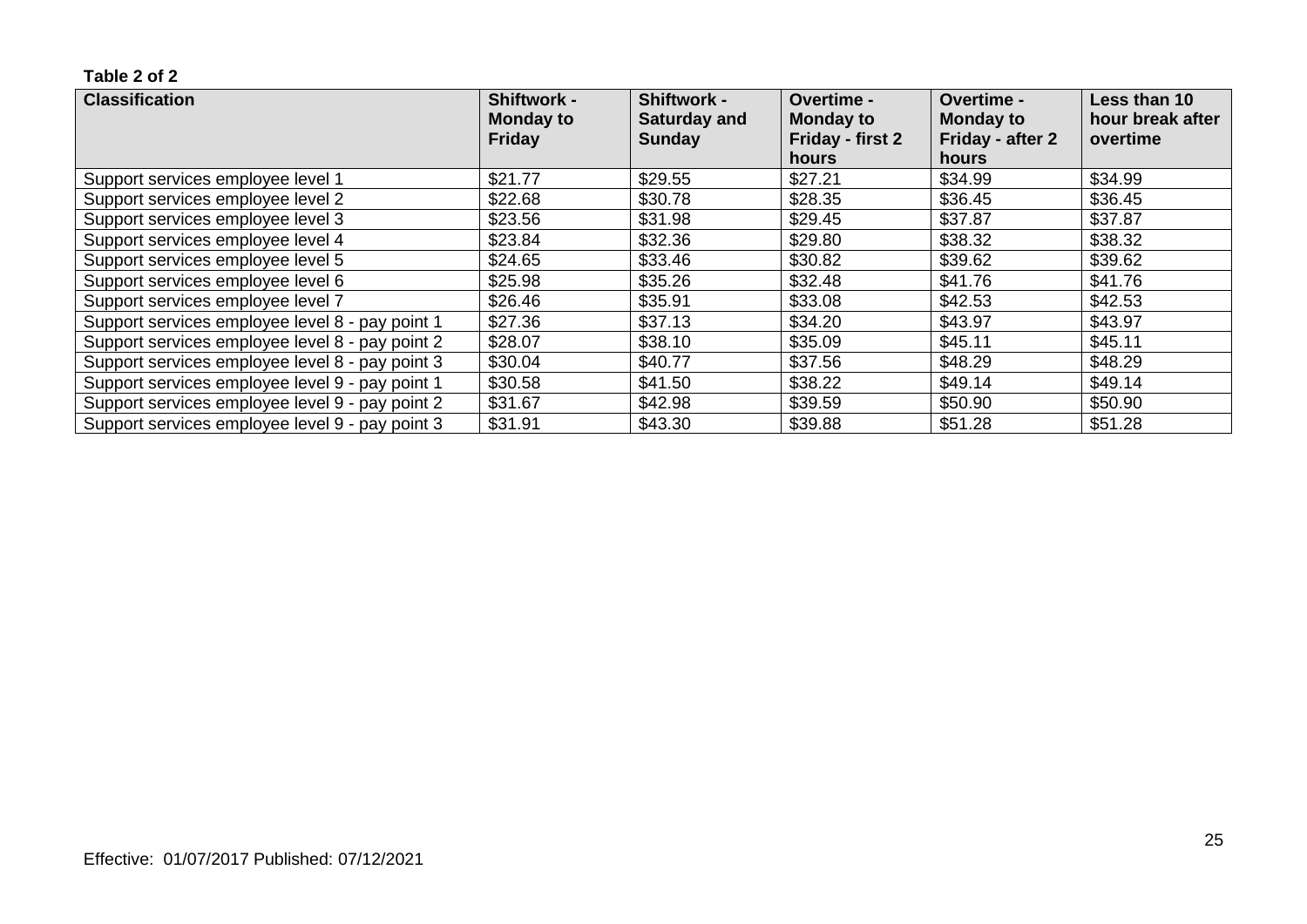### **Junior - Casual - 20 years**

| <b>Classification</b>                           | Hourly pay<br>rate | Saturday -<br>not 7 day<br>private<br>medical<br>imaging<br>practice | Sunday - not<br>7 day private<br>medical<br>imaging<br>practice | <b>Public</b><br>holiday | Saturday - 7<br>day private<br>medical<br>imaging<br>practice -<br>7am to 9pm | Sunday - 7<br>day private<br>medical<br>imaging<br>practice -<br>7am to 9pm |
|-------------------------------------------------|--------------------|----------------------------------------------------------------------|-----------------------------------------------------------------|--------------------------|-------------------------------------------------------------------------------|-----------------------------------------------------------------------------|
| Support services employee level 1               | \$21.88            | \$30.63                                                              | \$30.63                                                         | \$48.13                  | \$26.25                                                                       | \$30.63                                                                     |
| Support services employee level 2               | \$22.79            | \$31.90                                                              | \$31.90                                                         | \$50.13                  | \$27.35                                                                       | \$31.90                                                                     |
| Support services employee level 3               | \$23.68            | \$33.15                                                              | \$33.15                                                         | \$52.09                  | \$28.41                                                                       | \$33.15                                                                     |
| Support services employee level 4               | \$23.95            | \$33.53                                                              | \$33.53                                                         | \$52.69                  | \$28.74                                                                       | \$33.53                                                                     |
| Support services employee level 5               | \$24.76            | \$34.67                                                              | \$34.67                                                         | \$54.48                  | \$29.72                                                                       | \$34.67                                                                     |
| Support services employee level 6               | \$26.10            | \$36.54                                                              | \$36.54                                                         | \$57.42                  | \$31.32                                                                       | \$36.54                                                                     |
| Support services employee level 7               | \$26.58            | \$37.21                                                              | \$37.21                                                         | \$58.47                  | \$31.89                                                                       | \$37.21                                                                     |
| Support services employee level 8 - pay point 1 | \$27.48            | \$38.47                                                              | \$38.47                                                         | \$60.45                  | \$32.97                                                                       | \$38.47                                                                     |
| Support services employee level 8 - pay point 2 | \$28.19            | \$39.46                                                              | \$39.46                                                         | \$62.01                  | \$33.83                                                                       | \$39.46                                                                     |
| Support services employee level 8 - pay point 3 | \$30.18            | \$42.25                                                              | \$42.25                                                         | \$66.39                  | \$36.21                                                                       | \$42.25                                                                     |
| Support services employee level 9 - pay point 1 | \$30.71            | \$43.00                                                              | \$43.00                                                         | \$67.57                  | \$36.86                                                                       | \$43.00                                                                     |
| Support services employee level 9 - pay point 2 | \$31.80            | \$44.52                                                              | \$44.52                                                         | \$69.96                  | \$38.16                                                                       | \$44.52                                                                     |
| Support services employee level 9 - pay point 3 | \$32.05            | \$44.87                                                              | \$44.87                                                         | \$70.51                  | \$38.46                                                                       | \$44.87                                                                     |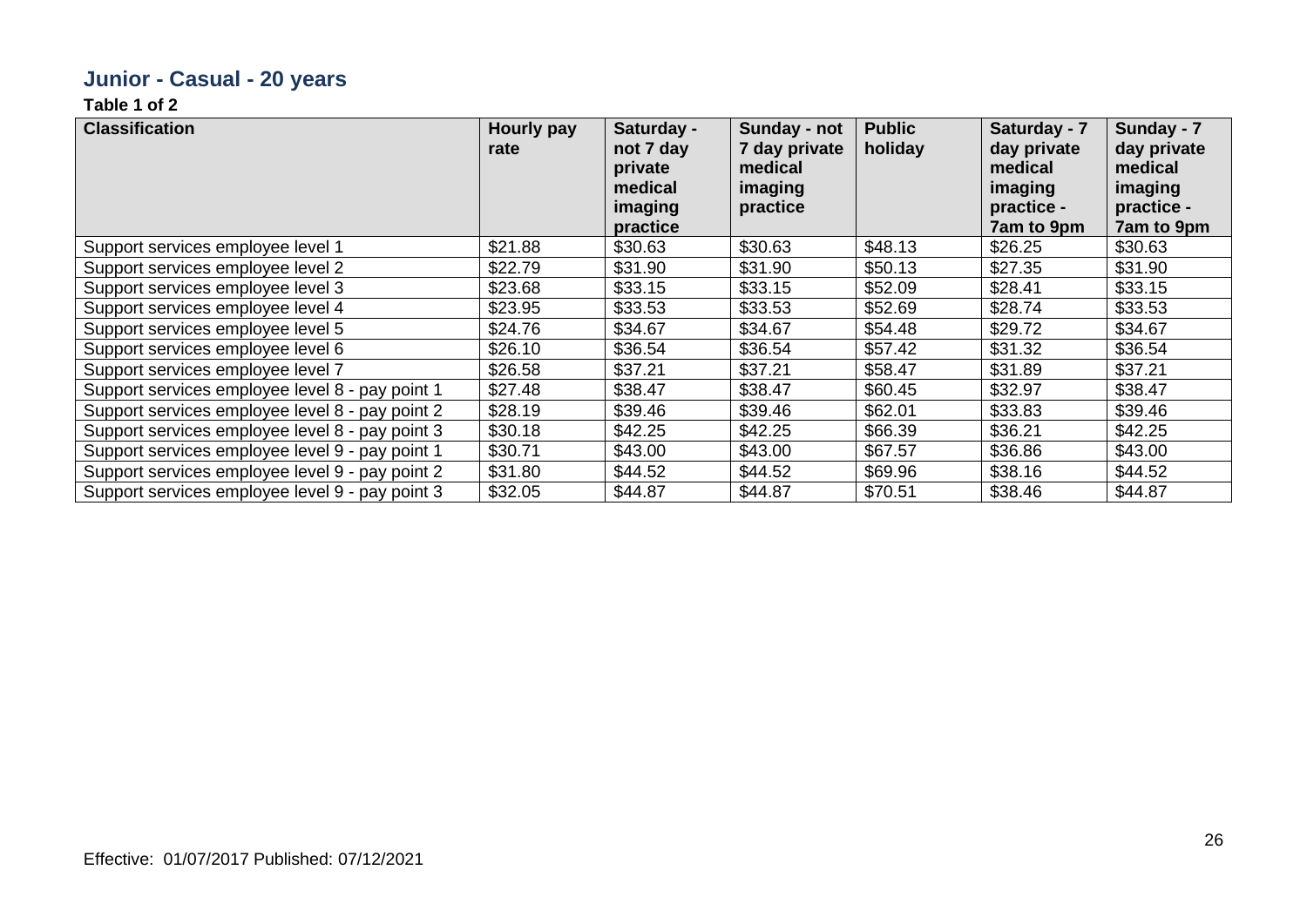| <b>Classification</b>                           | <b>Shiftwork -</b><br><b>Monday to</b> | <b>Shiftwork -</b><br><b>Saturday and</b> | <b>Overtime -</b><br><b>Monday to</b> | <b>Overtime -</b><br><b>Monday to</b> | Less than 10<br>hour break after |
|-------------------------------------------------|----------------------------------------|-------------------------------------------|---------------------------------------|---------------------------------------|----------------------------------|
|                                                 | <b>Friday</b>                          | <b>Sunday</b>                             | Friday - first 2                      | Friday - after 2                      | overtime                         |
|                                                 |                                        |                                           | hours                                 | hours                                 |                                  |
| Support services employee level 1               | \$24.50                                | \$33.25                                   | \$30.63                               | \$39.38                               | \$39.38                          |
| Support services employee level 2               | \$25.52                                | \$34.64                                   | \$31.90                               | \$41.02                               | \$41.02                          |
| Support services employee level 3               | \$26.52                                | \$35.99                                   | \$33.15                               | \$42.62                               | \$42.62                          |
| Support services employee level 4               | \$26.82                                | \$36.40                                   | \$33.53                               | \$43.11                               | \$43.11                          |
| Support services employee level 5               | \$27.73                                | \$37.64                                   | \$34.67                               | \$44.57                               | \$44.57                          |
| Support services employee level 6               | \$29.23                                | \$39.67                                   | \$36.54                               | \$46.98                               | \$46.98                          |
| Support services employee level 7               | \$29.76                                | \$40.39                                   | \$37.21                               | \$47.84                               | \$47.84                          |
| Support services employee level 8 - pay point 1 | \$30.77                                | \$41.76                                   | \$38.47                               | \$49.46                               | \$49.46                          |
| Support services employee level 8 - pay point 2 | \$31.57                                | \$42.85                                   | \$39.46                               | \$50.74                               | \$50.74                          |
| Support services employee level 8 - pay point 3 | \$33.80                                | \$45.87                                   | \$42.25                               | \$54.32                               | \$54.32                          |
| Support services employee level 9 - pay point 1 | \$34.40                                | \$46.68                                   | \$43.00                               | \$55.28                               | \$55.28                          |
| Support services employee level 9 - pay point 2 | \$35.62                                | \$48.34                                   | \$44.52                               | \$57.24                               | \$57.24                          |
| Support services employee level 9 - pay point 3 | \$35.90                                | \$48.72                                   | \$44.87                               | \$57.69                               | \$57.69                          |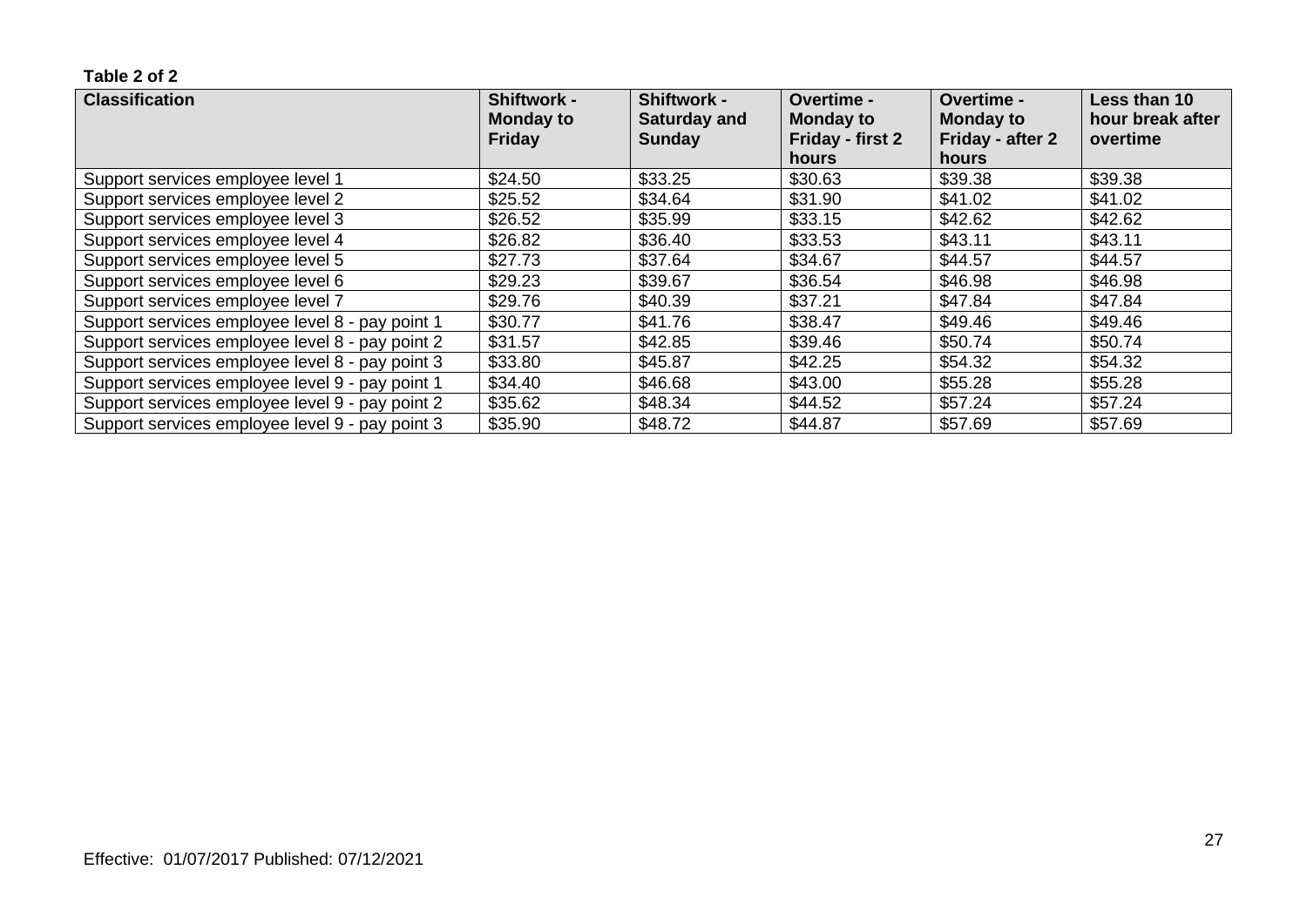### **Cooking Apprentice**

#### **Table 1 of 2**

| <b>Classification</b>         | Hourly pay rate | Saturday - not<br>7 day private<br>medical<br>imaging<br>practice | <b>Public</b><br>holiday | Saturday - 7 day<br>private medical<br>imaging practice<br>- 7am to 9pm | Sunday - 7 day<br>private medical<br>imaging<br>practice - 7am<br>to 9pm | <b>Shiftwork -</b><br><b>Monday to</b><br><b>Friday</b> |
|-------------------------------|-----------------|-------------------------------------------------------------------|--------------------------|-------------------------------------------------------------------------|--------------------------------------------------------------------------|---------------------------------------------------------|
| Cooking apprentice - 1st year | \$11.71         | \$17.57                                                           | \$29.28                  | \$14.64                                                                 | \$17.57                                                                  | \$13.47                                                 |
| Cooking apprentice - 2nd year | \$13.84         | \$20.76                                                           | \$34.60                  | \$17.30                                                                 | \$20.76                                                                  | \$15.92                                                 |
| Cooking apprentice - 3rd year | \$17.03         | \$25.55                                                           | \$42.58                  | \$21.29                                                                 | \$25.55                                                                  | \$19.58                                                 |
| Cooking apprentice - 4th year | \$20.23         | \$30.35                                                           | \$50.58                  | \$25.29                                                                 | \$30.35                                                                  | \$23.26                                                 |

| <b>Classification</b>         | <b>Shiftwork -</b>  | Overtime - Monday   Overtime - Monday            |         | <b>Overtime - Sunday</b> | Less than 10 hour |
|-------------------------------|---------------------|--------------------------------------------------|---------|--------------------------|-------------------|
|                               | <b>Saturday and</b> | to Saturday - first $2 \mid$ to Saturday - after |         |                          | break after       |
|                               | <b>Sunday</b>       | hours                                            | 2 hours |                          | overtime          |
| Cooking apprentice - 1st year | \$13.47             | \$17.57                                          | \$23.42 | \$23.42                  | \$23.42           |
| Cooking apprentice - 2nd year | \$15.92             | \$20.76                                          | \$27.68 | \$27.68                  | \$27.68           |
| Cooking apprentice - 3rd year | \$19.58             | \$25.55                                          | \$34.06 | \$34.06                  | \$34.06           |
| Cooking apprentice - 4th year | \$23.26             | \$30.35                                          | \$40.46 | \$40.46                  | \$40.46           |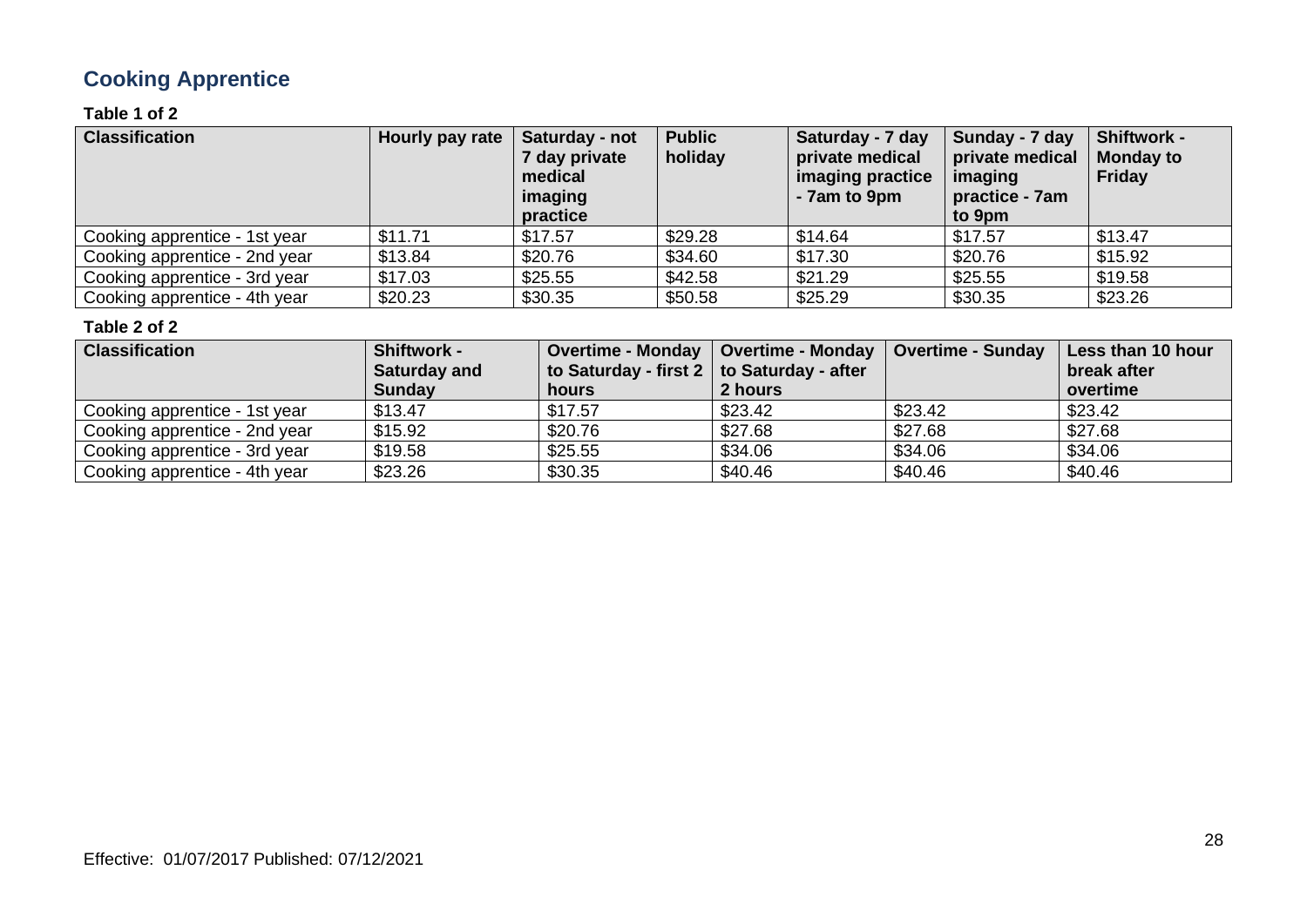### **Apprentice - Dental Technician - Started before 1 Jan 2015 - Did not complete year 12**

#### **Table 1 of 2**

| <b>Classification</b>                   | Hourly pay<br>rate | Saturday - not<br>7 day private<br>medical<br>imaging<br>practice | <b>Public holiday</b> | Saturday - 7<br>day private<br>medical<br>imaging<br>practice - 7am<br>to 9pm | Sunday - 7 day<br>private<br>medical<br>imaging<br>practice - 7am<br>to 9pm | <b>Shiftwork -</b><br><b>Monday to</b><br><b>Friday</b> |
|-----------------------------------------|--------------------|-------------------------------------------------------------------|-----------------------|-------------------------------------------------------------------------------|-----------------------------------------------------------------------------|---------------------------------------------------------|
| Dental technician apprentice - 1st year | \$10.65            | \$15.98                                                           | \$26.63               | \$13.31                                                                       | \$15.98                                                                     | \$12.25                                                 |
| Dental technician apprentice - 2nd year | \$12.77            | \$19.16                                                           | \$31.93               | \$15.96                                                                       | \$19.16                                                                     | \$14.69                                                 |
| Dental technician apprentice - 3rd year | \$14.26            | \$21.39                                                           | \$35.65               | \$17.83                                                                       | \$21.39                                                                     | \$16.40                                                 |
| Dental technician apprentice - 4th year | \$17.03            | \$25.55                                                           | \$42.58               | \$21.29                                                                       | \$25.55                                                                     | \$19.58                                                 |

| <b>Classification</b>                   | <b>Shiftwork -</b><br>Saturday and<br><b>Sunday</b> | <b>Overtime -</b><br><b>Monday to</b><br><b>Saturday - first 2</b><br>hours | <b>Overtime -</b><br><b>Monday to</b><br><b>Saturday - after 2</b><br>hours | <b>Overtime -</b><br>Sunday | Less than 10 hour<br>break after<br>overtime |
|-----------------------------------------|-----------------------------------------------------|-----------------------------------------------------------------------------|-----------------------------------------------------------------------------|-----------------------------|----------------------------------------------|
| Dental technician apprentice - 1st year | \$12.25                                             | \$15.98                                                                     | \$21.30                                                                     | \$21.30                     | \$21.30                                      |
| Dental technician apprentice - 2nd year | \$14.69                                             | \$19.16                                                                     | \$25.54                                                                     | \$25.54                     | \$25.54                                      |
| Dental technician apprentice - 3rd year | \$16.40                                             | \$21.39                                                                     | \$28.52                                                                     | \$28.52                     | \$28.52                                      |
| Dental technician apprentice - 4th year | \$19.58                                             | \$25.55                                                                     | \$34.06                                                                     | \$34.06                     | \$34.06                                      |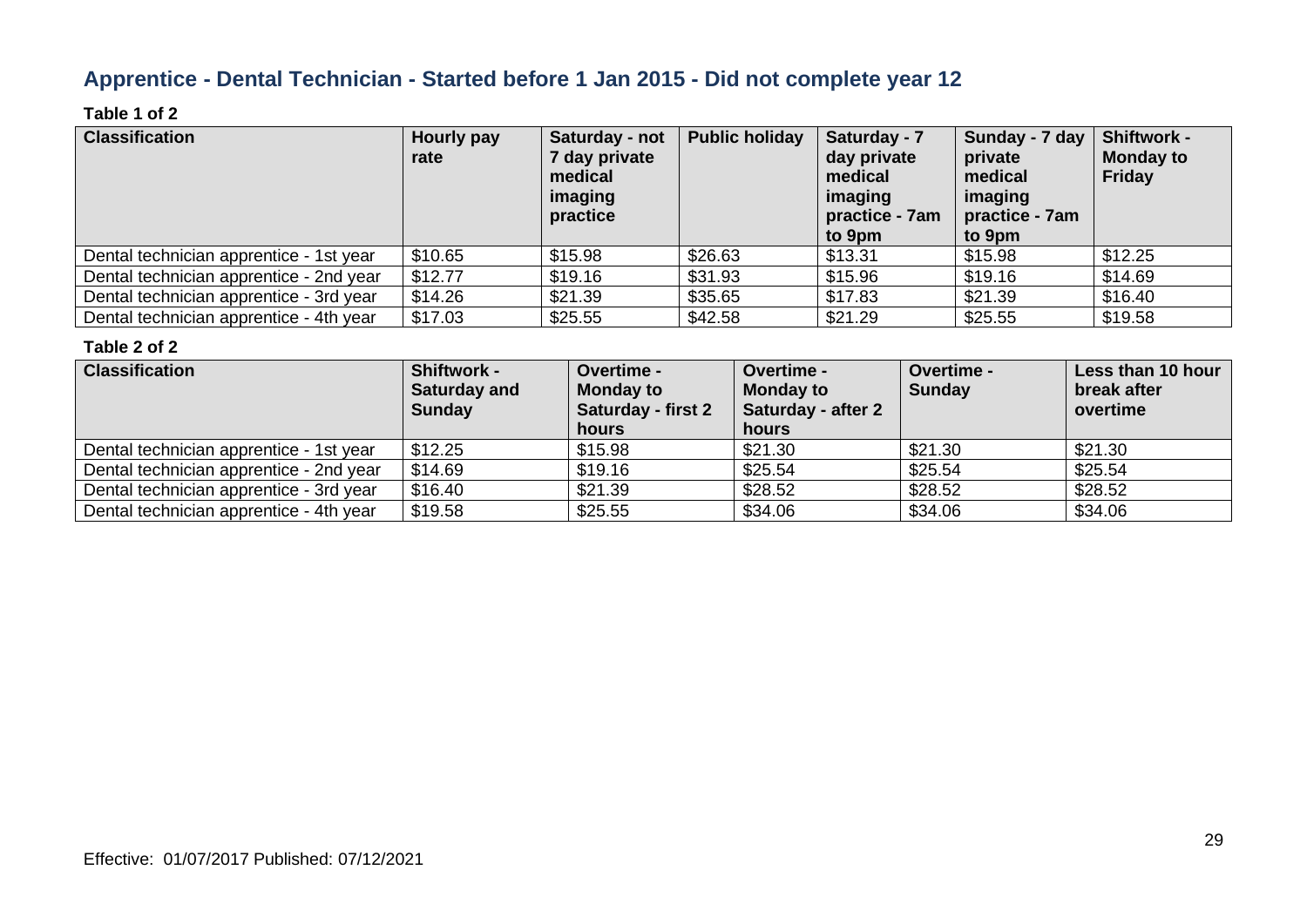### **Apprentice - Dental Technician - Started before 1 Jan 2015 - Completed year 12**

#### **Table 1 of 2**

| <b>Classification</b>                   | Hourly pay<br>rate | Saturday - not<br>7 day private<br>medical<br>imaging<br>practice | <b>Public holiday</b> | Saturday - 7<br>day private<br>medical<br>imaging<br>practice - 7am<br>to 9pm | Sunday - 7 day<br>private<br>medical<br>imaging<br>practice - 7am<br>to 9pm | <b>Shiftwork -</b><br><b>Monday to</b><br><b>Friday</b> |
|-----------------------------------------|--------------------|-------------------------------------------------------------------|-----------------------|-------------------------------------------------------------------------------|-----------------------------------------------------------------------------|---------------------------------------------------------|
| Dental technician apprentice - 1st year | \$10.86            | \$16.29                                                           | \$27.15               | \$13.58                                                                       | \$16.29                                                                     | \$12.49                                                 |
| Dental technician apprentice - 2nd year | \$12.99            | \$19.49                                                           | \$32.48               | \$16.24                                                                       | \$19.49                                                                     | \$14.94                                                 |
| Dental technician apprentice - 3rd year | \$14.26            | \$21.39                                                           | \$35.65               | \$17.83                                                                       | \$21.39                                                                     | \$16.40                                                 |
| Dental technician apprentice - 4th year | \$17.03            | \$25.55                                                           | \$42.58               | \$21.29                                                                       | \$25.55                                                                     | \$19.58                                                 |

| <b>Classification</b>                   | <b>Shiftwork -</b><br><b>Saturday and</b><br><b>Sunday</b> | Overtime -<br><b>Monday to</b><br><b>Saturday - first 2</b><br>hours | <b>Overtime -</b><br><b>Monday to</b><br><b>Saturday - after 2</b><br>hours | <b>Overtime -</b><br><b>Sunday</b> | Less than 10 hour<br>break after<br>overtime |
|-----------------------------------------|------------------------------------------------------------|----------------------------------------------------------------------|-----------------------------------------------------------------------------|------------------------------------|----------------------------------------------|
| Dental technician apprentice - 1st year | \$12.49                                                    | \$16.29                                                              | \$21.72                                                                     | \$21.72                            | \$21.72                                      |
| Dental technician apprentice - 2nd year | \$14.94                                                    | \$19.49                                                              | \$25.98                                                                     | \$25.98                            | \$25.98                                      |
| Dental technician apprentice - 3rd year | \$16.40                                                    | \$21.39                                                              | \$28.52                                                                     | \$28.52                            | \$28.52                                      |
| Dental technician apprentice - 4th year | \$19.58                                                    | \$25.55                                                              | \$34.06                                                                     | \$34.06                            | \$34.06                                      |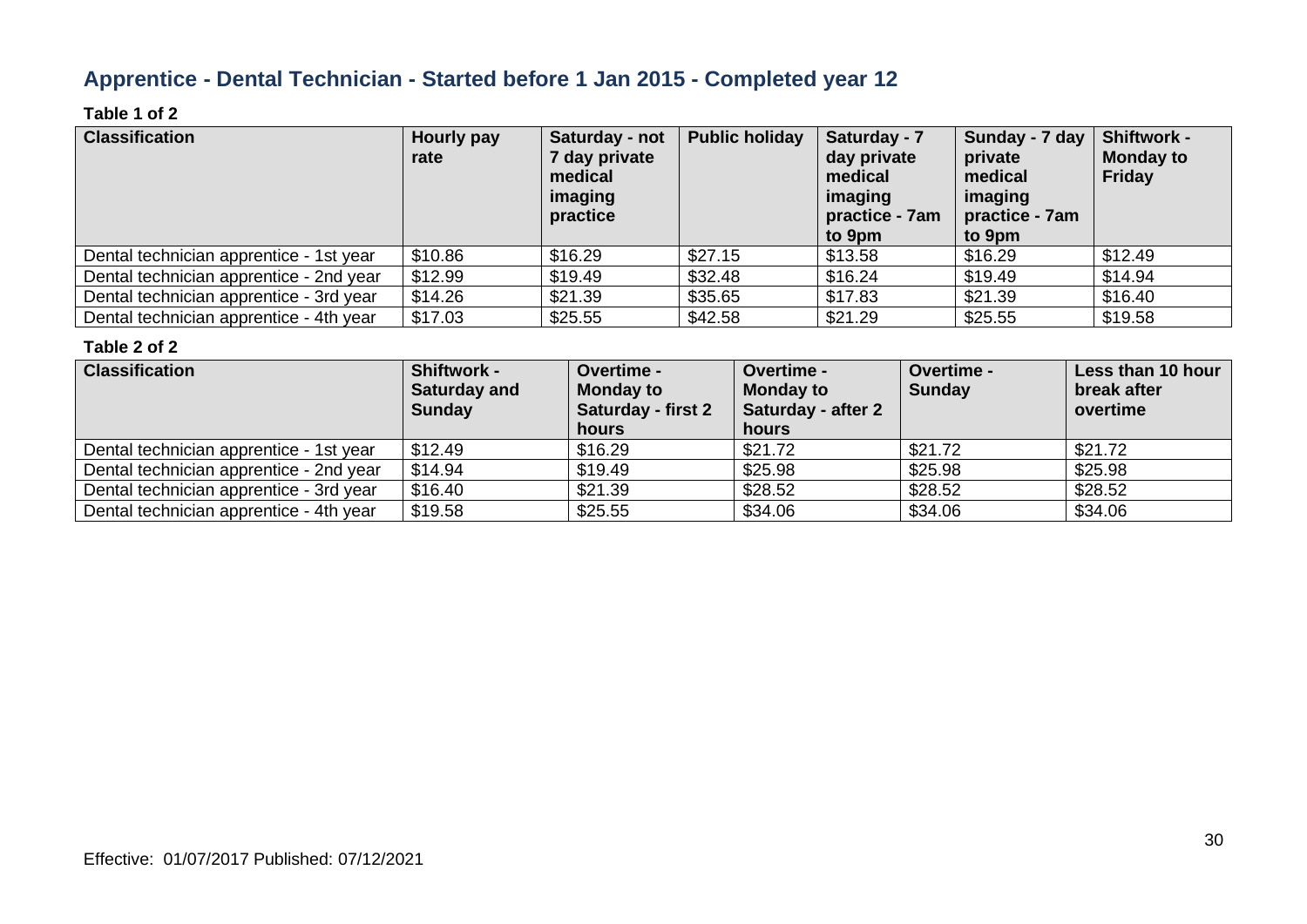### **Apprentice - Dental Technician - Started after 1 Jan 2015 - Did not complete year 12**

#### **Table 1 of 2**

| <b>Classification</b>                   | Hourly pay<br>rate | Saturday - not<br>7 day private<br>medical<br>imaging<br>practice | <b>Public holiday</b> | Saturday - 7<br>day private<br>medical<br>imaging<br>practice - 7am<br>to 9pm | Sunday - 7 day<br>private<br>medical<br>imaging<br>practice - 7am<br>to 9pm | <b>Shiftwork -</b><br><b>Monday to</b><br><b>Friday</b> |
|-----------------------------------------|--------------------|-------------------------------------------------------------------|-----------------------|-------------------------------------------------------------------------------|-----------------------------------------------------------------------------|---------------------------------------------------------|
| Dental technician apprentice - 1st year | \$10.65            | \$15.98                                                           | \$26.63               | \$13.31                                                                       | \$15.98                                                                     | \$12.25                                                 |
| Dental technician apprentice - 2nd year | \$12.77            | \$19.16                                                           | \$31.93               | \$15.96                                                                       | \$19.16                                                                     | \$14.69                                                 |
| Dental technician apprentice - 3rd year | \$14.26            | \$21.39                                                           | \$35.65               | \$17.83                                                                       | \$21.39                                                                     | \$16.40                                                 |
| Dental technician apprentice - 4th year | \$17.03            | \$25.55                                                           | \$42.58               | \$21.29                                                                       | \$25.55                                                                     | \$19.58                                                 |

| <b>Classification</b>                   | <b>Shiftwork -</b><br>Saturday and<br><b>Sunday</b> | <b>Overtime -</b><br><b>Monday to</b><br><b>Saturday - first 2</b><br>hours | <b>Overtime -</b><br><b>Monday to</b><br><b>Saturday - after 2</b><br>hours | <b>Overtime -</b><br>Sunday | Less than 10 hour<br>break after<br>overtime |
|-----------------------------------------|-----------------------------------------------------|-----------------------------------------------------------------------------|-----------------------------------------------------------------------------|-----------------------------|----------------------------------------------|
| Dental technician apprentice - 1st year | \$12.25                                             | \$15.98                                                                     | \$21.30                                                                     | \$21.30                     | \$21.30                                      |
| Dental technician apprentice - 2nd year | \$14.69                                             | \$19.16                                                                     | \$25.54                                                                     | \$25.54                     | \$25.54                                      |
| Dental technician apprentice - 3rd year | \$16.40                                             | \$21.39                                                                     | \$28.52                                                                     | \$28.52                     | \$28.52                                      |
| Dental technician apprentice - 4th year | \$19.58                                             | \$25.55                                                                     | \$34.06                                                                     | \$34.06                     | \$34.06                                      |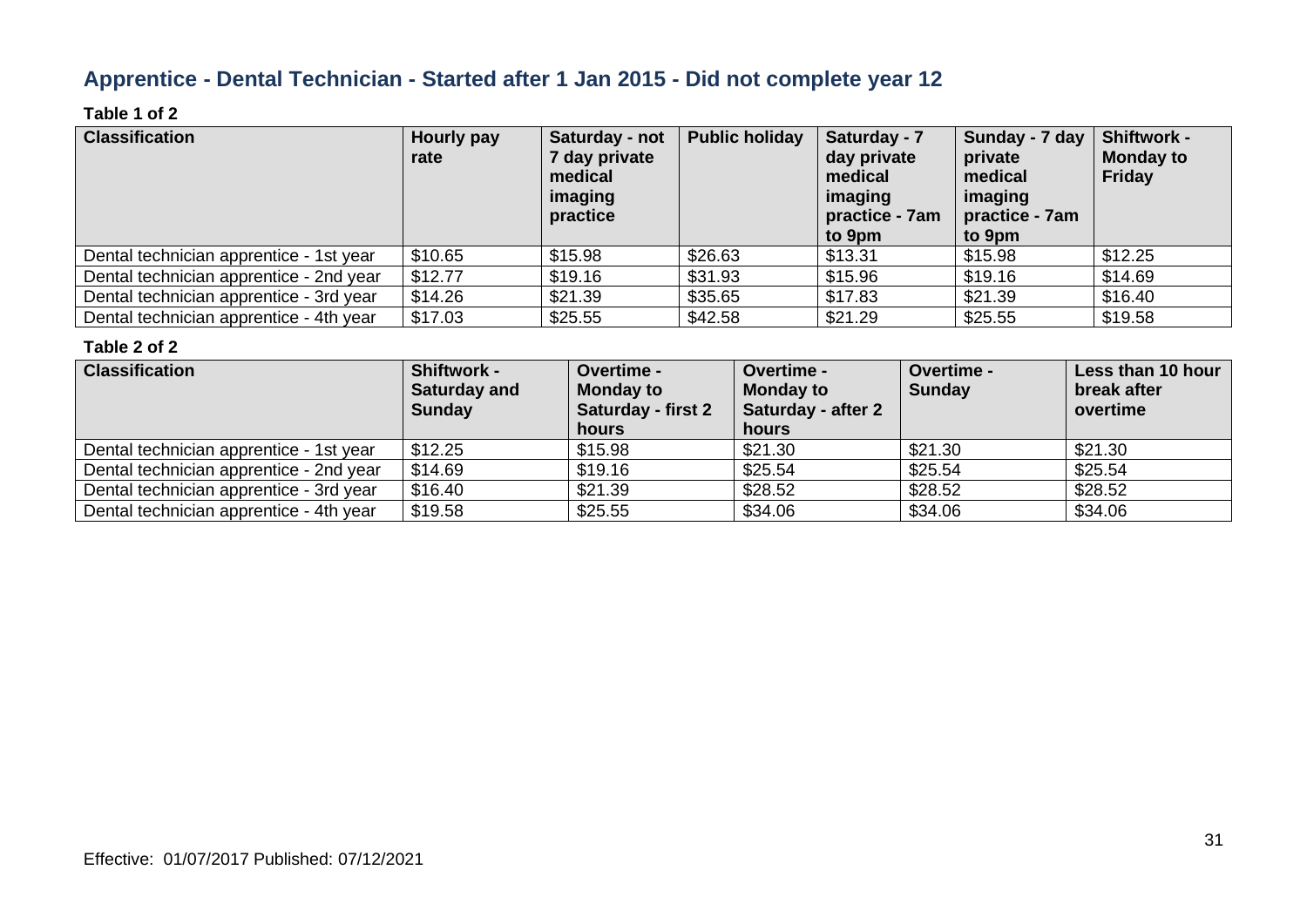### **Apprentice - Dental Technician - Started after 1 Jan 2015 - Completed year 12**

#### **Table 1 of 2**

| <b>Classification</b>                   | Hourly pay<br>rate | Saturday - not<br>7 day private<br>medical<br>imaging<br>practice | <b>Public holiday</b> | Saturday - 7<br>day private<br>medical<br>imaging<br>practice - 7am<br>to 9pm | Sunday - 7 day<br>private<br>medical<br>imaging<br>practice - 7am<br>to 9pm | <b>Shiftwork -</b><br><b>Monday to</b><br><b>Friday</b> |
|-----------------------------------------|--------------------|-------------------------------------------------------------------|-----------------------|-------------------------------------------------------------------------------|-----------------------------------------------------------------------------|---------------------------------------------------------|
| Dental technician apprentice - 1st year | \$11.71            | \$17.57                                                           | \$29.28               | \$14.64                                                                       | \$17.57                                                                     | \$13.47                                                 |
| Dental technician apprentice - 2nd year | \$13.84            | \$20.76                                                           | \$34.60               | \$17.30                                                                       | \$20.76                                                                     | \$15.92                                                 |
| Dental technician apprentice - 3rd year | \$14.26            | \$21.39                                                           | \$35.65               | \$17.83                                                                       | \$21.39                                                                     | \$16.40                                                 |
| Dental technician apprentice - 4th year | \$17.03            | \$25.55                                                           | \$42.58               | \$21.29                                                                       | \$25.55                                                                     | \$19.58                                                 |

| <b>Classification</b>                   | <b>Shiftwork -</b><br><b>Saturday and</b><br><b>Sunday</b> | Overtime -<br><b>Monday to</b><br><b>Saturday - first 2</b><br>hours | <b>Overtime -</b><br><b>Monday to</b><br><b>Saturday - after 2</b><br>hours | <b>Overtime -</b><br><b>Sunday</b> | Less than 10 hour<br>break after<br>overtime |
|-----------------------------------------|------------------------------------------------------------|----------------------------------------------------------------------|-----------------------------------------------------------------------------|------------------------------------|----------------------------------------------|
| Dental technician apprentice - 1st year | \$13.47                                                    | \$17.57                                                              | \$23.42                                                                     | \$23.42                            | \$23.42                                      |
| Dental technician apprentice - 2nd year | \$15.92                                                    | \$20.76                                                              | \$27.68                                                                     | \$27.68                            | \$27.68                                      |
| Dental technician apprentice - 3rd year | \$16.40                                                    | \$21.39                                                              | \$28.52                                                                     | \$28.52                            | \$28.52                                      |
| Dental technician apprentice - 4th year | \$19.58                                                    | \$25.55                                                              | \$34.06                                                                     | \$34.06                            | \$34.06                                      |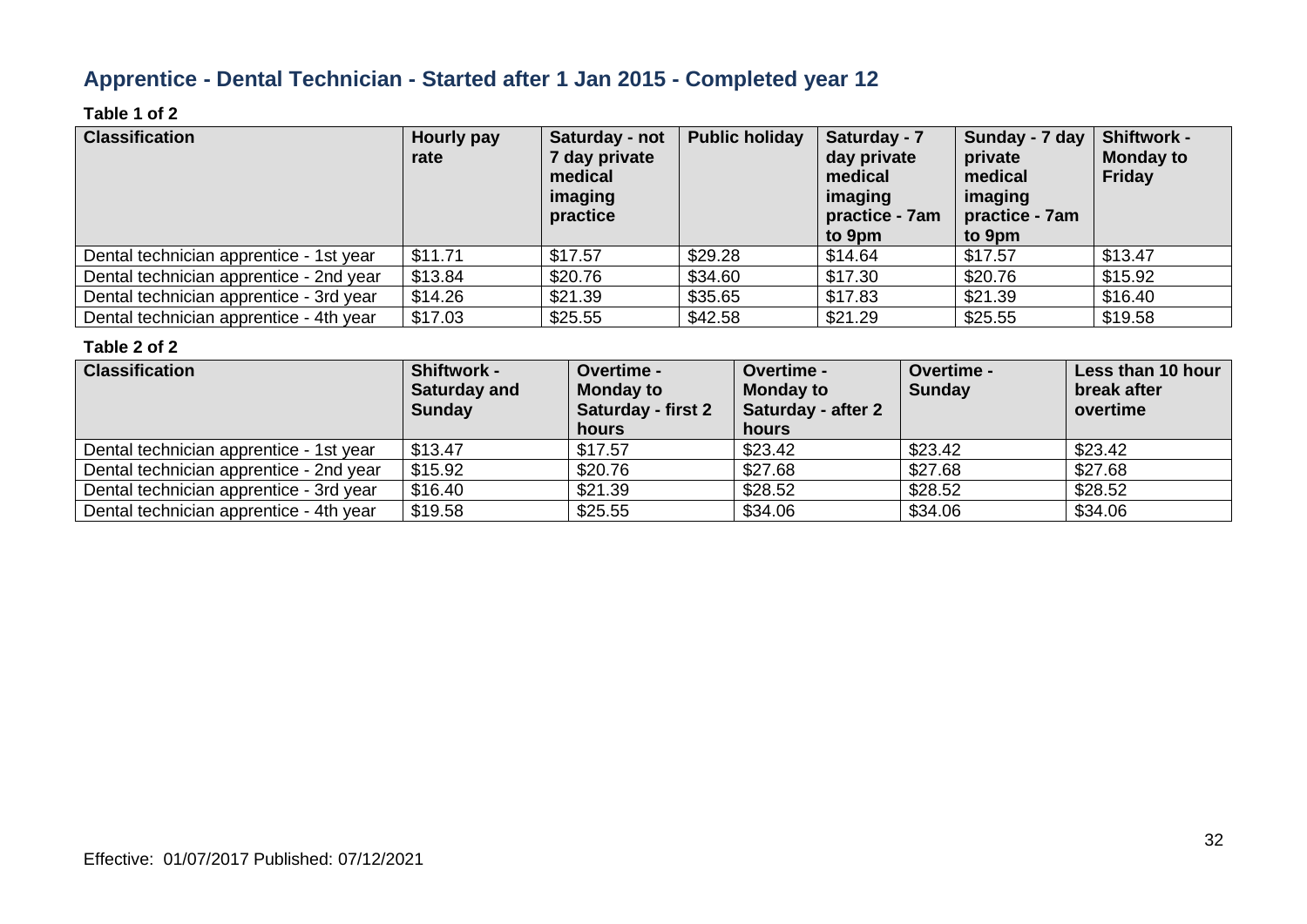### **Apprentice - Gardening and Landscaping - Started before 1 Jan 2015 - Did not complete year 12**

#### **Table 1 of 2**

| <b>Classification</b>                           | Hourly pay<br>rate | Saturday -<br>not 7 day<br>private<br>medical<br>imaging<br>practice | <b>Public</b><br>holiday | Saturday - 7<br>day private<br>medical<br>imaging<br>practice -<br>7am to 9pm | Sunday - 7<br>day private<br>medical<br>imaging<br>practice -<br>7am to 9pm | <b>Shiftwork -</b><br><b>Monday to</b><br>Friday |
|-------------------------------------------------|--------------------|----------------------------------------------------------------------|--------------------------|-------------------------------------------------------------------------------|-----------------------------------------------------------------------------|--------------------------------------------------|
| Gardening and landscaping apprentice - 1st year | \$10.65            | \$15.98                                                              | \$26.63                  | \$13.31                                                                       | \$15.98                                                                     | \$12.25                                          |
| Gardening and landscaping apprentice - 2nd year | \$12.77            | \$19.16                                                              | \$31.93                  | \$15.96                                                                       | \$19.16                                                                     | \$14.69                                          |
| Gardening and landscaping apprentice - 3rd year | \$15.97            | \$23.96                                                              | \$39.93                  | \$19.96                                                                       | \$23.96                                                                     | \$18.37                                          |
| Gardening and landscaping apprentice - 4th year | \$20.23            | \$30.35                                                              | \$50.58                  | \$25.29                                                                       | \$30.35                                                                     | \$23.26                                          |

| <b>Classification</b>                           | <b>Shiftwork -</b><br><b>Saturday and</b><br><b>Sunday</b> | <b>Overtime -</b><br><b>Monday to</b><br>Saturday - first 2<br>hours | <b>Overtime -</b><br><b>Monday to</b><br>Saturday - after<br>2 hours | <b>Overtime -</b><br><b>Sunday</b> | Less than 10<br>hour break after<br>overtime |
|-------------------------------------------------|------------------------------------------------------------|----------------------------------------------------------------------|----------------------------------------------------------------------|------------------------------------|----------------------------------------------|
| Gardening and landscaping apprentice - 1st year | \$12.25                                                    | \$15.98                                                              | \$21.30                                                              | \$21.30                            | \$21.30                                      |
| Gardening and landscaping apprentice - 2nd year | 514.69                                                     | \$19.16                                                              | \$25.54                                                              | \$25.54                            | \$25.54                                      |
| Gardening and landscaping apprentice - 3rd year | \$18.37                                                    | \$23.96                                                              | \$31.94                                                              | \$31.94                            | \$31.94                                      |
| Gardening and landscaping apprentice - 4th year | \$23.26                                                    | \$30.35                                                              | \$40.46                                                              | \$40.46                            | \$40.46                                      |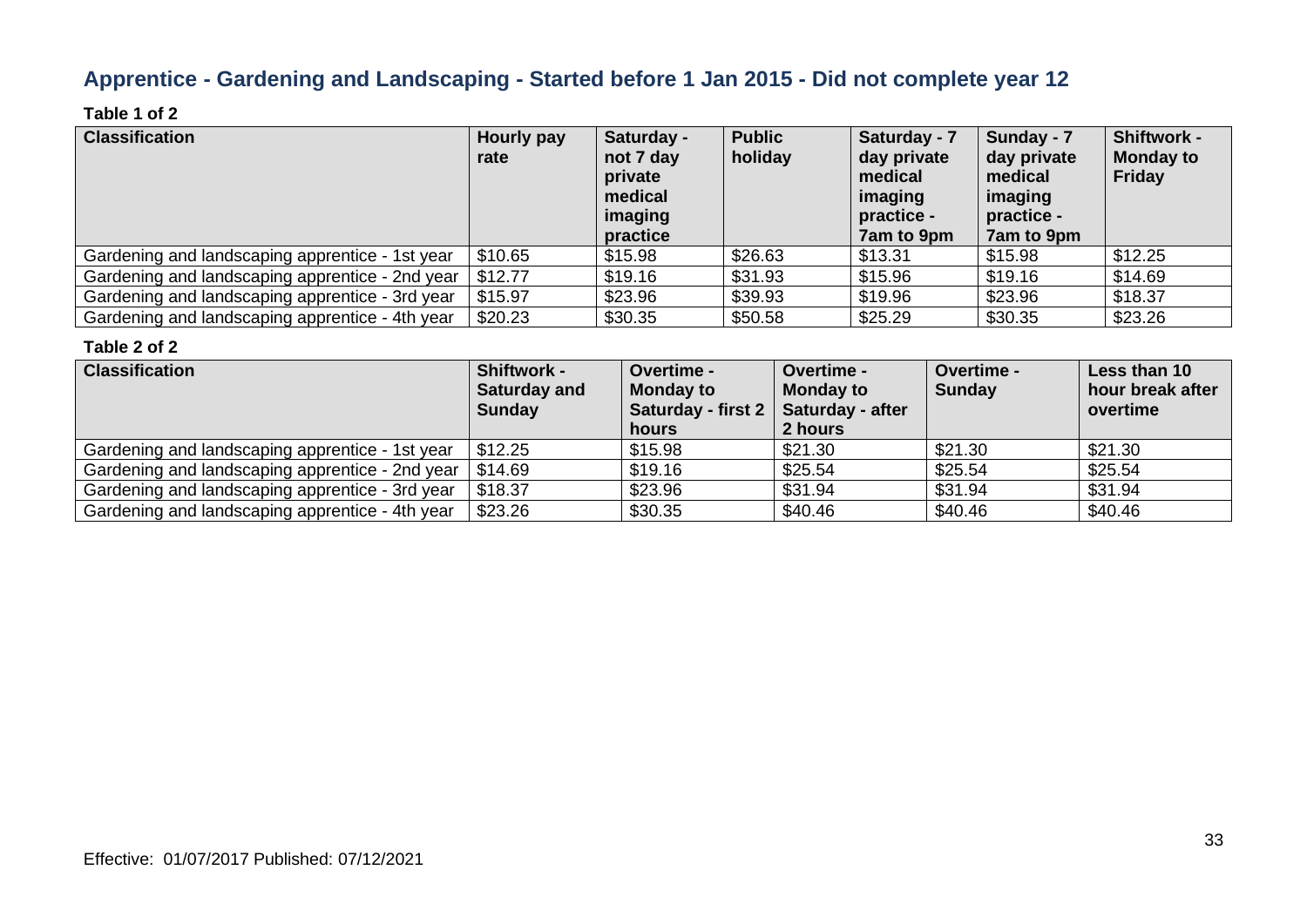### **Apprentice - Gardening and Landscaping - Started before 1 Jan 2015 - Completed year 12**

#### **Table 1 of 2**

| <b>Classification</b>                           | Hourly pay<br>rate | Saturday -<br>not 7 day<br>private<br>medical<br>imaging<br>practice | <b>Public</b><br>holiday | Saturday - 7<br>day private<br>medical<br>imaging<br>practice -<br>7am to 9pm | Sunday - 7<br>day private<br>medical<br>imaging<br>practice -<br><b>7am to 9pm</b> | <b>Shiftwork -</b><br><b>Monday to</b><br>Friday |
|-------------------------------------------------|--------------------|----------------------------------------------------------------------|--------------------------|-------------------------------------------------------------------------------|------------------------------------------------------------------------------------|--------------------------------------------------|
| Gardening and landscaping apprentice - 1st year | \$11.18            | \$16.77                                                              | \$27.95                  | \$13.98                                                                       | \$16.77                                                                            | \$12.86                                          |
| Gardening and landscaping apprentice - 2nd year | \$13.84            | \$20.76                                                              | \$34.60                  | \$17.30                                                                       | \$20.76                                                                            | \$15.92                                          |
| Gardening and landscaping apprentice - 3rd year | \$15.97            | \$23.96                                                              | \$39.93                  | \$19.96                                                                       | \$23.96                                                                            | \$18.37                                          |
| Gardening and landscaping apprentice - 4th year | \$20.23            | \$30.35                                                              | \$50.58                  | \$25.29                                                                       | \$30.35                                                                            | \$23.26                                          |

| <b>Classification</b>                                     | <b>Shiftwork -</b><br><b>Saturday and</b><br><b>Sunday</b> | <b>Overtime -</b><br><b>Monday to</b><br>Saturday - first 2   Saturday - after<br>hours | <b>Overtime -</b><br><b>Monday to</b><br>2 hours | <b>Overtime -</b><br><b>Sunday</b> | Less than 10<br>hour break after<br>overtime |
|-----------------------------------------------------------|------------------------------------------------------------|-----------------------------------------------------------------------------------------|--------------------------------------------------|------------------------------------|----------------------------------------------|
| Gardening and landscaping apprentice - 1st year           | \$12.86                                                    | \$16.77                                                                                 | \$22.36                                          | \$22.36                            | \$22.36                                      |
| Gardening and landscaping apprentice - 2nd year   \$15.92 |                                                            | \$20.76                                                                                 | \$27.68                                          | \$27.68                            | \$27.68                                      |
| Gardening and landscaping apprentice - 3rd year           | \$18.37                                                    | \$23.96                                                                                 | \$31.94                                          | \$31.94                            | \$31.94                                      |
| Gardening and landscaping apprentice - 4th year           | \$23.26                                                    | \$30.35                                                                                 | \$40.46                                          | \$40.46                            | \$40.46                                      |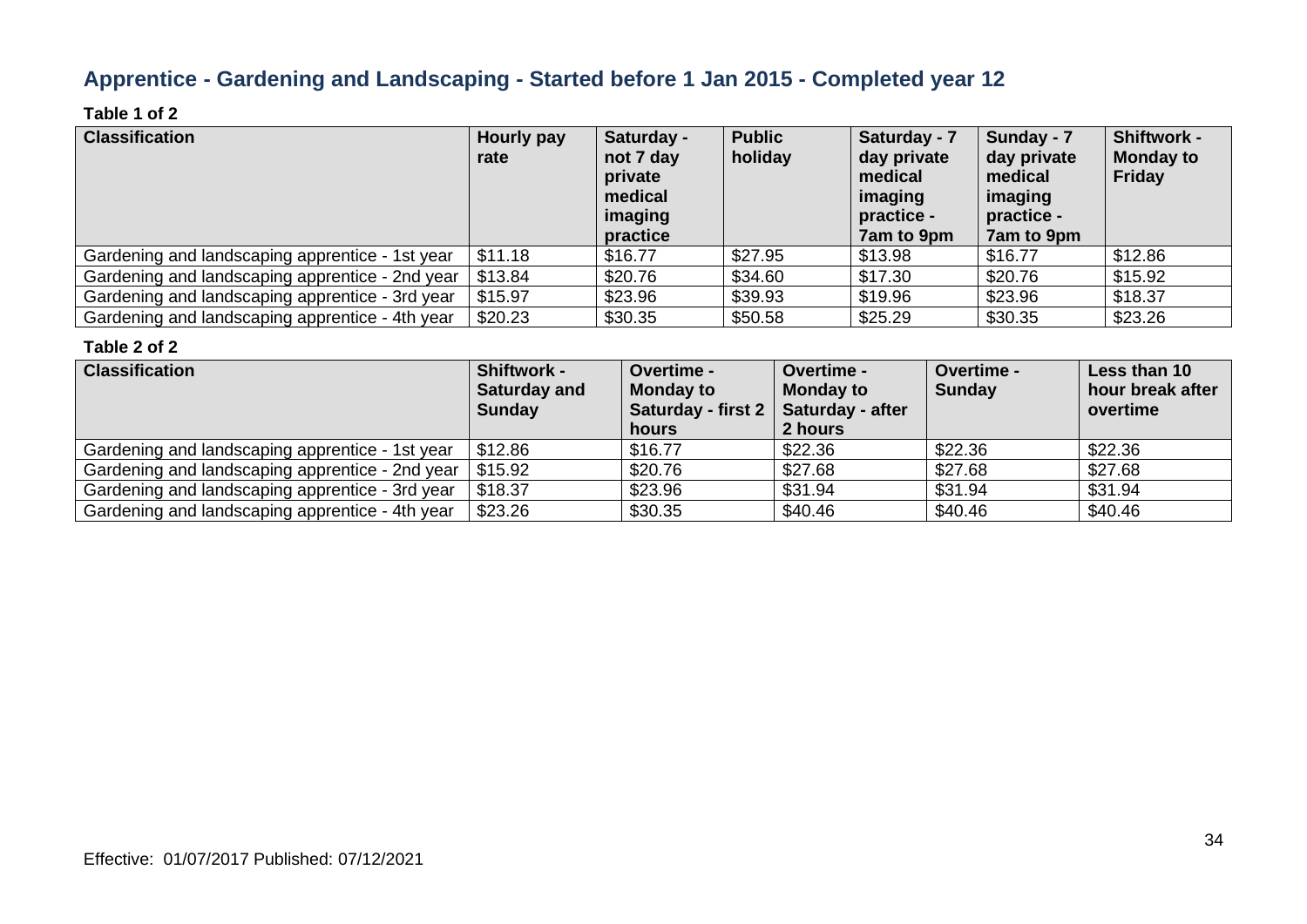### **Apprentice - Gardening and Landscaping - Started after 1 Jan 2015 - Did not complete year 12**

#### **Table 1 of 2**

| <b>Classification</b>                           | Hourly pay<br>rate | Saturday -<br>not 7 day<br>private<br>medical<br>imaging<br>practice | <b>Public</b><br>holiday | Saturday - 7<br>day private<br>medical<br>imaging<br>practice -<br>7am to 9pm | Sunday - 7<br>day private<br>medical<br>imaging<br>practice -<br>7am to 9pm | <b>Shiftwork -</b><br><b>Monday to</b><br>Friday |
|-------------------------------------------------|--------------------|----------------------------------------------------------------------|--------------------------|-------------------------------------------------------------------------------|-----------------------------------------------------------------------------|--------------------------------------------------|
| Gardening and landscaping apprentice - 1st year | \$10.65            | \$15.98                                                              | \$26.63                  | \$13.31                                                                       | \$15.98                                                                     | \$12.25                                          |
| Gardening and landscaping apprentice - 2nd year | \$12.77            | \$19.16                                                              | \$31.93                  | \$15.96                                                                       | \$19.16                                                                     | \$14.69                                          |
| Gardening and landscaping apprentice - 3rd year | \$15.97            | \$23.96                                                              | \$39.93                  | \$19.96                                                                       | \$23.96                                                                     | \$18.37                                          |
| Gardening and landscaping apprentice - 4th year | \$20.23            | \$30.35                                                              | \$50.58                  | \$25.29                                                                       | \$30.35                                                                     | \$23.26                                          |

| <b>Classification</b>                           | <b>Shiftwork -</b><br><b>Saturday and</b><br><b>Sunday</b> | <b>Overtime -</b><br><b>Monday to</b><br>Saturday - first $2 \mid$<br>hours | <b>Overtime -</b><br><b>Monday to</b><br><b>Saturday - after</b><br>2 hours | <b>Overtime -</b><br><b>Sunday</b> | Less than 10<br>hour break after<br>overtime |
|-------------------------------------------------|------------------------------------------------------------|-----------------------------------------------------------------------------|-----------------------------------------------------------------------------|------------------------------------|----------------------------------------------|
| Gardening and landscaping apprentice - 1st year | \$12.25                                                    | \$15.98                                                                     | \$21.30                                                                     | \$21.30                            | \$21.30                                      |
| Gardening and landscaping apprentice - 2nd year | \$14.69                                                    | \$19.16                                                                     | \$25.54                                                                     | \$25.54                            | \$25.54                                      |
| Gardening and landscaping apprentice - 3rd year | \$18.37                                                    | \$23.96                                                                     | \$31.94                                                                     | \$31.94                            | \$31.94                                      |
| Gardening and landscaping apprentice - 4th year | \$23.26                                                    | \$30.35                                                                     | \$40.46                                                                     | \$40.46                            | \$40.46                                      |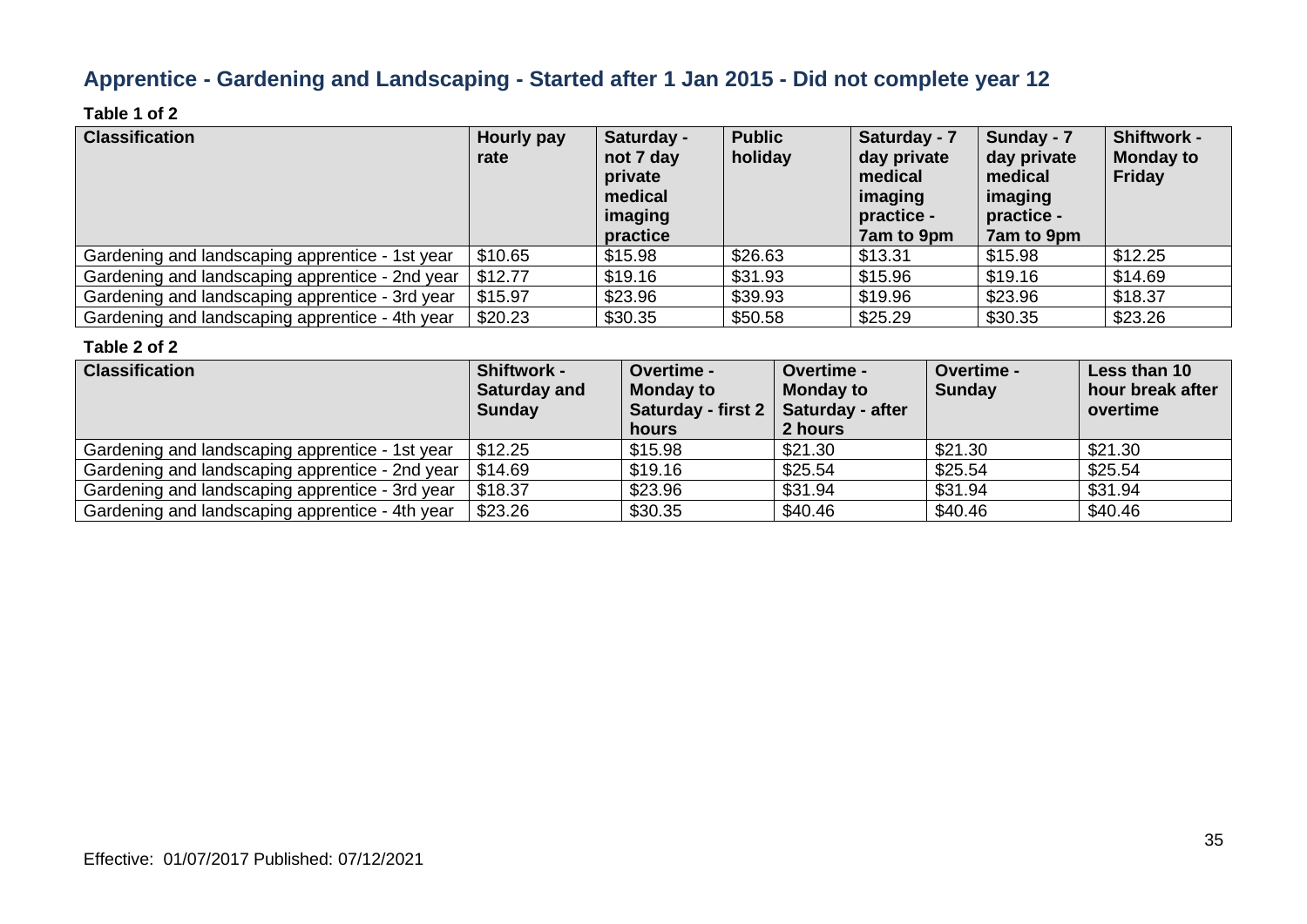### **Apprentice - Gardening and Landscaping - Started after 1 Jan 2015 - Completed year 12**

#### **Table 1 of 2**

| <b>Classification</b>                           | Hourly pay<br>rate | Saturday -<br>not 7 day<br>private<br>medical<br>imaging<br>practice | <b>Public</b><br>holiday | Saturday - 7<br>day private<br>medical<br>imaging<br>practice -<br>7am to 9pm | Sunday - 7<br>day private<br>medical<br>imaging<br>practice -<br>7am to 9pm | <b>Shiftwork -</b><br><b>Monday to</b><br>Friday |
|-------------------------------------------------|--------------------|----------------------------------------------------------------------|--------------------------|-------------------------------------------------------------------------------|-----------------------------------------------------------------------------|--------------------------------------------------|
| Gardening and landscaping apprentice - 1st year | \$11.71            | \$17.57                                                              | \$29.28                  | \$14.64                                                                       | \$17.57                                                                     | \$13.47                                          |
| Gardening and landscaping apprentice - 2nd year | \$13.84            | \$20.76                                                              | \$34.60                  | \$17.30                                                                       | \$20.76                                                                     | \$15.92                                          |
| Gardening and landscaping apprentice - 3rd year | \$15.97            | \$23.96                                                              | \$39.93                  | \$19.96                                                                       | \$23.96                                                                     | \$18.37                                          |
| Gardening and landscaping apprentice - 4th year | \$20.23            | \$30.35                                                              | \$50.58                  | \$25.29                                                                       | \$30.35                                                                     | \$23.26                                          |

| <b>Classification</b>                                     | <b>Shiftwork -</b><br><b>Saturday and</b><br><b>Sunday</b> | <b>Overtime -</b><br><b>Monday to</b><br>Saturday - first 2   Saturday - after<br>hours | <b>Overtime -</b><br><b>Monday to</b><br>2 hours | <b>Overtime -</b><br><b>Sunday</b> | Less than 10<br>hour break after<br>overtime |
|-----------------------------------------------------------|------------------------------------------------------------|-----------------------------------------------------------------------------------------|--------------------------------------------------|------------------------------------|----------------------------------------------|
| Gardening and landscaping apprentice - 1st year           | $\frac{1}{2}$ \$13.47                                      | \$17.57                                                                                 | \$23.42                                          | \$23.42                            | \$23.42                                      |
| Gardening and landscaping apprentice - 2nd year   \$15.92 |                                                            | \$20.76                                                                                 | \$27.68                                          | \$27.68                            | \$27.68                                      |
| Gardening and landscaping apprentice - 3rd year           | \$18.37                                                    | \$23.96                                                                                 | \$31.94                                          | \$31.94                            | \$31.94                                      |
| Gardening and landscaping apprentice - 4th year           | \$23.26                                                    | \$30.35                                                                                 | \$40.46                                          | \$40.46                            | \$40.46                                      |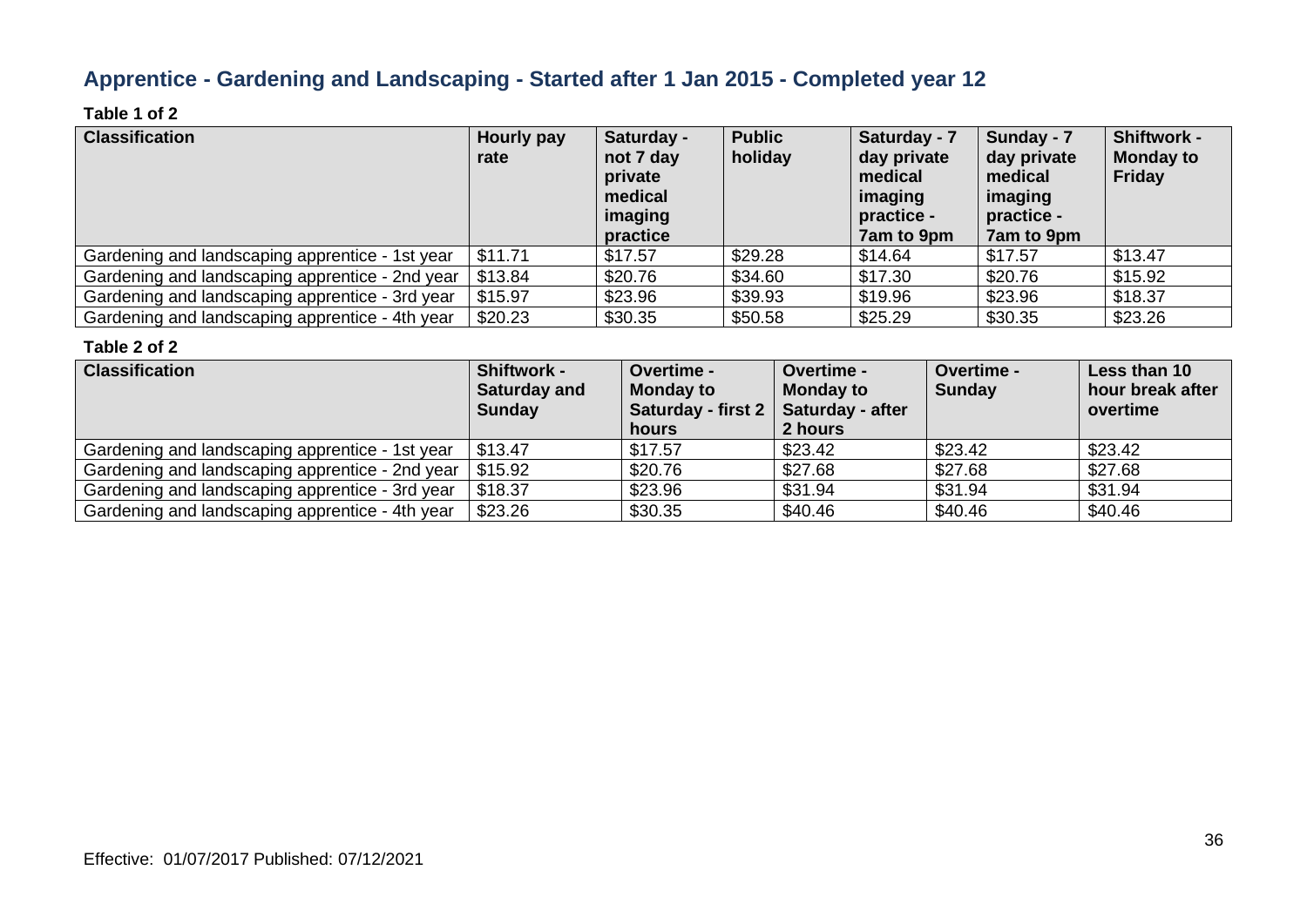### **Adult Apprentice - Cooking - Started after 1 Jan 2014**

#### **Table 1 of 2**

| <b>Classification</b>         | Hourly pay rate | Saturday - not 7<br>day private<br>medical<br>imaging<br>practice | <b>Public holiday</b> | Saturday - 7 day   Sunday - 7 day<br>private medical<br>imaging<br>practice - 7am<br>to 9pm | private medical<br>imaging<br>practice - 7am<br>to 9pm | <b>Shiftwork -</b><br><b>Monday to</b><br>Friday |
|-------------------------------|-----------------|-------------------------------------------------------------------|-----------------------|---------------------------------------------------------------------------------------------|--------------------------------------------------------|--------------------------------------------------|
| Cooking apprentice - 1st year | \$17.03         | \$25.55                                                           | \$42.58               | \$21.29                                                                                     | \$25.55                                                | \$19.58                                          |
| Cooking apprentice - 2nd year | \$19.44         | \$29.16                                                           | \$48.60               | \$24.30                                                                                     | \$29.16                                                | \$22.36                                          |
| Cooking apprentice - 3rd year | \$19.44         | \$29.16                                                           | \$48.60               | \$24.30                                                                                     | \$29.16                                                | \$22.36                                          |
| Cooking apprentice - 4th year | \$20.23         | \$30.35                                                           | \$50.58               | \$25.29                                                                                     | \$30.35                                                | \$23.26                                          |

| <b>Classification</b>         | <b>Shiftwork -</b><br>Saturday and<br><b>Sunday</b> | <b>Overtime - Monday</b><br>to Saturday - first 2<br>hours | <b>Overtime - Monday</b><br>to Saturday - after 2<br>hours | <b>Overtime - Sunday</b> | Less than 10 hour<br>break after<br>overtime |
|-------------------------------|-----------------------------------------------------|------------------------------------------------------------|------------------------------------------------------------|--------------------------|----------------------------------------------|
| Cooking apprentice - 1st year | \$19.58                                             | \$25.55                                                    | \$34.06                                                    | \$34.06                  | \$34.06                                      |
| Cooking apprentice - 2nd year | \$22.36                                             | \$29.16                                                    | \$38.88                                                    | \$38.88                  | \$38.88                                      |
| Cooking apprentice - 3rd year | \$22.36                                             | \$29.16                                                    | \$38.88                                                    | \$38.88                  | \$38.88                                      |
| Cooking apprentice - 4th year | \$23.26                                             | \$30.35                                                    | \$40.46                                                    | \$40.46                  | \$40.46                                      |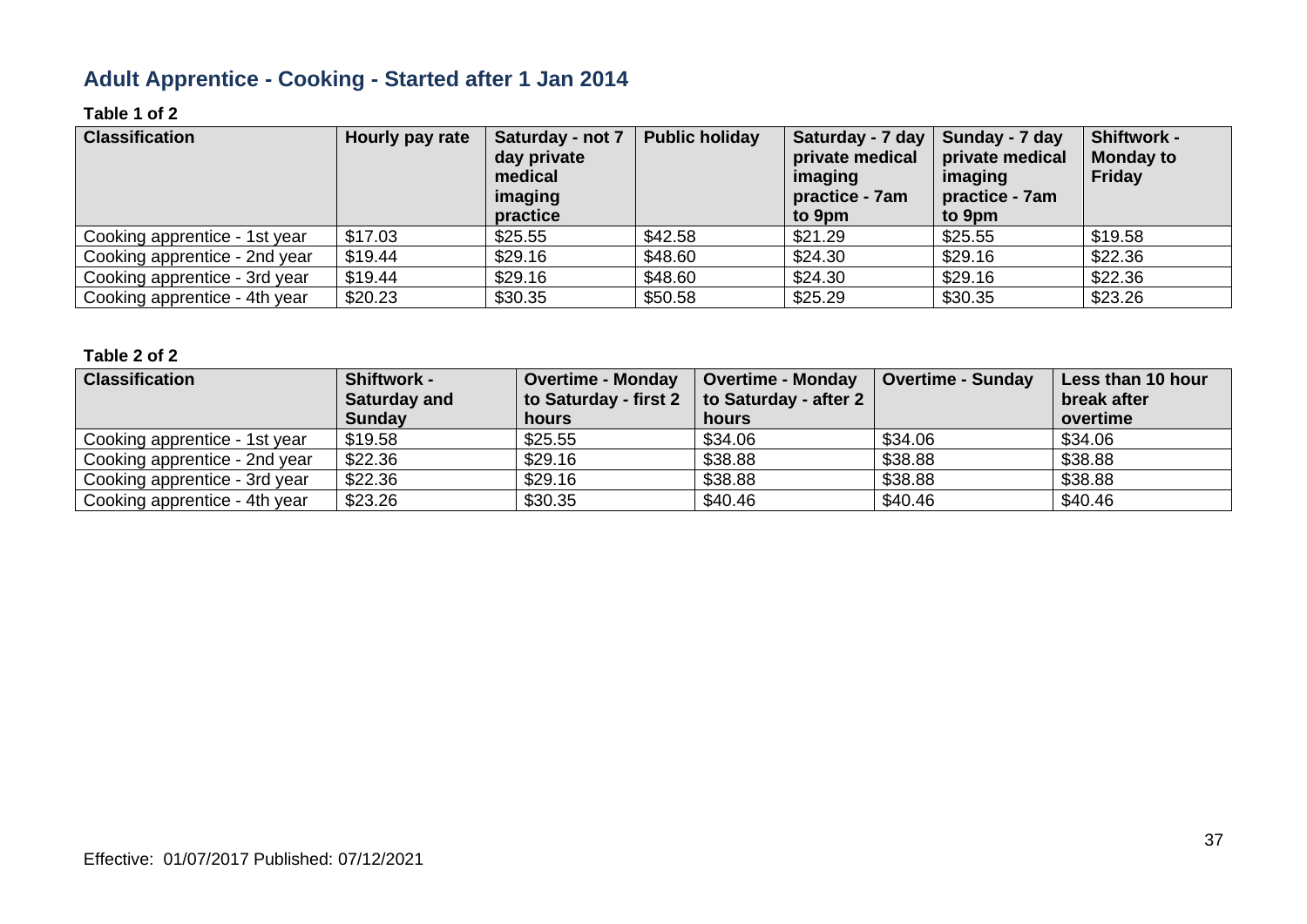### **Adult Apprentice - Dental Technician - Started after 1 Jan 2014**

#### **Table 1 of 2**

| <b>Classification</b>                   | Hourly pay<br>rate | Saturday - not<br>7 day private<br>medical<br>imaging<br>practice | <b>Public holiday</b> | Saturday - 7<br>day private<br>medical<br>imaging<br>practice - 7am<br>to 9pm | Sunday - 7 day<br>private<br>medical<br>imaging<br>practice - 7am<br>to 9pm | <b>Shiftwork -</b><br><b>Monday to</b><br><b>Friday</b> |
|-----------------------------------------|--------------------|-------------------------------------------------------------------|-----------------------|-------------------------------------------------------------------------------|-----------------------------------------------------------------------------|---------------------------------------------------------|
| Dental technician apprentice - 1st year | \$17.03            | \$25.55                                                           | \$42.58               | \$21.29                                                                       | \$25.55                                                                     | \$19.58                                                 |
| Dental technician apprentice - 2nd year | \$19.44            | \$29.16                                                           | \$48.60               | \$24.30                                                                       | \$29.16                                                                     | \$22.36                                                 |
| Dental technician apprentice - 3rd year | \$19.44            | \$29.16                                                           | \$48.60               | \$24.30                                                                       | \$29.16                                                                     | \$22.36                                                 |
| Dental technician apprentice - 4th year | \$19.44            | \$29.16                                                           | \$48.60               | \$24.30                                                                       | \$29.16                                                                     | \$22.36                                                 |

| <b>Classification</b>                   | <b>Shiftwork -</b><br><b>Saturday and</b><br><b>Sunday</b> | <b>Overtime -</b><br><b>Monday to</b><br><b>Saturday - first 2</b><br>hours | <b>Overtime -</b><br><b>Monday to</b><br><b>Saturday - after 2</b><br>hours | <b>Overtime -</b><br><b>Sunday</b> | Less than 10 hour<br>break after<br>overtime |
|-----------------------------------------|------------------------------------------------------------|-----------------------------------------------------------------------------|-----------------------------------------------------------------------------|------------------------------------|----------------------------------------------|
| Dental technician apprentice - 1st year | \$19.58                                                    | \$25.55                                                                     | \$34.06                                                                     | \$34.06                            | \$34.06                                      |
| Dental technician apprentice - 2nd year | \$22.36                                                    | \$29.16                                                                     | \$38.88                                                                     | \$38.88                            | \$38.88                                      |
| Dental technician apprentice - 3rd year | \$22.36                                                    | \$29.16                                                                     | \$38.88                                                                     | \$38.88                            | \$38.88                                      |
| Dental technician apprentice - 4th year | \$22.36                                                    | \$29.16                                                                     | \$38.88                                                                     | \$38.88                            | \$38.88                                      |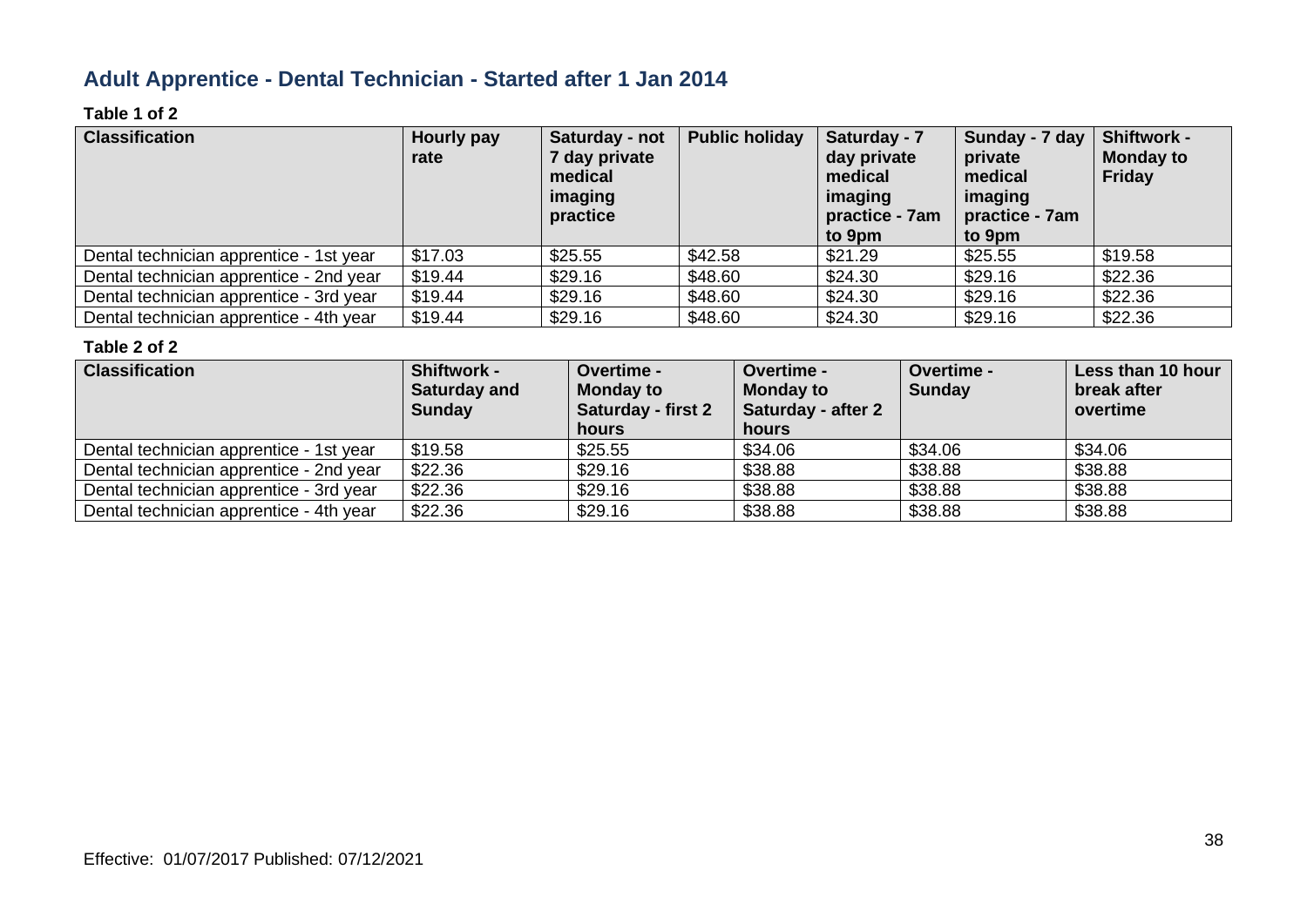### **Adult Apprentice - Gardening and Landscaping - Started after 1 Jan 2014**

#### **Table 1 of 2**

| <b>Classification</b>                           | Hourly pay<br>rate | Saturday -<br>not 7 day<br>private<br>medical<br>imaging<br>practice | <b>Public</b><br>holiday | Saturday - 7<br>day private<br>medical<br>imaging<br>practice -<br>7am to 9pm | Sunday - 7<br>day private<br>medical<br>imaging<br>practice -<br>7am to 9pm | <b>Shiftwork -</b><br><b>Monday to</b><br>Friday |
|-------------------------------------------------|--------------------|----------------------------------------------------------------------|--------------------------|-------------------------------------------------------------------------------|-----------------------------------------------------------------------------|--------------------------------------------------|
| Gardening and landscaping apprentice - 1st year | \$17.03            | \$25.55                                                              | \$42.58                  | \$21.29                                                                       | \$25.55                                                                     | \$19.58                                          |
| Gardening and landscaping apprentice - 2nd year | \$19.44            | \$29.16                                                              | \$48.60                  | \$24.30                                                                       | \$29.16                                                                     | \$22.36                                          |
| Gardening and landscaping apprentice - 3rd year | \$19.44            | \$29.16                                                              | \$48.60                  | \$24.30                                                                       | \$29.16                                                                     | \$22.36                                          |
| Gardening and landscaping apprentice - 4th year | \$20.23            | \$30.35                                                              | \$50.58                  | \$25.29                                                                       | \$30.35                                                                     | \$23.26                                          |

| <b>Classification</b>                           | <b>Shiftwork -</b><br><b>Saturday and</b><br><b>Sunday</b> | <b>Overtime -</b><br><b>Monday to</b><br>Saturday - first $2 \mid$<br>hours | <b>Overtime -</b><br><b>Monday to</b><br><b>Saturday - after</b><br>2 hours | <b>Overtime -</b><br><b>Sunday</b> | Less than 10<br>hour break after<br>overtime |
|-------------------------------------------------|------------------------------------------------------------|-----------------------------------------------------------------------------|-----------------------------------------------------------------------------|------------------------------------|----------------------------------------------|
| Gardening and landscaping apprentice - 1st year | \$19.58                                                    | \$25.55                                                                     | \$34.06                                                                     | \$34.06                            | \$34.06                                      |
| Gardening and landscaping apprentice - 2nd year | \$22.36                                                    | \$29.16                                                                     | \$38.88                                                                     | \$38.88                            | \$38.88                                      |
| Gardening and landscaping apprentice - 3rd year | \$22.36                                                    | \$29.16                                                                     | \$38.88                                                                     | \$38.88                            | \$38.88                                      |
| Gardening and landscaping apprentice - 4th year | \$23.26                                                    | \$30.35                                                                     | \$40.46                                                                     | \$40.46                            | \$40.46                                      |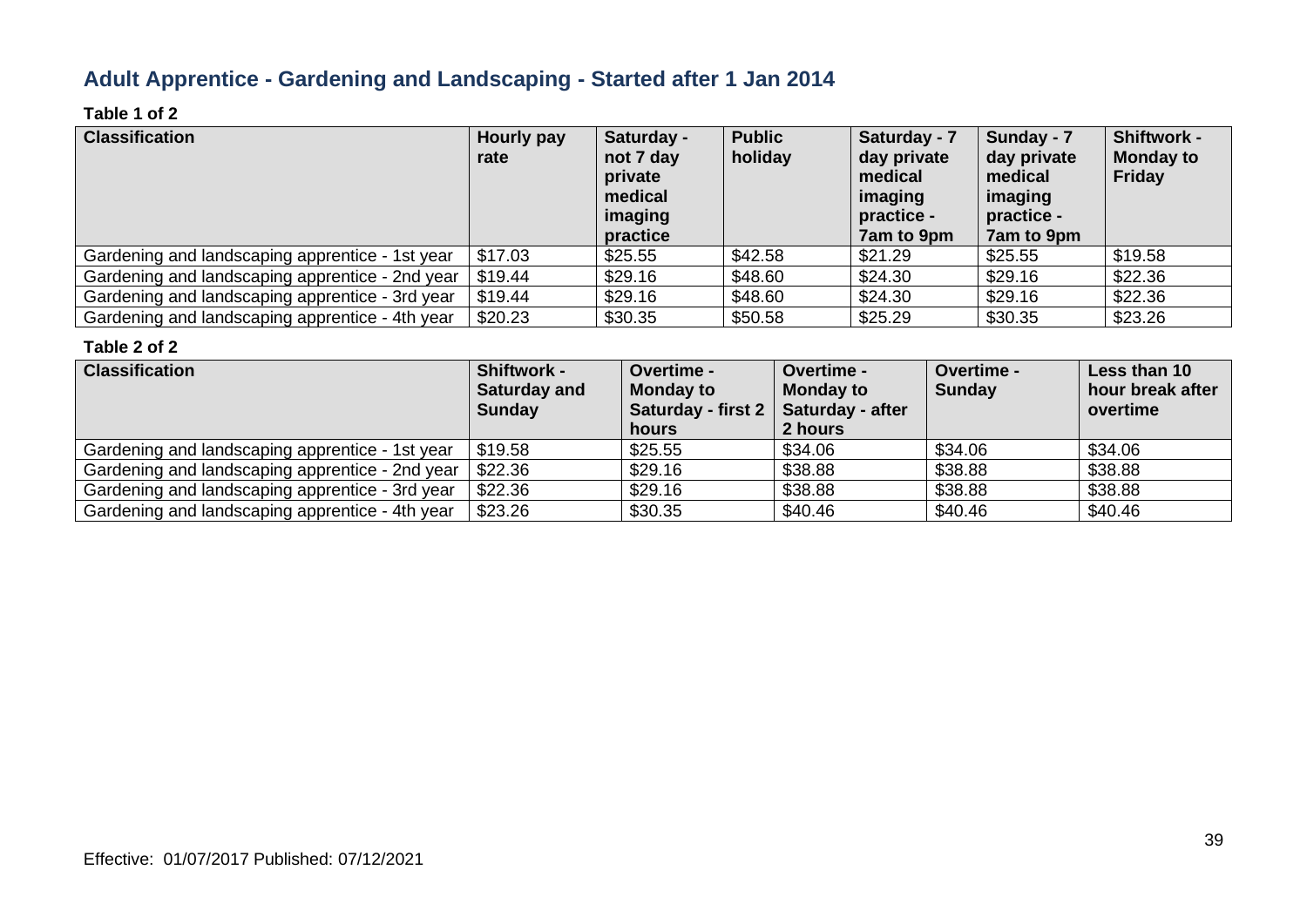#### **Allowances**

| <b>Allowances</b>                                                                                                                   | Rate                                                                                                                  |
|-------------------------------------------------------------------------------------------------------------------------------------|-----------------------------------------------------------------------------------------------------------------------|
| Apprentice training fees and textbook costs<br>reimbursement                                                                        | reimbursement of training fees for prescribed courses and the cost of prescribed textbooks                            |
| Apprentice travel to block release training<br>reimbursement                                                                        | reimbursement for the excess reasonable travel costs incurred in the course of travelling to<br>and from the training |
| <b>Blood check allowance</b>                                                                                                        | reimbursement of out of pocket expenses for a blood check                                                             |
| Heat allowance - employed at current place of work<br>prior to 8 August 1991 - temperature exceeds 40°C but<br>does not exceed 46°C | \$0.44 per hour or part of an hour                                                                                    |
| Heat allowance - employed at current place of work<br>prior to 8 August 1991 - temperature exceeds 46°C                             | \$0.53 per hour or part of an hour                                                                                    |
| Laundry allowance                                                                                                                   | \$0.32 per shift or part thereof up to a maximum of \$1.49 per week                                                   |
| Meal allowance                                                                                                                      | \$12.62 for the first meal and \$11.37 for an extra meal                                                              |
| Nauseous work allowance - not including linen sealed<br>in airtight containers                                                      | \$0.44 per hour or part thereof with a minimum payment of \$2.38 per week                                             |
| Occasional interpreting allowance                                                                                                   | \$0.97 per occasion up to a maximum of \$11.20 per week                                                               |
| On call allowance - Monday to Saturday                                                                                              | \$19.04 per 24 hour period or part of a 24 hour period                                                                |
| On call allowance - Sunday & public holiday                                                                                         | \$37.99 per 24 hour period or part of a 24 hour period                                                                |
| Special clothing reimbursement                                                                                                      | reimbursement for the cost of purchasing such special clothing or safety equipment                                    |
| Telephone allowance                                                                                                                 | reimbursement for installation costs and rental charges on production of receipted accounts                           |
| Tool allowance - chefs and cooks                                                                                                    | \$0.30 per hour up to a maximum of \$11.45 per week                                                                   |
| Travel allowance                                                                                                                    | reimbursement for fares, meals and accommodation                                                                      |
| Uniform allowance                                                                                                                   | \$1.23 per shift or part thereof up to a maximum of \$6.24 per week                                                   |
| Vehicle allowance                                                                                                                   | \$0.78 per km                                                                                                         |

#### **Disclaimer**

The Fair Work Ombudsman is committed to providing advice that you can rely on. You can find out more about accountability and what you can expect from us in our [Customer service charter](https://www.fairwork.gov.au/about-us/our-role-and-purpose/our-priorities/our-commitment-to-you#customer-service-charter) at [www.fairwork.gov.au/our-commitment-to-you.](http://www.fairwork.gov.au/our-commitment-to-you)

We take care to ensure that data in this pay guide is accurate and incorporates changes to minimum rates of pay, allowances and penalty rates in awards as soon as they come into effect.

However, there may be a delay between when a change takes effect and when the data in this pay guide is updated. This means we cannot guarantee the accuracy, reliability, currency or completeness of the data in this pay guide.